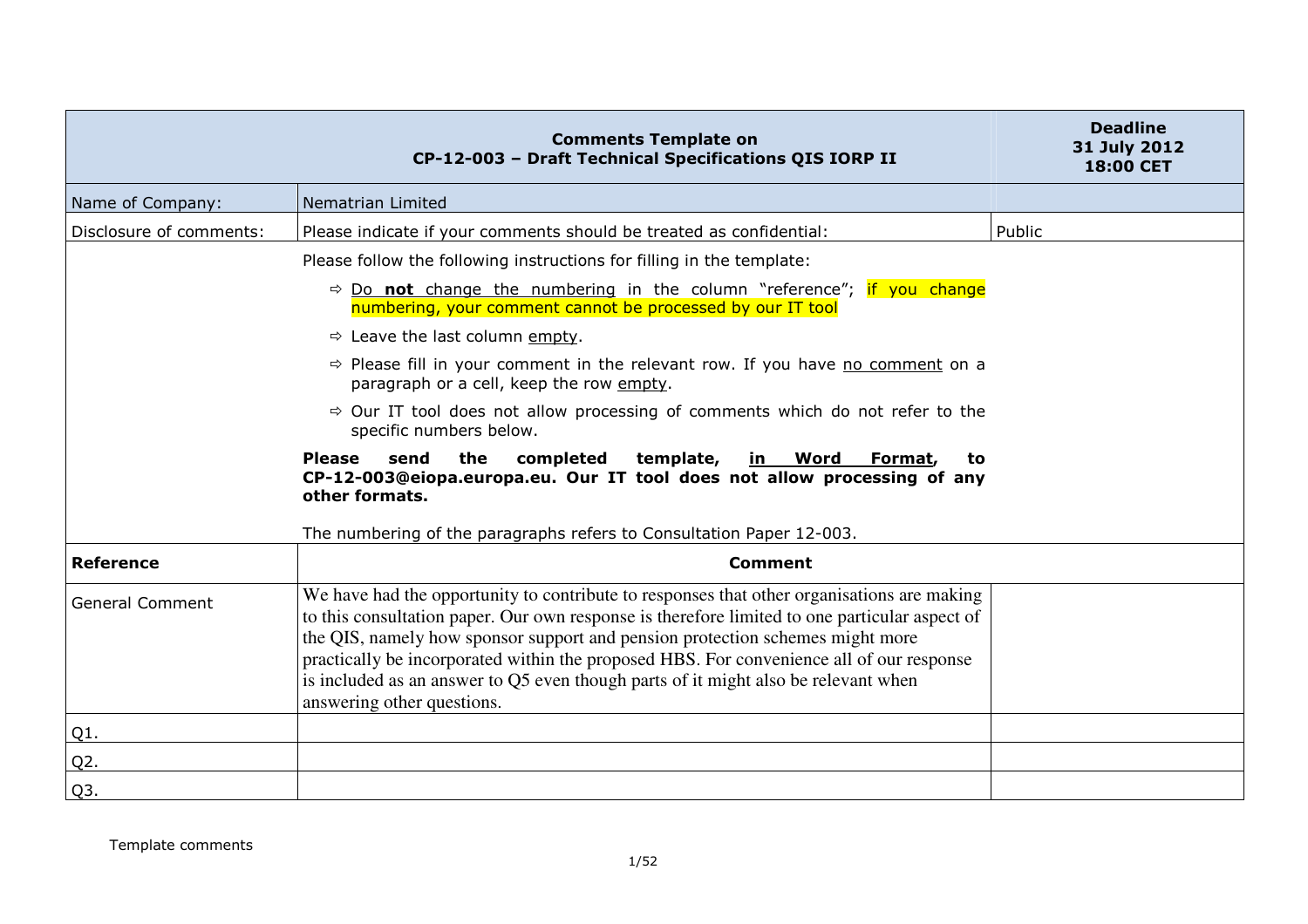|     | <b>Comments Template on</b><br>CP-12-003 - Draft Technical Specifications QIS IORP II                                                                                                                                                                                                                                                                                                                                                                                                                                                                                                                                                                                                                                                    | <b>Deadline</b><br>31 July 2012<br>18:00 CET |
|-----|------------------------------------------------------------------------------------------------------------------------------------------------------------------------------------------------------------------------------------------------------------------------------------------------------------------------------------------------------------------------------------------------------------------------------------------------------------------------------------------------------------------------------------------------------------------------------------------------------------------------------------------------------------------------------------------------------------------------------------------|----------------------------------------------|
| Q4. |                                                                                                                                                                                                                                                                                                                                                                                                                                                                                                                                                                                                                                                                                                                                          |                                              |
| Q5. | We think that the proposed methods for incorporating sponsor support and for<br>incorporating pension protection schemes in the HBS could be significantly simplified<br>without materially altering their effectiveness for this QIS.                                                                                                                                                                                                                                                                                                                                                                                                                                                                                                   |                                              |
|     | 1.<br><b>Introductory comments</b>                                                                                                                                                                                                                                                                                                                                                                                                                                                                                                                                                                                                                                                                                                       |                                              |
|     | It is first worth noting that if there is an explicit contractual right to sponsor support then<br>the overall value of the (accrued) pension promise to the member is in general underpinned<br>by two security 'mechanisms', although only one is referred to as such in the technical<br>specification. The first such mechanism is the presence of some tangible assets within the<br>IORP. The second is the potential recourse the IORP (and/or its members) has to future<br>contributions from the sponsor.                                                                                                                                                                                                                      |                                              |
|     | The asset side of the proposed HBS computation in effect assumes that the 'primary'<br>security members have is the presence of tangible assets (with their presence not being<br>described as a security 'mechanism' as such). The asset side is then expressed as the<br>(market) value of the tangible assets held by the IORP plus an addition corresponding to<br>the value of the extra benefit security arising from the sponsor support.                                                                                                                                                                                                                                                                                         |                                              |
|     | However, we could equally express the computation with the order of these two<br>mechanisms switched around. The asset side of the HBS would then in this second<br>approach be expressed as a value placed on the promise being provided by the sponsor via<br>the IORP plus an addition corresponding to the extra security being provided because this<br>promise is being collateralised by the presence of assets ring-fenced within the IORP. The<br>first approach may be closer to how IORP balance sheets are usually currently formulated<br>but the two are formally equivalent in an economic sense. Arguably, the first approach is<br>more natural for a 'pure' DC arrangement and the second for a 'pure' DB arrangement. |                                              |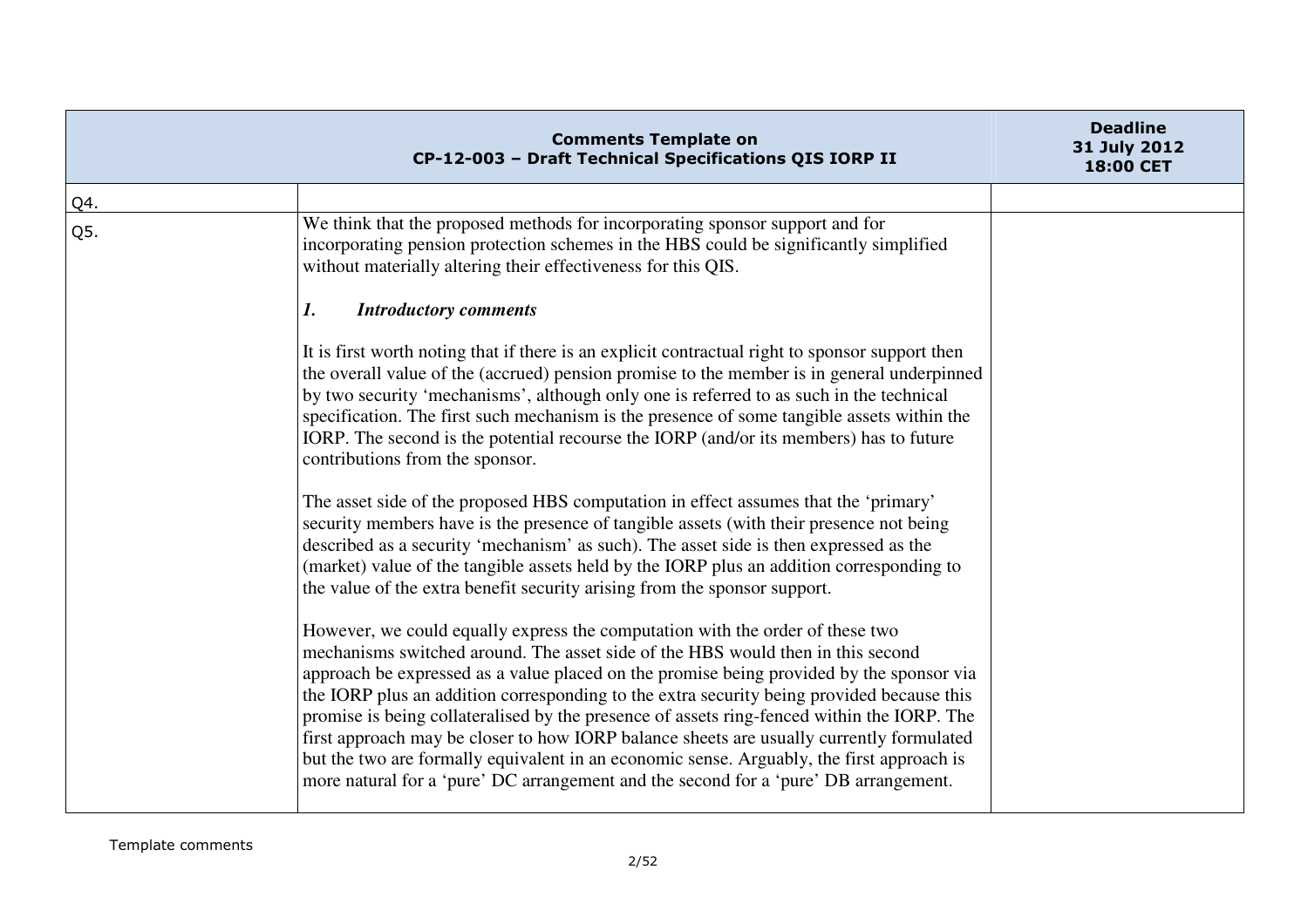| <b>Comments Template on</b><br>CP-12-003 - Draft Technical Specifications QIS IORP II                                                                                                                                                                                                                                                           | <b>Deadline</b><br>31 July 2012<br>18:00 CET |
|-------------------------------------------------------------------------------------------------------------------------------------------------------------------------------------------------------------------------------------------------------------------------------------------------------------------------------------------------|----------------------------------------------|
| Subdividing the asset side of the HBS using the second (i.e. 'pure' DB) approach rather<br>than the first (i.e. 'pure' DC) approach:                                                                                                                                                                                                            |                                              |
| Makes it easier to identify how in principle to structure the HBS computation<br>(a)                                                                                                                                                                                                                                                            |                                              |
| Makes it simpler to identify which inputs might have the most impact on the end<br>(b)<br>answers.                                                                                                                                                                                                                                              |                                              |
| Highlights a presentational challenge that will require some refinement of the HBS<br>(c)<br>approach being proposed by EIOPA if we want the answers to be meaningful.                                                                                                                                                                          |                                              |
| In the next few sections we describe each of these points in turn and also comment on the<br>input parameters being proposed by EIOPA.                                                                                                                                                                                                          |                                              |
| 2.<br>Decomposing the HBS into constituent parts                                                                                                                                                                                                                                                                                                |                                              |
| Using the second (i.e. 'pure' DB) formulation as above we see that if the IORP has access<br>to sponsor support then the overall economic value of the pension promise to members can<br>be decomposed into three parts:                                                                                                                        |                                              |
| (1)<br>The value of the (accrued) pension promise if it was 'certain' to be honoured.                                                                                                                                                                                                                                                           |                                              |
| Minus a value representing the fact that the sponsor is not certain to honour the<br>(2)<br>promise, which (if expressed as a proportion of $(1)$ ) will depend on the likelihood<br>of default, the magnitude of the accrued liabilities when the sponsor defaults and<br>any recovery that might be received from the sponsor if it defaults. |                                              |
| Plus an uplift partially offsetting (2) because if the sponsor defaults then there will<br>(3)<br>be some collateral available (i.e. some tangible assets held by the IORP) that will                                                                                                                                                           |                                              |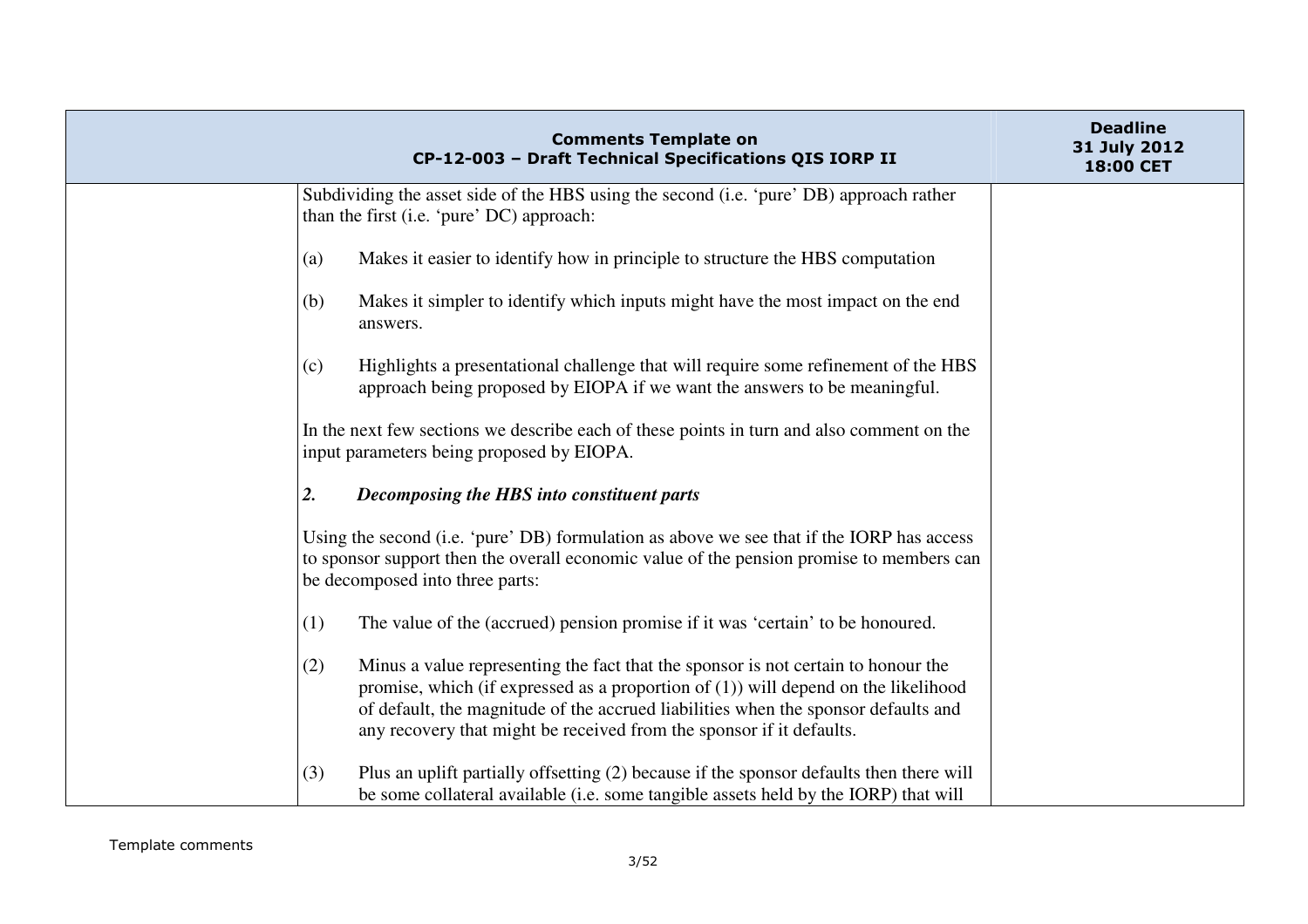| <b>Comments Template on</b><br>CP-12-003 - Draft Technical Specifications QIS IORP II                                                                                                                                                                                                                                                                                                                                                                                                                                                                                                                                                                                                                                                                                                                                                                                                                                                                                                                                                                                                                                                                                                                                                                                               | <b>Deadline</b><br>31 July 2012<br>18:00 CET |
|-------------------------------------------------------------------------------------------------------------------------------------------------------------------------------------------------------------------------------------------------------------------------------------------------------------------------------------------------------------------------------------------------------------------------------------------------------------------------------------------------------------------------------------------------------------------------------------------------------------------------------------------------------------------------------------------------------------------------------------------------------------------------------------------------------------------------------------------------------------------------------------------------------------------------------------------------------------------------------------------------------------------------------------------------------------------------------------------------------------------------------------------------------------------------------------------------------------------------------------------------------------------------------------|----------------------------------------------|
| limit the loss that would otherwise arise in the event of sponsor default.                                                                                                                                                                                                                                                                                                                                                                                                                                                                                                                                                                                                                                                                                                                                                                                                                                                                                                                                                                                                                                                                                                                                                                                                          |                                              |
| There are several possible ways of valuing (1). If we assume that the liability cash flows<br>are known then the (market consistent) value of $(1)$ might be determined by applying<br>appropriate (risk-free) discount rates to these cash flows.                                                                                                                                                                                                                                                                                                                                                                                                                                                                                                                                                                                                                                                                                                                                                                                                                                                                                                                                                                                                                                  |                                              |
| When the liability cash flows are not certain then a market consistent approach would seek<br>to identify some way in which the liabilities could be replicated by assets whose market<br>prices could be reliably determined. If this is not possible then the methodology would<br>typically revert to a best estimate plus risk margin type approach e.g. as per what is<br>currently proposed in HBS.3.2 and HBS.5.2.                                                                                                                                                                                                                                                                                                                                                                                                                                                                                                                                                                                                                                                                                                                                                                                                                                                           |                                              |
| In this context, we note that in some member states, e.g. UK, part of the role of the IORP<br>actuary is to estimate the discontinuance position of the IORP, usually understood to refer<br>to the probable buy-out cost were the IORP's liabilities transferred to an insurer. We think<br>that these estimates if available and sufficiently reliable should replace the best estimate +<br>risk margin computation in HBS3.2 and HBS 5.2, on the grounds that such a value can be<br>viewed as corresponding to the market consistent value of the (accrued wind-up) liabilities.<br>If EIOPA do not consider these values to be sufficiently reliable to replace the proposed<br>best estimate + risk margin approach then we would recommend that EIOPA analyse how<br>these sorts of discontinuance values typically compare with the proposed best estimate +<br>risk margin approach. If there is a significant difference then the rationale for using a best<br>estimate plus risk margin computation may be weakened. In the comments below we call<br>the value of the liabilities calculated either as above or using a best estimate plus risk<br>margin approach as the "accrued liability valuation" irrespective of how EIOPA wishes to<br>respond to this point. |                                              |
| In line with traditional credit risk pricing techniques, the (market consistent) value of (2)<br>and (3) combined can be determined by determining for each future year an expected                                                                                                                                                                                                                                                                                                                                                                                                                                                                                                                                                                                                                                                                                                                                                                                                                                                                                                                                                                                                                                                                                                 |                                              |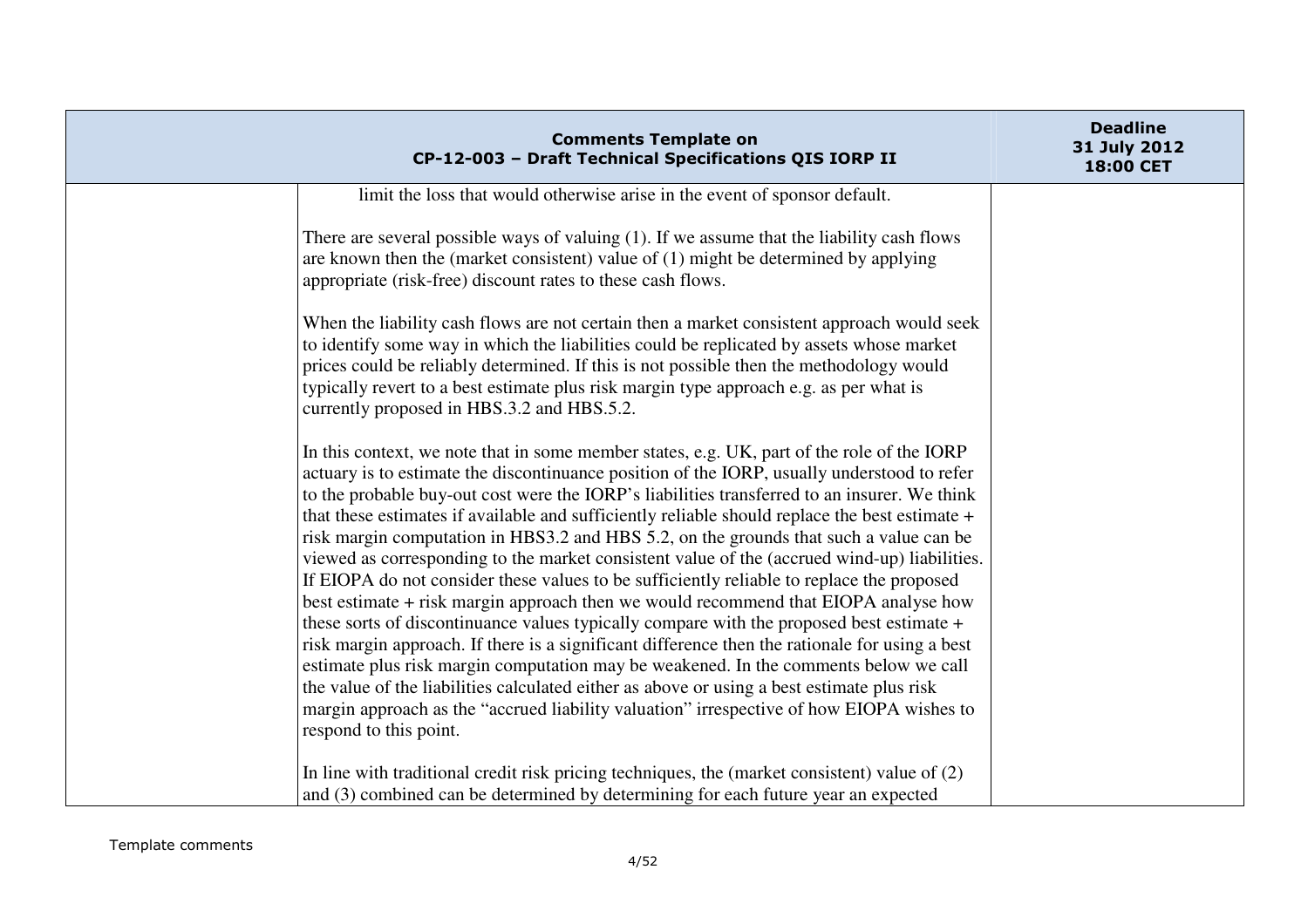| <b>Comments Template on</b><br>CP-12-003 - Draft Technical Specifications QIS IORP II                                                                                                                                                                                                                                                                                                                                                                                                                                                                                                                                                                                        | <b>Deadline</b><br>31 July 2012<br>18:00 CET |
|------------------------------------------------------------------------------------------------------------------------------------------------------------------------------------------------------------------------------------------------------------------------------------------------------------------------------------------------------------------------------------------------------------------------------------------------------------------------------------------------------------------------------------------------------------------------------------------------------------------------------------------------------------------------------|----------------------------------------------|
| probability of default (PD), an expected loss given default before allowing for possible<br>recoveries (LGD) and an expected recovery rate $(R)$ and then summing PD x LGD x $(1-R)$<br>for each future year (the probabilities etc. being selected in a market consistent manner).                                                                                                                                                                                                                                                                                                                                                                                          |                                              |
| In such a computation the value of $(2)$ and $(3)$ combined can be expected to be negative,<br>with (3) partially offsetting (2) because the presence of collateral in the form of tangible<br>assets within the IORP should reduce the LGD. In such a computation we may calculate<br>the depletion, $D$ , in the overall value of the pension promise to members relative to its<br>value if it were provided by an entity certain to honour the promise. $D = ((1) - (2) + (3))$ /<br>$(1)$ . In broad terms D might be viewed as corresponding to the 'security' of the pension<br>promise (expressed as a percentage), although see comments on SCR in section 6 below. |                                              |
| <b>3.</b><br>Identifying the factors to which the HBS is most sensitive                                                                                                                                                                                                                                                                                                                                                                                                                                                                                                                                                                                                      |                                              |
| Ignoring other security mechanisms, $D$ will depend on the following factors:                                                                                                                                                                                                                                                                                                                                                                                                                                                                                                                                                                                                |                                              |
| (i)<br>How likely the sponsor is to default (i.e. the assumed PD).                                                                                                                                                                                                                                                                                                                                                                                                                                                                                                                                                                                                           |                                              |
| How big the LGD before recoveries might be in the future.<br>(ii)                                                                                                                                                                                                                                                                                                                                                                                                                                                                                                                                                                                                            |                                              |
| How large might be any recoveries from the sponsor in the event of sponsor<br>(iii)<br>default.                                                                                                                                                                                                                                                                                                                                                                                                                                                                                                                                                                              |                                              |
| (iv)<br>The extent of interdependencies between the above.                                                                                                                                                                                                                                                                                                                                                                                                                                                                                                                                                                                                                   |                                              |
| Probabilities of default                                                                                                                                                                                                                                                                                                                                                                                                                                                                                                                                                                                                                                                     |                                              |
| The proposed PDs in HBS.6.15 range from $0.002\%$ pa (AAA) to 4.175% pa (CCC or<br>below or unrated), i.e. EIOPA appear to be expecting them to vary by 2000-fold across                                                                                                                                                                                                                                                                                                                                                                                                                                                                                                     |                                              |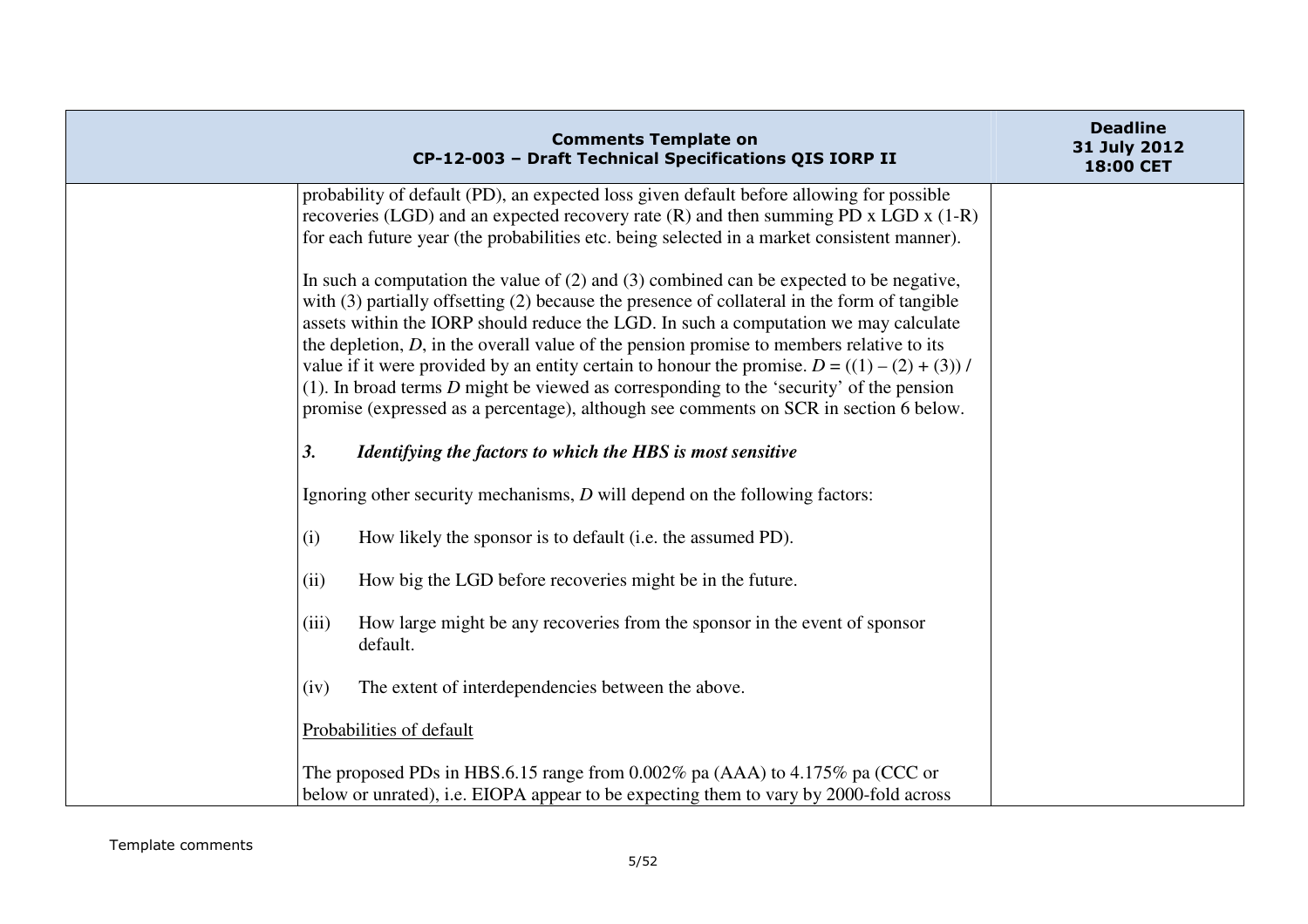|                                                                      | <b>Comments Template on</b><br>CP-12-003 - Draft Technical Specifications QIS IORP II                                                                                                                                                                                                                                                                                                                                                                                                                                                                                                                                                                                                                                                                                                                                                                                                                                                                                                                                                                                                                  | <b>Deadline</b><br>31 July 2012<br>18:00 CET |
|----------------------------------------------------------------------|--------------------------------------------------------------------------------------------------------------------------------------------------------------------------------------------------------------------------------------------------------------------------------------------------------------------------------------------------------------------------------------------------------------------------------------------------------------------------------------------------------------------------------------------------------------------------------------------------------------------------------------------------------------------------------------------------------------------------------------------------------------------------------------------------------------------------------------------------------------------------------------------------------------------------------------------------------------------------------------------------------------------------------------------------------------------------------------------------------|----------------------------------------------|
| other potential drivers likely to influence the value of D.          | different types of sponsor. This is a very large range relative to the probable ranges of all                                                                                                                                                                                                                                                                                                                                                                                                                                                                                                                                                                                                                                                                                                                                                                                                                                                                                                                                                                                                          |                                              |
| However, there are two weaknesses with the proposed PDs in HBS.6.15: |                                                                                                                                                                                                                                                                                                                                                                                                                                                                                                                                                                                                                                                                                                                                                                                                                                                                                                                                                                                                                                                                                                        |                                              |
| (i)<br>to then average observed credit spreads.                      | A fully market consistent approach of the sort EIOPA appears to want to adopt<br>would aim where possible to determine PDs (in combination with recovery rates)<br>by reference to current market observables, e.g. current bond spreads or CDS<br>premium rates. This would result in PDs that change through time and do not<br>necessarily correspond with the current credit rating ascribed to the sponsor. In<br>contrast, EIOPA's current proposals involve static PDs assigned to different<br>(current) credit ratings, presumably in part derived from historic data. We<br>recommend that EIOPA explore whether it would be appropriate to incorporate<br>greater market consistency in their selection of PDs or at least benchmark their<br>proposals against PDs derived from such observables to the extent that this is<br>practical. For example, even if rates for individual sponsors were for convenience<br>to be derived from PDs of the sort currently proposed in the QIS, these could be<br>scaled up or down so that at any given point in time on average they corresponded |                                              |
| (ii)                                                                 | PDs for an individual sponsor do not typically stay unchanged through time. Even<br>ignoring the point made in (i), the risk of default over the coming year for say a<br>AAA rated credit may be small, but a currently AAA rated credit is cumulatively<br>quite likely to be materially downgraded over the lifetime of the IORP's liabilities<br>and therefore its likelihood of defaulting is likely to rise materially through time.<br>The appropriate long term average annual PD to ascribe to it may therefore be<br>materially higher than its current year likelihood of default. The opposite effect<br>applies to currently very poorly rated credits. Ratings-based credit risk models<br>generally take this effect into account by including a <i>transition matrix</i> that specifies                                                                                                                                                                                                                                                                                                |                                              |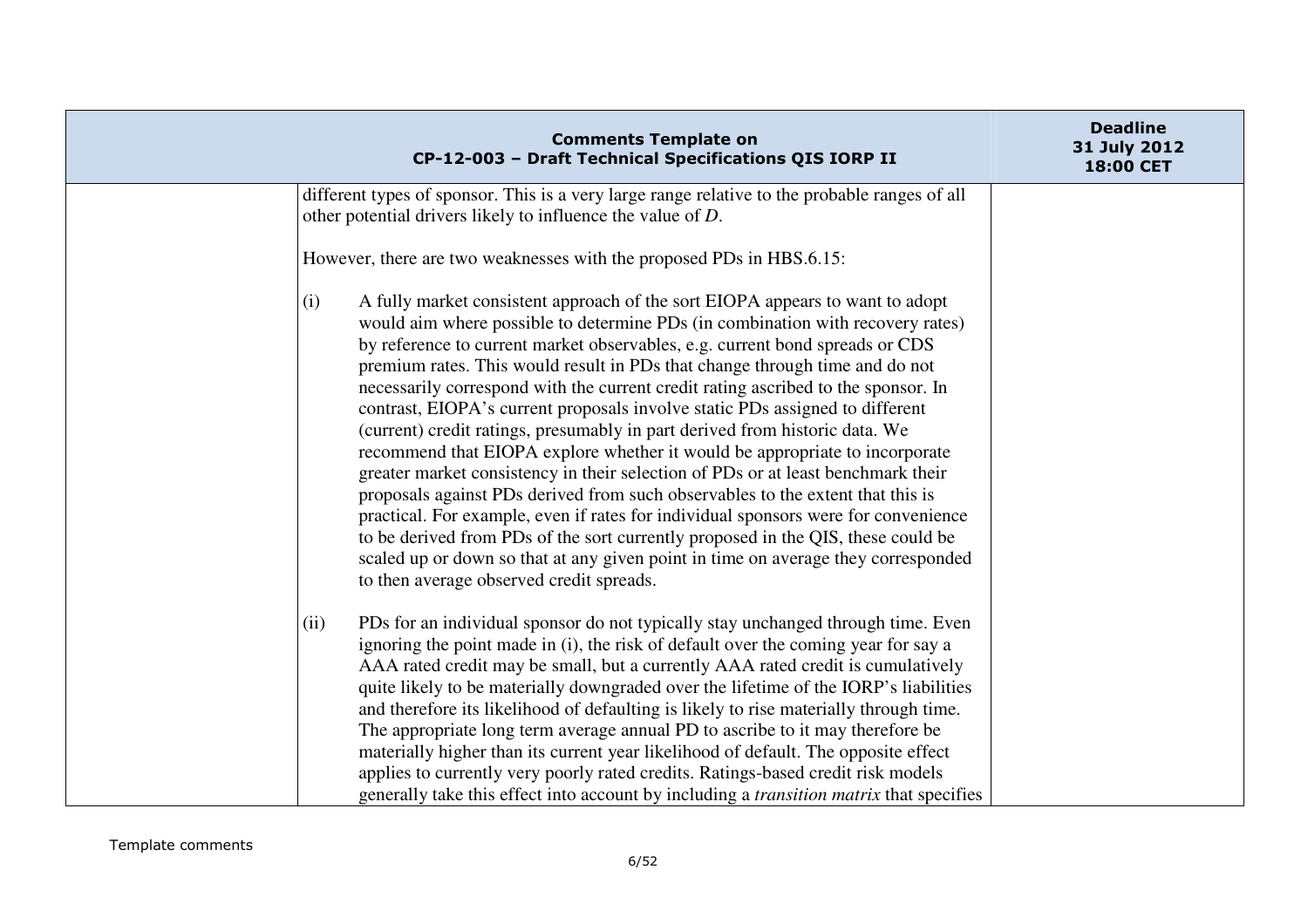| <b>Comments Template on</b><br>CP-12-003 - Draft Technical Specifications QIS IORP II                                                                                                                                                                                                                                                                                                                                                                                                                                                                                                                                                                                                                                                                       | <b>Deadline</b><br>31 July 2012<br>18:00 CET |
|-------------------------------------------------------------------------------------------------------------------------------------------------------------------------------------------------------------------------------------------------------------------------------------------------------------------------------------------------------------------------------------------------------------------------------------------------------------------------------------------------------------------------------------------------------------------------------------------------------------------------------------------------------------------------------------------------------------------------------------------------------------|----------------------------------------------|
| the likelihood of an entity currently in one rating category moving to another rating<br>category over the coming year. If PDs are to be derived from credit ratings then we<br>would recommend that such a refinement is incorporated in the computation.                                                                                                                                                                                                                                                                                                                                                                                                                                                                                                  |                                              |
| Incorporating a transition matrix can reduce substantially the effective range of<br>possible (time-averaged) PDs. Our preliminary analyses suggest that the original<br>2000-fold range might reduce to the order of a 20-fold range if a plausible<br>transition matrix based on historic data was used, although the resulting range is<br>still large relative to plausible ranges of most other potential factors influencing the<br>value of $D$ .                                                                                                                                                                                                                                                                                                    |                                              |
| Magnitudes of future LGDs                                                                                                                                                                                                                                                                                                                                                                                                                                                                                                                                                                                                                                                                                                                                   |                                              |
| Ignoring any interdependency between the PDs and the LGDs, we may note that in nearly<br>all cases the PD x LGD computation will extend over a considerable timeframe, so<br>particularly important will be the LGD some years into the future. Less important in<br>general will be its size now, except to the extent that the current size of the LGD may<br>influence its future size. In nearly all cases the cumulative value of PD x LGD over, say, 5<br>- 20 years from the valuation date will be much higher than the value of PD x LGD for just<br>the coming year given almost all plausible ways in which the LGD might evolve.                                                                                                                |                                              |
| Implicit, therefore, in any HBS that includes sponsor support will be some assumed<br>trajectory through time in the LGD. It is the nature of this trajectory some years out,<br>combined with the PDs, that will dominate the computation rather than the precise value<br>now of the LGD. The trajectory is inherently uncertain as it depends on a wide range of<br>management actions most of which will not be specified or specifiable in advance. It will<br>therefore almost certainly be necessary to assume that it follows some sort of stylised<br>behaviour if it is to be practical to compute a value for sponsor support in the HBS. One<br>such stylised behaviour is specified in the QIS but it is in places difficult to follow or more |                                              |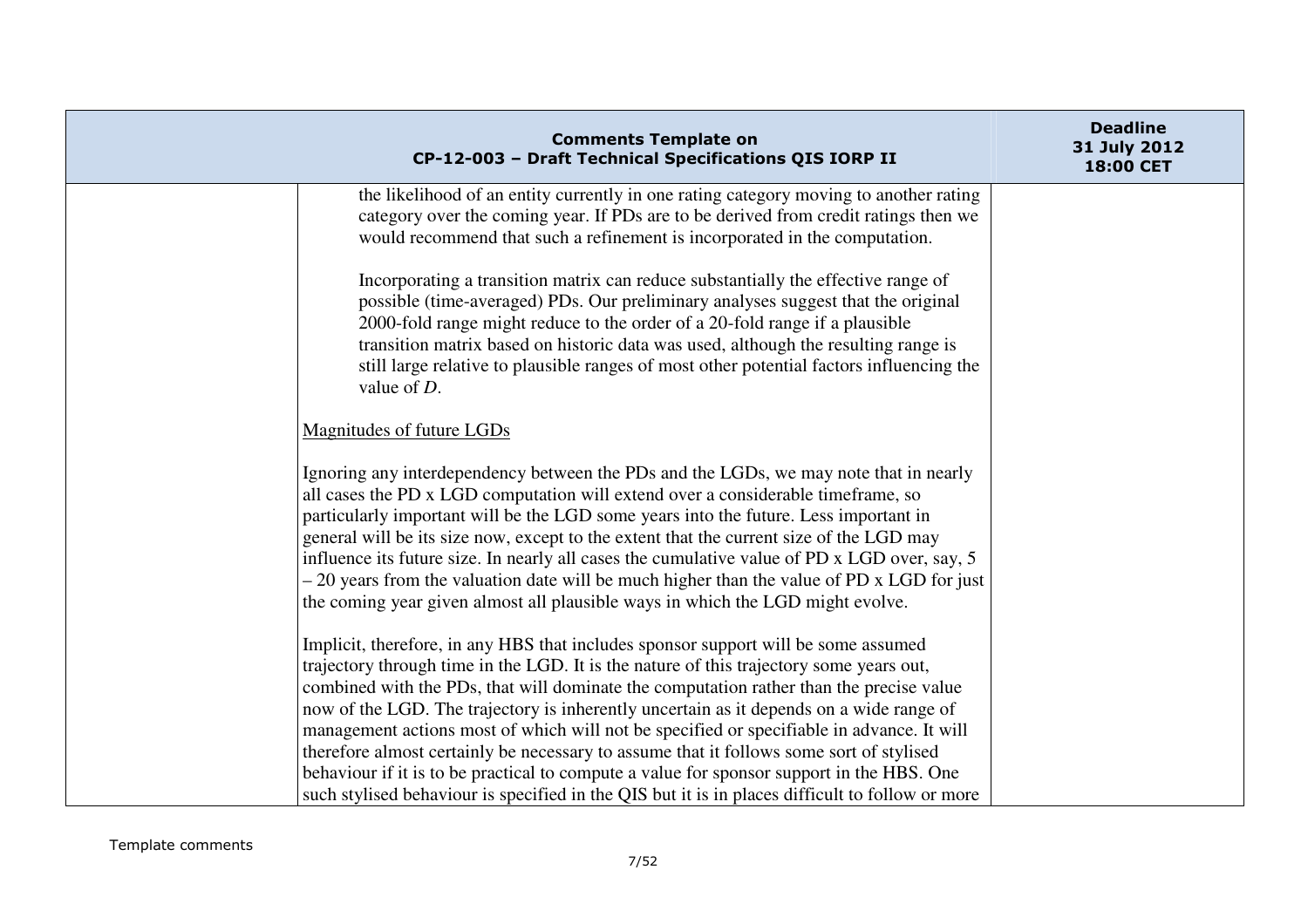|      | <b>Comments Template on</b><br>CP-12-003 - Draft Technical Specifications QIS IORP II                                                                                                                                                                                                                                                                                                                                                                                                                                                                                                                                 | <b>Deadline</b><br>31 July 2012<br><b>18:00 CET</b> |
|------|-----------------------------------------------------------------------------------------------------------------------------------------------------------------------------------------------------------------------------------------------------------------------------------------------------------------------------------------------------------------------------------------------------------------------------------------------------------------------------------------------------------------------------------------------------------------------------------------------------------------------|-----------------------------------------------------|
|      | complicated than we think is necessary. We would suggest consideration be given to the<br>following simplifications:                                                                                                                                                                                                                                                                                                                                                                                                                                                                                                  |                                                     |
| (i)  | Allowance for explicit extra short term contributions promised by the sponsor:<br>Arguably, these are more 'certain' to be paid to the IORP by the sponsor than other<br>more general contributions. To the extent that these extra short-term contributions<br>exceed those required to provide for additional benefits being accrued over the<br>same timescale, and to the extent that they are sufficiently 'short-term' (perhaps<br>within a time horizon specified by EIOPA) we would suggest that their impact is<br>approximated by reducing the LGD at outset by their present value.                        |                                                     |
| (ii) | Trajectory for LGD thereafter: Some possible deterministic approaches are set out<br>below:                                                                                                                                                                                                                                                                                                                                                                                                                                                                                                                           |                                                     |
|      | Perhaps the simplest approach is one in which contributions are set in a<br>(a)<br>manner that results in $(L - A)/L$ being constant until all the liabilities are<br>paid off where A is the amount of (tangible) assets available (now, adjusted<br>as per (i)) and $\bf{L}$ is the accrued liability valuation (now).                                                                                                                                                                                                                                                                                              |                                                     |
|      | Suppose now is $t = 0$ , $V_t$ is the present value (now) of the liability cash<br>flows falling due in the year from $t - 1$ to t (so $V_1$ is the present value of<br>the liability cash flows in the coming year), $L_z = \sum_{x=t}^{n} V_z$ is the present<br>value of liability cash flows falling due from $t - 1$ onwards, $LGDr$ is the<br>loss given default at time $\mathbf t$ ignoring recoveries and $\mathbf T$ is the number of years<br>over which $L_z > 0$ . Then $L = L_1 = \sum_{i=1}^{T} V_z$ . Suppose also that $A_z$ is the<br>amount of tangible assets assumed to be present at time $t$ . |                                                     |
|      | Then in this approach $LGD_{\epsilon} = max(A_{\epsilon} - L_{\epsilon}, 0)$ and $A_{\epsilon}$ satisfies the                                                                                                                                                                                                                                                                                                                                                                                                                                                                                                         |                                                     |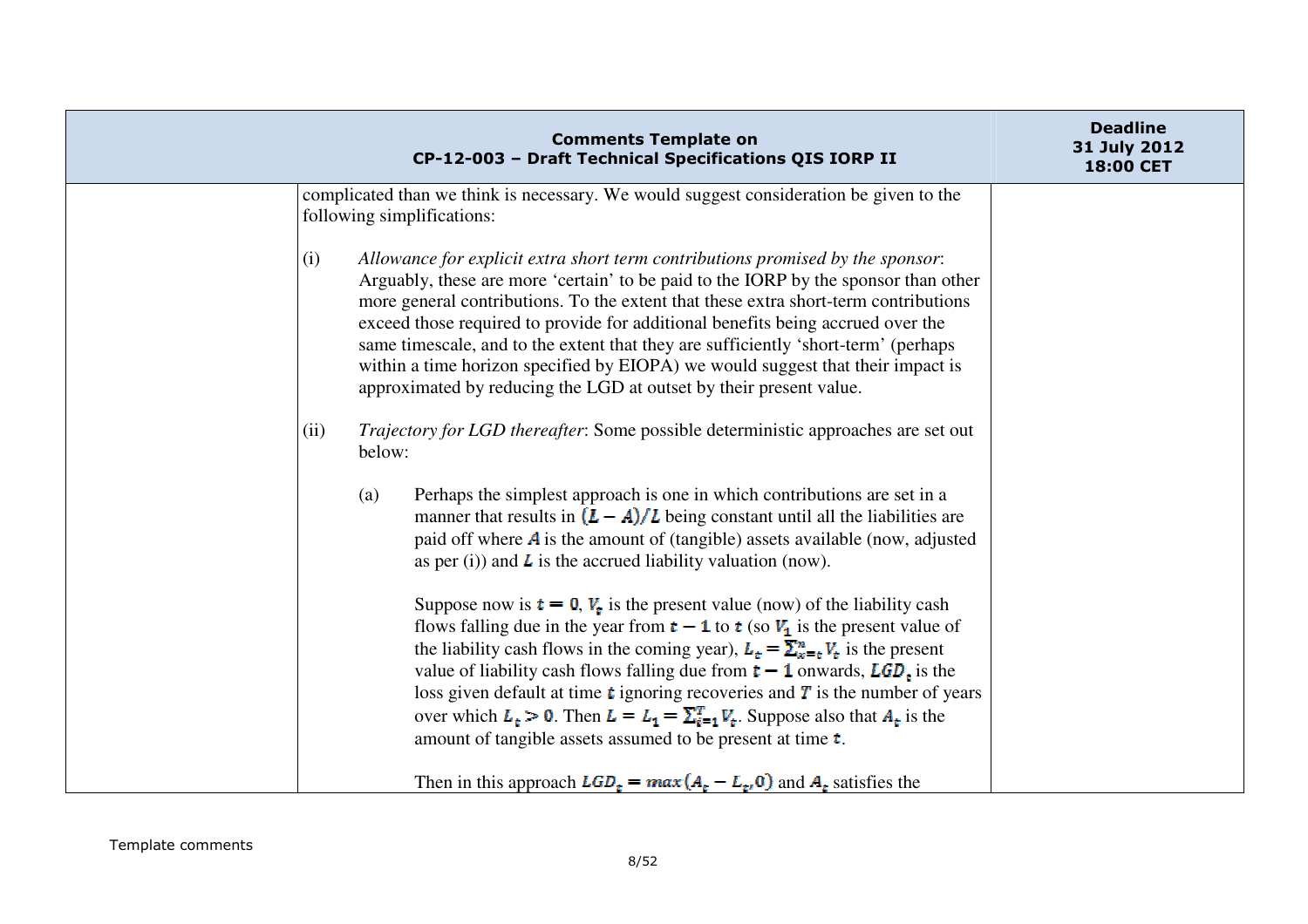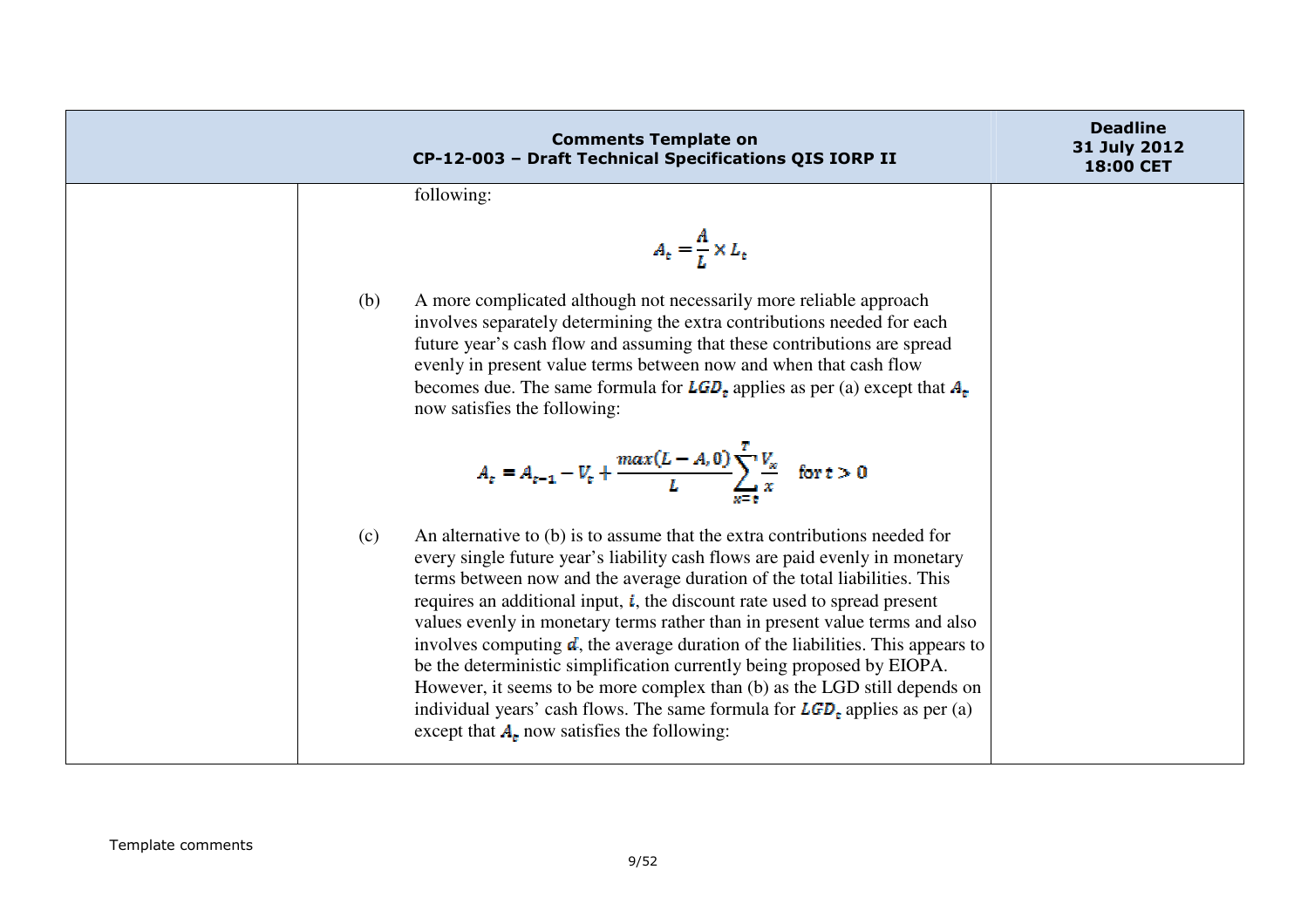| <b>Comments Template on</b><br>CP-12-003 - Draft Technical Specifications QIS IORP II                                                                                                                                                                                                                                                                                                                                                                                                       | <b>Deadline</b><br>31 July 2012<br>18:00 CET |
|---------------------------------------------------------------------------------------------------------------------------------------------------------------------------------------------------------------------------------------------------------------------------------------------------------------------------------------------------------------------------------------------------------------------------------------------------------------------------------------------|----------------------------------------------|
| $A_{\epsilon} = \begin{cases} A_{\epsilon-1} - V_{\epsilon} + \frac{C}{(1+t)^{\epsilon}}, & 1 \leq t \leq d \\ A_{t-1} - V_{\epsilon}, & x > d \end{cases}$                                                                                                                                                                                                                                                                                                                                 |                                              |
| where $d = \frac{1}{t} \sum_{\tau=1}^{T} (t - 1/2) V_{\tau}$ rounded up to the nearest higher integer, say,                                                                                                                                                                                                                                                                                                                                                                                 |                                              |
| and<br>$C = i \frac{(1+i)^d}{(1+i)^d - 1} max(L - A, 0)$                                                                                                                                                                                                                                                                                                                                                                                                                                    |                                              |
| Arguably there should be some constraints on the form of the sponsor support to allow any<br>of the above approaches to be adopted. For example, there might need to be a reasonable<br>expectation that the sponsor would make good deficits through time. If not, IORPs might<br>for example be required to assume that the PV (now) of the LGD remains constant through<br>time until the last cash flow is paid (rather than the LGD trending downwards as the cash<br>flows fall due). |                                              |
| Recovery rate in the event that the sponsor defaults                                                                                                                                                                                                                                                                                                                                                                                                                                        |                                              |
| These will in principle depend on the priority that the IORP has (versus other creditors)<br>over any residual sponsor value in the event of sponsor default. Ratings-based credit risk<br>models quite commonly assume a similar or identical constant recovery rate, $R$ , across<br>multiple different entities (often 40% or 50%). This in the main seems to be what EIOPA                                                                                                              |                                              |
| is proposing here (the 50% referred to in HBS.6.17 seems to have been based on Solvency<br>II QIS5 which in turn seems to have been based on rating agency historical data).<br>However, the average recovery for an IORP may not be the same as for the types of<br>creditors underlying the historic data on which EIOPA's assumptions seem to be based.<br>We suggest either that the recovery rate assumptions adopted in this QIS are reviewed with                                    |                                              |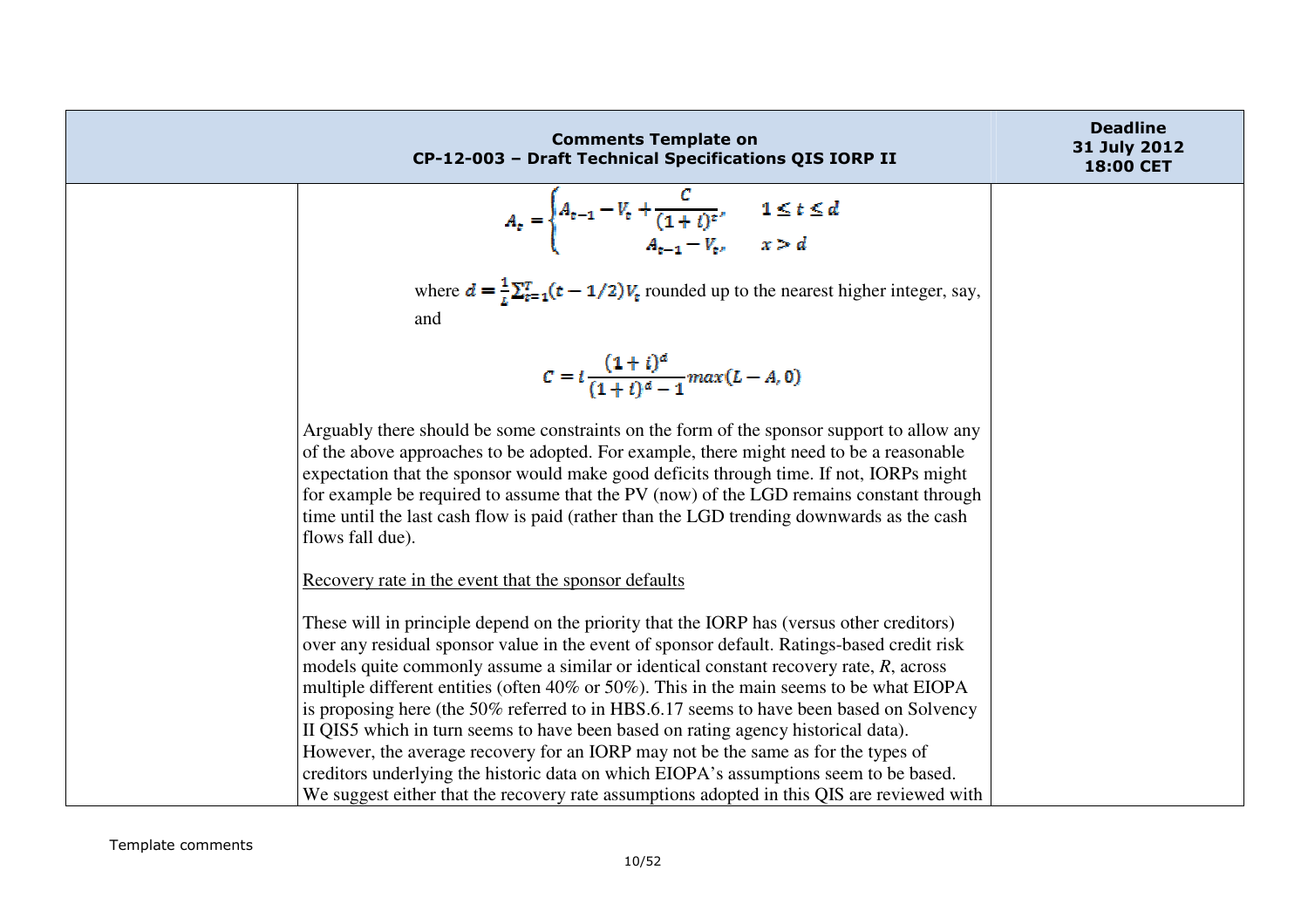| <b>Comments Template on</b><br>CP-12-003 - Draft Technical Specifications QIS IORP II                                                                                                                                                                                                                                                                                                                                                                                                                                                                                                                                                                                                                                                                            | <b>Deadline</b><br>31 July 2012<br>18:00 CET |
|------------------------------------------------------------------------------------------------------------------------------------------------------------------------------------------------------------------------------------------------------------------------------------------------------------------------------------------------------------------------------------------------------------------------------------------------------------------------------------------------------------------------------------------------------------------------------------------------------------------------------------------------------------------------------------------------------------------------------------------------------------------|----------------------------------------------|
| this in mind or that EIOPA takes this factor into account when drawing conclusions from<br>the results of the QIS.                                                                                                                                                                                                                                                                                                                                                                                                                                                                                                                                                                                                                                               |                                              |
| Interdependencies between PD, LGD and R                                                                                                                                                                                                                                                                                                                                                                                                                                                                                                                                                                                                                                                                                                                          |                                              |
| In theory, the PDs, LGDs and Rs are not independent of each other. A particularly<br>important issue here is that this dependency can be expected to vary according to how<br>large the IORP is relative to its sponsor. In the extreme case where the sponsor is<br>negligible in size relative to the IORP then the sponsor PD may be almost 100% correlated<br>with the LGD being positive and R may be almost zero. In the other extreme case where<br>the IORP is negligible in size relative to the sponsor then there may be relatively little<br>correlation between sponsor PD, LGD and R (although probably not zero correlation as all<br>three may be influenced by common underlying economic factors).                                             |                                              |
| Even when the IORP is small relative to the sponsor, handling such dependencies in theory<br>requires the LGD and PD trajectories to be jointly projected in a stochastic rather than a<br>deterministic manner but this would considerably complicate the QIS. The underlying<br>simulation technology and expertise is not currently widely available to IORP industry<br>participants. Moreover, identifying appropriate assumptions to use in such simulations<br>would still be challenging even if the underlying simulation technology and expertise was<br>readily available. In practice, a deterministic approach perhaps with some compensating<br>adjustment to PDs introduced by EIOPA is likely to be the most practical approach for this<br>QIS. |                                              |
| More important, probably, is to handle the potential dependency on sponsor size (relative<br>to IORP size). The approach currently being proposed by EIOPA tries to tackle this issue<br>by identifying a maximum (prudent) available sponsor support value (derived primarily<br>from historic balance sheet and P&L data) and in effect limiting the value that can be<br>ascribed to sponsor support in the HBS to this maximum available sponsor support value.                                                                                                                                                                                                                                                                                              |                                              |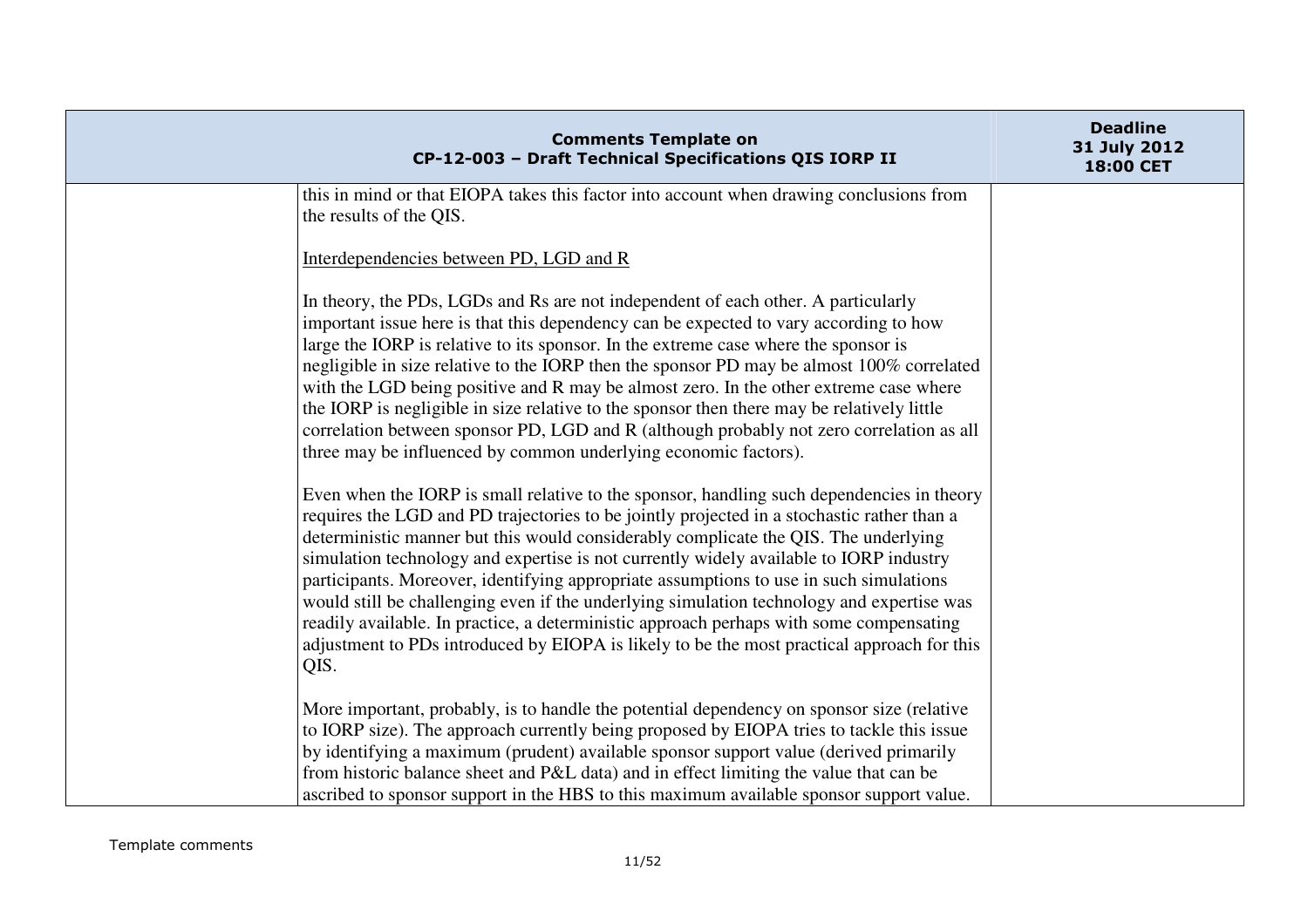| <b>Comments Template on</b><br>CP-12-003 - Draft Technical Specifications QIS IORP II                                                                                                                                                                                                                                                                                                                                                                                                                                                                                                                                                                                                                                                                                                                                                       | <b>Deadline</b><br>31 July 2012<br>18:00 CET |
|---------------------------------------------------------------------------------------------------------------------------------------------------------------------------------------------------------------------------------------------------------------------------------------------------------------------------------------------------------------------------------------------------------------------------------------------------------------------------------------------------------------------------------------------------------------------------------------------------------------------------------------------------------------------------------------------------------------------------------------------------------------------------------------------------------------------------------------------|----------------------------------------------|
| Given the uncertainties involved and given the purpose of the QIS, tackling this issue by<br>placing some maximum value on sponsor support seems reasonable to us although we<br>think that identifying any formulaic way of determining this maximum value is inherently<br>challenging. Whether the methodology currently proposed in this respect by EIOPA is<br>likely to prove contentious is unclear to us. Reaction is likely to be driven strongly by any<br>sponsors who think they may be materially discriminated against by the proposed<br>methodology.                                                                                                                                                                                                                                                                        |                                              |
| An impression that can be gained by reading the current QIS specification is that there is a<br>complicated interaction between this and other aspects of the sponsor support valuation.<br>We would suggest reordering the QIS to make the computation easier to follow and<br>perhaps simpler. This involves having the PD x LGD computation as above specified first<br>(including a primary focus on a suitable deterministic simplification) and then limiting the<br>resulting value ascribed to sponsor support to a maximum available sponsor support value<br>derived in some suitable fashion.                                                                                                                                                                                                                                    |                                              |
| Presentational challenge arising with sponsor support within the HBS<br>4.                                                                                                                                                                                                                                                                                                                                                                                                                                                                                                                                                                                                                                                                                                                                                                  |                                              |
| The inclusion of sponsor support within a HBS introduces a presentational challenge. The<br>main reason is that the total economic (and hence market consistent) value of the tangible<br>assets plus sponsor support shown in the HBS, i.e. $2(1) - 2(2) + 2(3)$ , can be expected in<br>general to be less than the value of the accrued liabilities discounted using a risk-free yield<br>curve, i.e. $2(1)$ in isolation. This is because benefits will in general be lower if the sponsor<br>defaults. However, given the way in which the QIS is specified, the value placed on the<br>liabilities will be $2(1)$ . So, all other things being equal, the value of the assets in the HBS<br>including the sponsor support will be less than the value of the liabilities in the HBS (if A<br>< L) however well-resourced is the IORP. |                                              |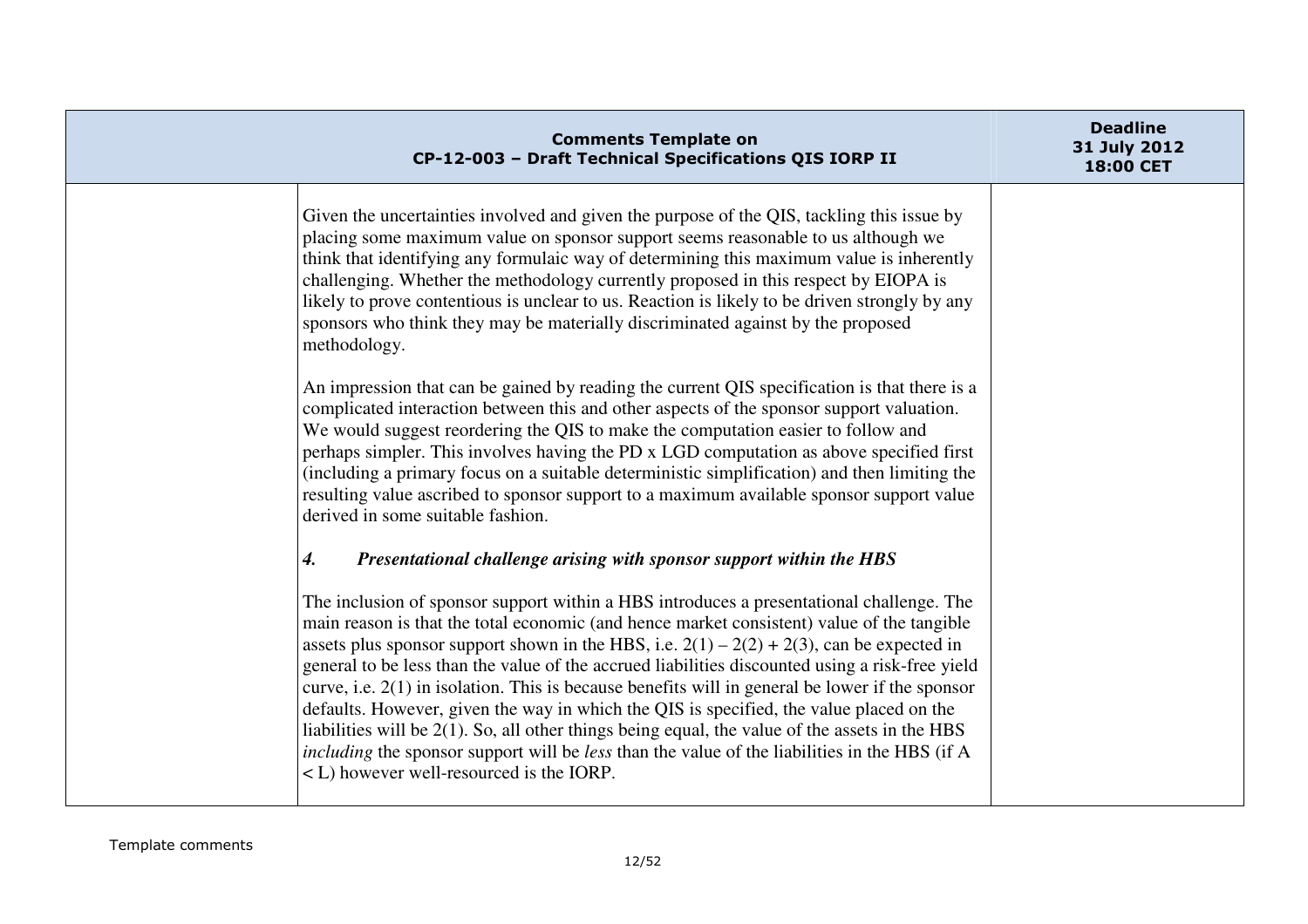|                                                                   | <b>Comments Template on</b><br>CP-12-003 - Draft Technical Specifications QIS IORP II                                                                                                                                                                                                                                                                                                                                                                                                                                                                                                                                                                                                                                                                                                                                                                                                                                                  | <b>Deadline</b><br>31 July 2012<br>18:00 CET |
|-------------------------------------------------------------------|----------------------------------------------------------------------------------------------------------------------------------------------------------------------------------------------------------------------------------------------------------------------------------------------------------------------------------------------------------------------------------------------------------------------------------------------------------------------------------------------------------------------------------------------------------------------------------------------------------------------------------------------------------------------------------------------------------------------------------------------------------------------------------------------------------------------------------------------------------------------------------------------------------------------------------------|----------------------------------------------|
| is to be deemed adequately capitalised.                           | This contrasts with a typical insurance company balance sheet which will in general have<br>the total value of assets <i>greater</i> than the total value of the liabilities by at least the SCR if it                                                                                                                                                                                                                                                                                                                                                                                                                                                                                                                                                                                                                                                                                                                                 |                                              |
|                                                                   | We would suggest addressing this issue in cases where there is a contractual right to<br>sponsor support in the following manner. Added to the asset side of the HBS or deducted<br>from the liability side would be an adjustment. This adjustment would equal the value of<br>the accrued liabilities calculated assuming a zero likelihood of non-payment less the<br>(lower) value of the same accrued liabilities but calculated assuming some specific non-<br>zero likelihood of non-payment. The specified non-zero likelihood of non-payment used in<br>this computation would be chosen to reflect an agreed view about how risky a pension<br>promise being provided by an adequately resourced IORP 'should' be. The adjustment is<br>easy to quantify as long as liability cash flows by year of payment are available as it<br>involves calculating their present value using two different discount rates/yield curves. |                                              |
| effects.                                                          | For example, the 'target' likelihood of non-payment might be set at 0.5% per annum,<br>notionally corresponding to a 1 in 200 year target (perhaps then with some assumed partial<br>payment level if non-payment was triggered), or at some amount calibrated by reference to<br>the current average IORP position. Alternatively, the target could be set in a manner that<br>varies across time in a counter-cyclical manner along the lines described in Kemp, M.H.D.<br>(2009), Market consistency: model calibration in imperfect markets, if it was desired to<br>limit the extent to which a focus on market consistency might otherwise create pro-cyclical                                                                                                                                                                                                                                                                   |                                              |
| some agreed (but possibly time-varying) criterion for 'adequate'. | With such an adjustment, a HBS surplus would indicate that the IORP was better than<br>adequately resourced (taking into account all applicable benefit security mechanisms)<br>whilst a deficit would indicate that it was worse than adequately resourced, according to                                                                                                                                                                                                                                                                                                                                                                                                                                                                                                                                                                                                                                                              |                                              |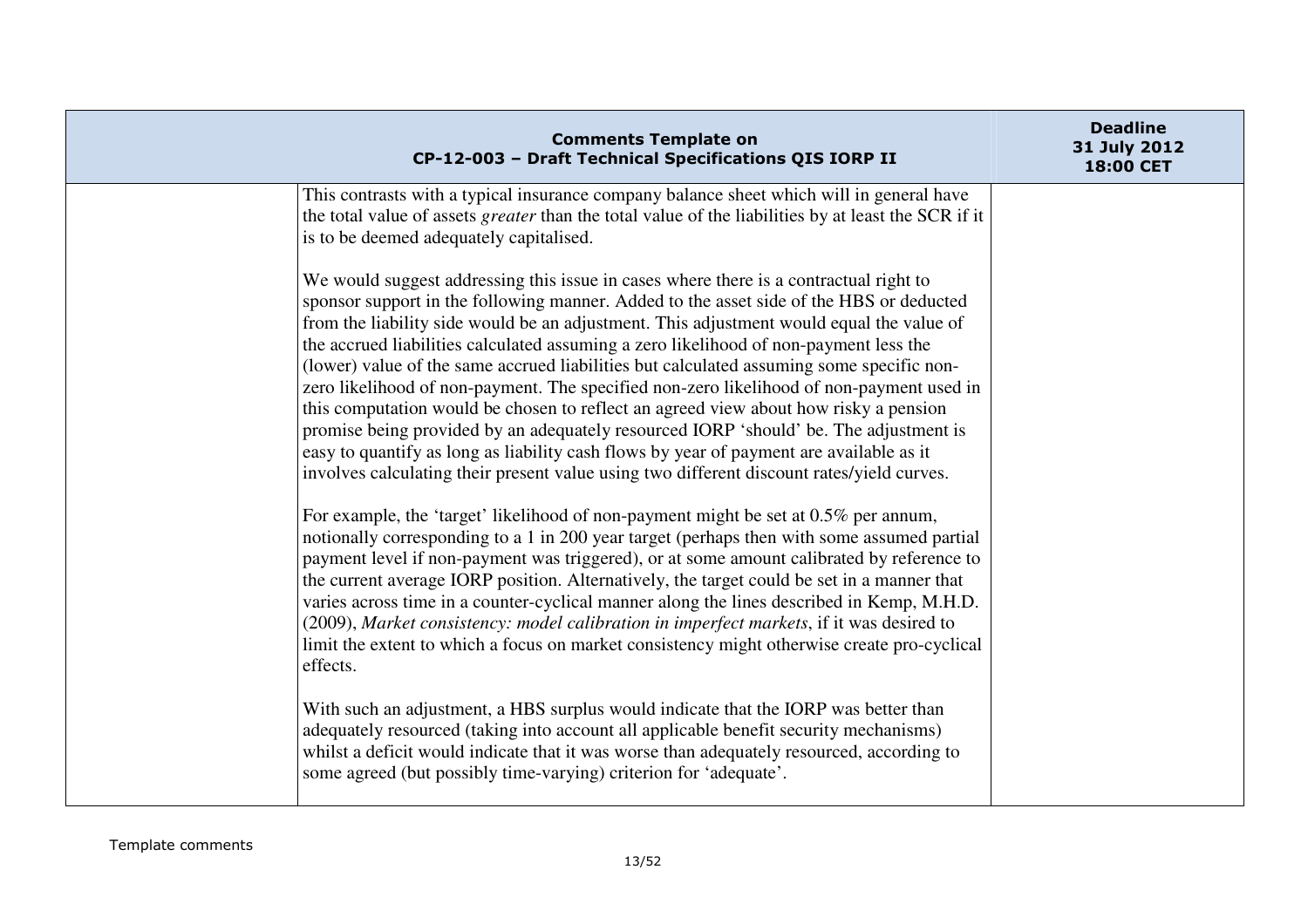| <b>Comments Template on</b><br>CP-12-003 - Draft Technical Specifications QIS IORP II                                                                                                                                                                                                                                                                                                                    | <b>Deadline</b><br>31 July 2012<br>18:00 CET |
|----------------------------------------------------------------------------------------------------------------------------------------------------------------------------------------------------------------------------------------------------------------------------------------------------------------------------------------------------------------------------------------------------------|----------------------------------------------|
| In theory the same sort of adjustment is also needed even when no sponsor support is<br>present. However it is implicit in the proposal that the accrued liability valuation be<br>derived from the cost of buying out these liabilities with an insurance company.<br>'Adequate' is then in effect being defined by reference to having sufficient assets to buy<br>out the liabilities in this manner. |                                              |
| 5.<br><b>Pension protection schemes</b>                                                                                                                                                                                                                                                                                                                                                                  |                                              |
| Taking account of pension protection schemes (PPSs) in the HBS has advantages and<br>disadvantages. A disadvantage is that it could lead to moral hazard. An advantage is that it<br>better reflects the benefit security actually present as far as members are concerned.                                                                                                                              |                                              |
| If EIOPA deem it appropriate to take account of PPSs in the HBS then the approach<br>currently proposed in the QIS in broad terms makes sense. However, we would suggest<br>that the actual mechanics are again simplified (and in certain respects caveated) in a similar<br>manner to the approach proposed above for sponsor support. We would propose that:                                          |                                              |
| A suitable (annual) PD would be identified for each relevant PPS. These PDs will<br>(a)<br>presumably need to be identified by EIOPA bearing in mind that there is some non-<br>zero but hopefully small risk of a systemic crisis for an entire member state's<br>occupational pension provision.                                                                                                       |                                              |
| The current value of the accrued benefits covered by the PPS as a fraction of the<br>(b)<br>current value of total accrued benefits would be calculated.                                                                                                                                                                                                                                                 |                                              |
| Unless manifestly inappropriate, the fraction in (b) would be assumed to remain<br>(c)<br>constant through time when determining the LGD arising were the sponsor to<br>default. This is akin to the simplest deterministic approach we have suggested<br>above for the sponsor covenant.                                                                                                                |                                              |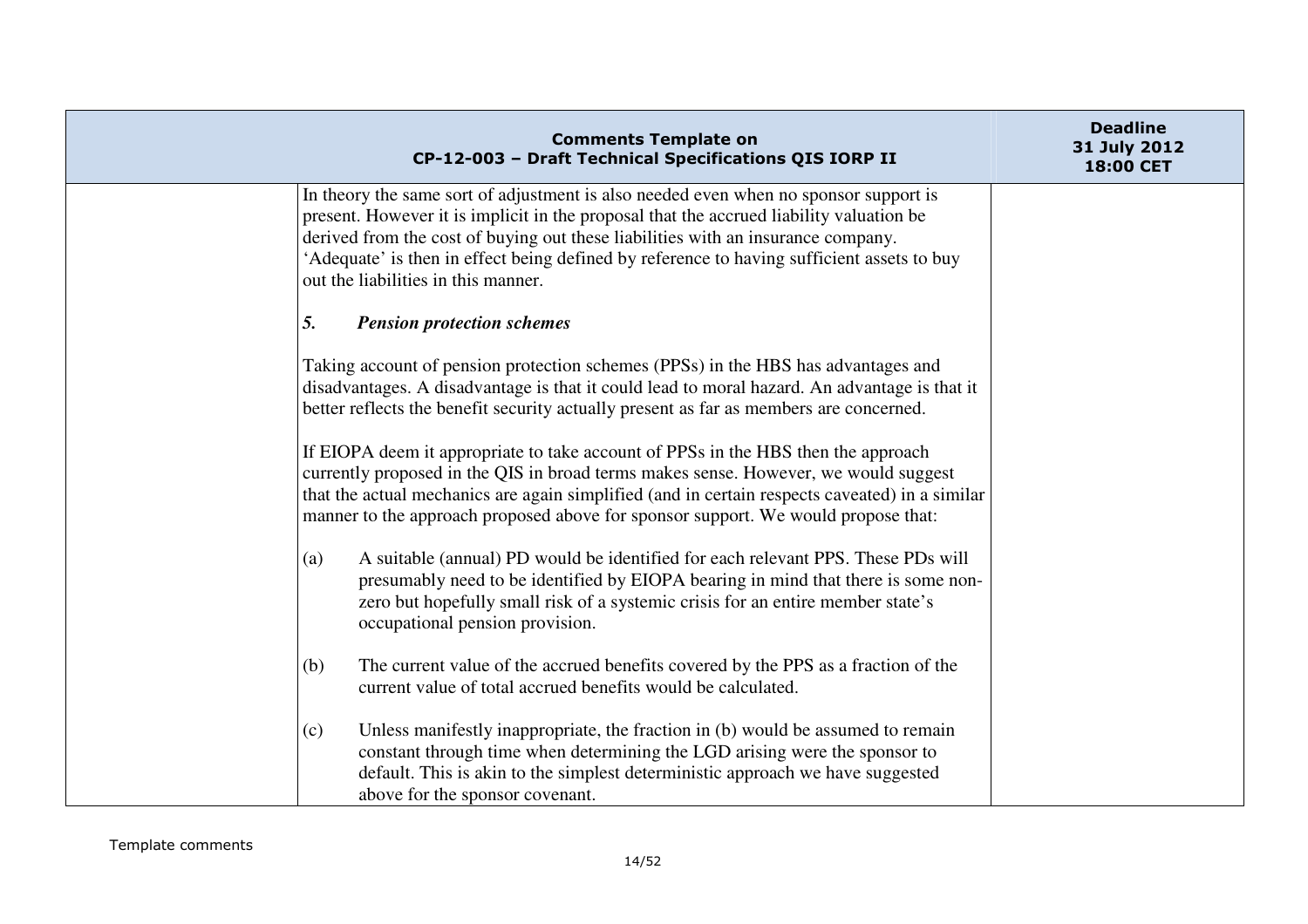|          | <b>Comments Template on</b><br>CP-12-003 - Draft Technical Specifications QIS IORP II                                                                                                                                                                                                                                                                                                                                                                                                                                                                                                                                                                                                                                                                                                                                                                                                                                        | <b>Deadline</b><br>31 July 2012<br>18:00 CET |
|----------|------------------------------------------------------------------------------------------------------------------------------------------------------------------------------------------------------------------------------------------------------------------------------------------------------------------------------------------------------------------------------------------------------------------------------------------------------------------------------------------------------------------------------------------------------------------------------------------------------------------------------------------------------------------------------------------------------------------------------------------------------------------------------------------------------------------------------------------------------------------------------------------------------------------------------|----------------------------------------------|
| (d)      | The same broad approach suggested for including the sponsor covenant as a<br>security mechanism can then be used for the PPS. This would still merely involve a<br>tabulation of PVs (now) of accrued liability cash flows by year of payment coupled<br>with elements not dependent on an IORP's own liabilities. The latter would now<br>include the fraction calculated as per (c) above plus a more complicated probability<br>tree as per the one in HBS.6.78.                                                                                                                                                                                                                                                                                                                                                                                                                                                          |                                              |
| the HBS. | In these circumstances an adjustment similar to the one noted is section 4 above would be<br>necessary if it has not already been introduced when incorporating sponsor support within                                                                                                                                                                                                                                                                                                                                                                                                                                                                                                                                                                                                                                                                                                                                       |                                              |
|          | In principle caveats are needed to distinguish a PPS from other more general types of<br>insurance arrangements. Probably most or all member state PPSs as conventionally<br>understood would meet the relevant criteria so these caveats are not likely in practice to<br>present an issue. Specifically, for an arrangement to be considered a PPS it should in effect<br>be required to provide guaranteed continuing coverage probably for the entire lifetime of<br>the liabilities and there should also be some reasonable expectation that the premiums or<br>levies the PPS charges will be met from additional sponsor contributions broadly as they<br>are levied. Sponsor default needs to trigger mandatory transfer of benefits from the IORP<br>to some suitably protected structure. This could involve buyout with an insurance company<br>or could involve retention of assets and liabilities by the PPS. |                                              |
|          | If the PPS typically retains the assets and liabilities itself (which is the case in some<br>member states e.g. UK) then in principle there should be a further caveat since not all PPSs<br>are themselves (EU-domiciled) insurance companies. In principle the PPS needs to be<br>deemed by EIOPA to be sufficiently well-resourced to be able to transfer its own accrued<br>liabilities to an insurance company whenever it wanted to. If this is not the case then in<br>principle the PPS support conditional on the sponsor defaulting in a particular year should                                                                                                                                                                                                                                                                                                                                                    |                                              |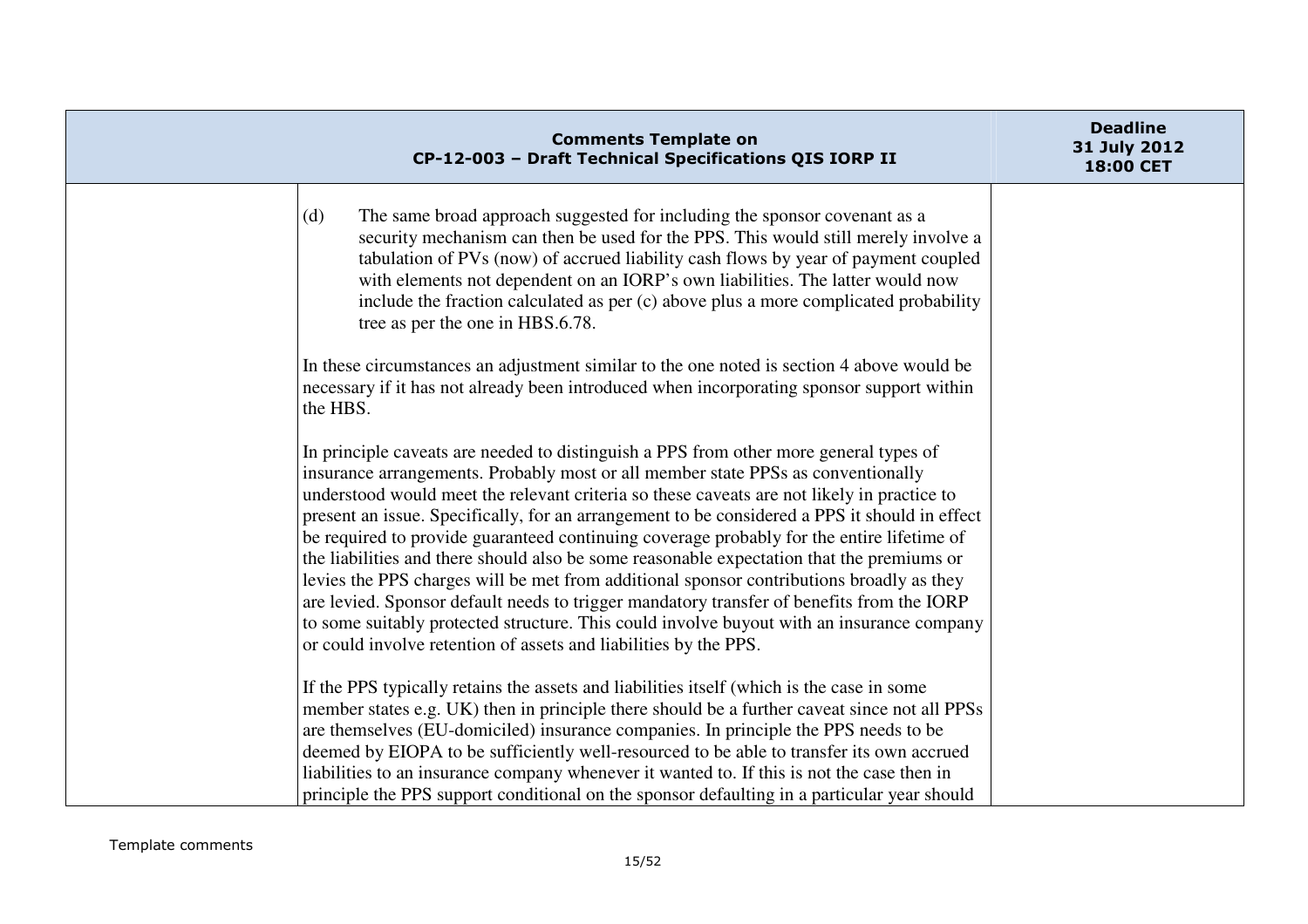| <b>Comments Template on</b><br>CP-12-003 - Draft Technical Specifications QIS IORP II                                                                                                                                                                                                                                                                                                                                                                                                                                                                                                                                                                                                                                                                                                                                                                                                                                                                                | <b>Deadline</b><br>31 July 2012<br>18:00 CET |
|----------------------------------------------------------------------------------------------------------------------------------------------------------------------------------------------------------------------------------------------------------------------------------------------------------------------------------------------------------------------------------------------------------------------------------------------------------------------------------------------------------------------------------------------------------------------------------------------------------------------------------------------------------------------------------------------------------------------------------------------------------------------------------------------------------------------------------------------------------------------------------------------------------------------------------------------------------------------|----------------------------------------------|
| be valued by reference to subsequent years' liability cash flows and likelihoods of the PPS<br>subsequently defaulting, in much the same sort of manner as described above for the<br>original sponsor support.                                                                                                                                                                                                                                                                                                                                                                                                                                                                                                                                                                                                                                                                                                                                                      |                                              |
| <b>SCR</b><br>6.                                                                                                                                                                                                                                                                                                                                                                                                                                                                                                                                                                                                                                                                                                                                                                                                                                                                                                                                                     |                                              |
| The HBS methodology proposed by EIOPA and the further simplifications proposed above<br>implicitly assume that IORP members view a security mechanism through its (market<br>consistent) value (to them). Without some further element it thus implicitly assumes that<br>IORP members have infinitely-well diversified credit exposures, including any to the<br>sponsors of IORPs introduced via their IORP benefit entitlements.                                                                                                                                                                                                                                                                                                                                                                                                                                                                                                                                  |                                              |
| This in practice will not be the case. Therefore, we might expect the capital computation to<br>include some penalty, e.g. via a capital requirement in the SCR computation,<br>corresponding to the dis-utility arising from concentration towards a single credit, here the<br>sponsor (and perhaps also the PPS).                                                                                                                                                                                                                                                                                                                                                                                                                                                                                                                                                                                                                                                 |                                              |
| There is in our opinion no theoretically correct way of determining the overall level of this<br>additional capital requirement. Some individual members may have benefits from many<br>different IORPs by the time they retire and may have other assets that provide<br>diversification. For these members the appropriate SCR concentration charge as a<br>proportion of the accrued liability valuation may be close to zero. Other individual<br>members may have all of their IORP benefits coming from a single IORP and may have<br>little else by way of assets to sustain them in retirement. A more significant SCR<br>concentration charge may be appropriate for them. There is no practical way of<br>ascertaining where within this spectrum any such charge 'ought' to be set. Any<br>theoretically correct aggregate level for an IORP may not be the same as the corresponding<br>level for an insurer (or for another financial services entity). |                                              |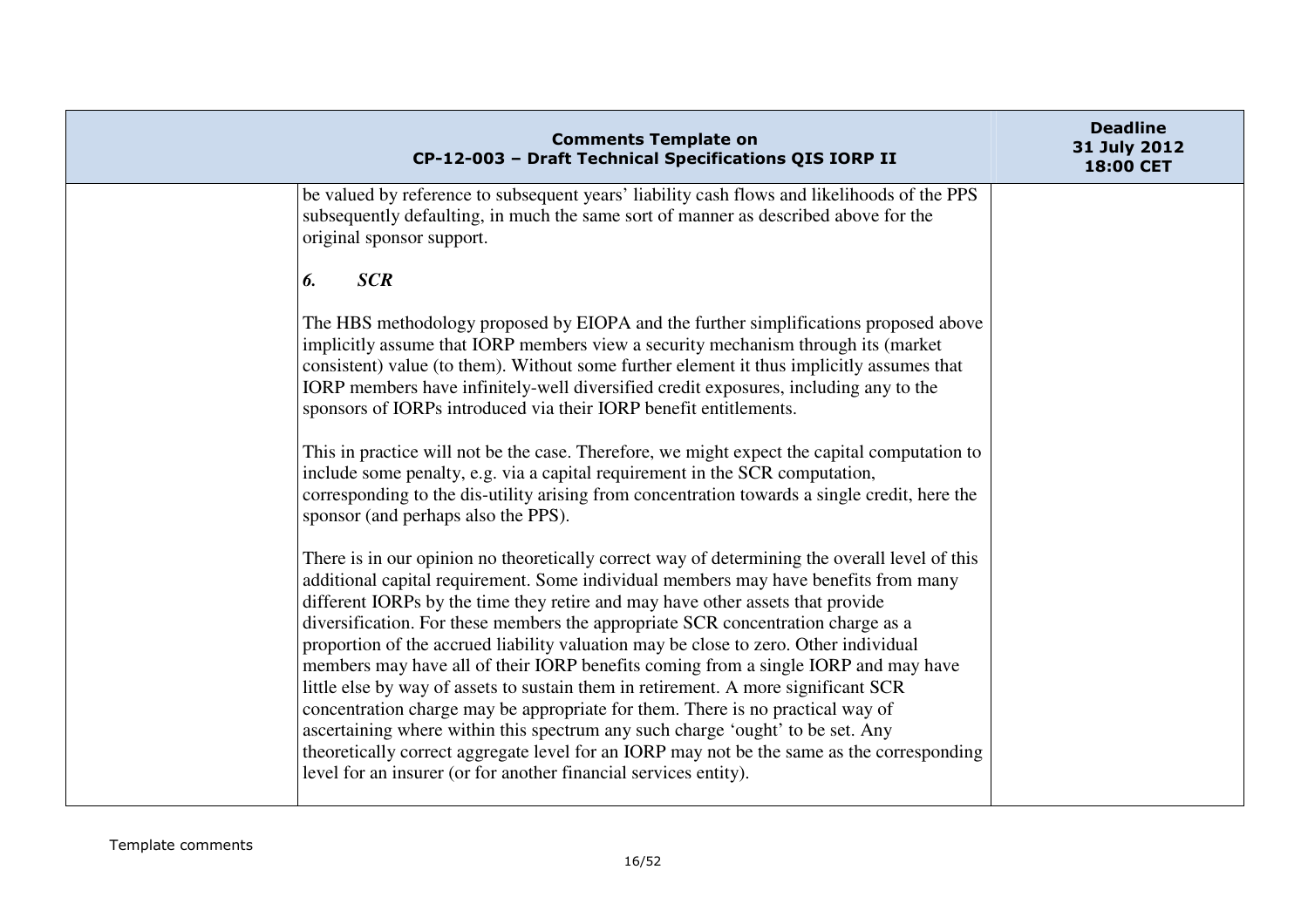|                                                                                                                                                                                                                                                                  |        |                           | <b>Comments Template on</b><br>CP-12-003 - Draft Technical Specifications QIS IORP II                                                                                                                                                                                                                                                                                                                                                                                                                                                                                                                                                                 |  | <b>Deadline</b><br>31 July 2012<br>18:00 CET |
|------------------------------------------------------------------------------------------------------------------------------------------------------------------------------------------------------------------------------------------------------------------|--------|---------------------------|-------------------------------------------------------------------------------------------------------------------------------------------------------------------------------------------------------------------------------------------------------------------------------------------------------------------------------------------------------------------------------------------------------------------------------------------------------------------------------------------------------------------------------------------------------------------------------------------------------------------------------------------------------|--|----------------------------------------------|
| However, all other things being equal, some dependency on credit rating is to be expected.<br>It would be reasonable for any SCR concentration add-on to be lower for more highly rated<br>exposures, as the risks involved are then less likely to materialise. |        |                           |                                                                                                                                                                                                                                                                                                                                                                                                                                                                                                                                                                                                                                                       |  |                                              |
| appears to be as follows:                                                                                                                                                                                                                                        |        |                           | For schemes relying materially on sponsor support, the contribution to the SCR arising<br>from sponsor default risk may be sizeable in comparison with other risks covered by the<br>SCR. We therefore recommend that the in the SCR computation sponsor default risk be<br>carved out into a separate risk module distinct from all other counterparty risk elements.<br>In the light of the above we also suggest that EIOPA is open-minded about how to<br>calculate the capital charge for sponsor default risk. We note that the concentration capital<br>add-on currently being proposed if the IORP had no other type 1 counterparty exposures |  |                                              |
| Rating                                                                                                                                                                                                                                                           | PD (%) | $\boldsymbol{\sigma}$ (%) | $SCR_{def,1}$ (% of LGD after<br>allowing for recoveries)                                                                                                                                                                                                                                                                                                                                                                                                                                                                                                                                                                                             |  |                                              |
| AAA                                                                                                                                                                                                                                                              | .002   | 0.4                       | 1.3                                                                                                                                                                                                                                                                                                                                                                                                                                                                                                                                                                                                                                                   |  |                                              |
| AA                                                                                                                                                                                                                                                               | .01    | 1.0                       | 3.0                                                                                                                                                                                                                                                                                                                                                                                                                                                                                                                                                                                                                                                   |  |                                              |
| A                                                                                                                                                                                                                                                                | .05    | 2.2                       | 6.7                                                                                                                                                                                                                                                                                                                                                                                                                                                                                                                                                                                                                                                   |  |                                              |
| <b>BBB</b>                                                                                                                                                                                                                                                       | .24    | 4.9                       | 14.7                                                                                                                                                                                                                                                                                                                                                                                                                                                                                                                                                                                                                                                  |  |                                              |
| <b>BB</b>                                                                                                                                                                                                                                                        | 1.2    | 10.9                      | 54.4                                                                                                                                                                                                                                                                                                                                                                                                                                                                                                                                                                                                                                                  |  |                                              |
| B or lower (or unrated<br>excl. Solvency II insurers)                                                                                                                                                                                                            | 4.175  | 20.0                      | 100.0                                                                                                                                                                                                                                                                                                                                                                                                                                                                                                                                                                                                                                                 |  |                                              |
| unrated sponsors for smaller IORPs.                                                                                                                                                                                                                              |        |                           | For the lowest rated categories and for most unrated sponsors the proposed capital charge<br>seems likely to be quite onerous for IORPs. Please bear in mind that there may be many<br>We hope shortly to provide EIOPA with and/or make available via www.nematrian.com a                                                                                                                                                                                                                                                                                                                                                                            |  |                                              |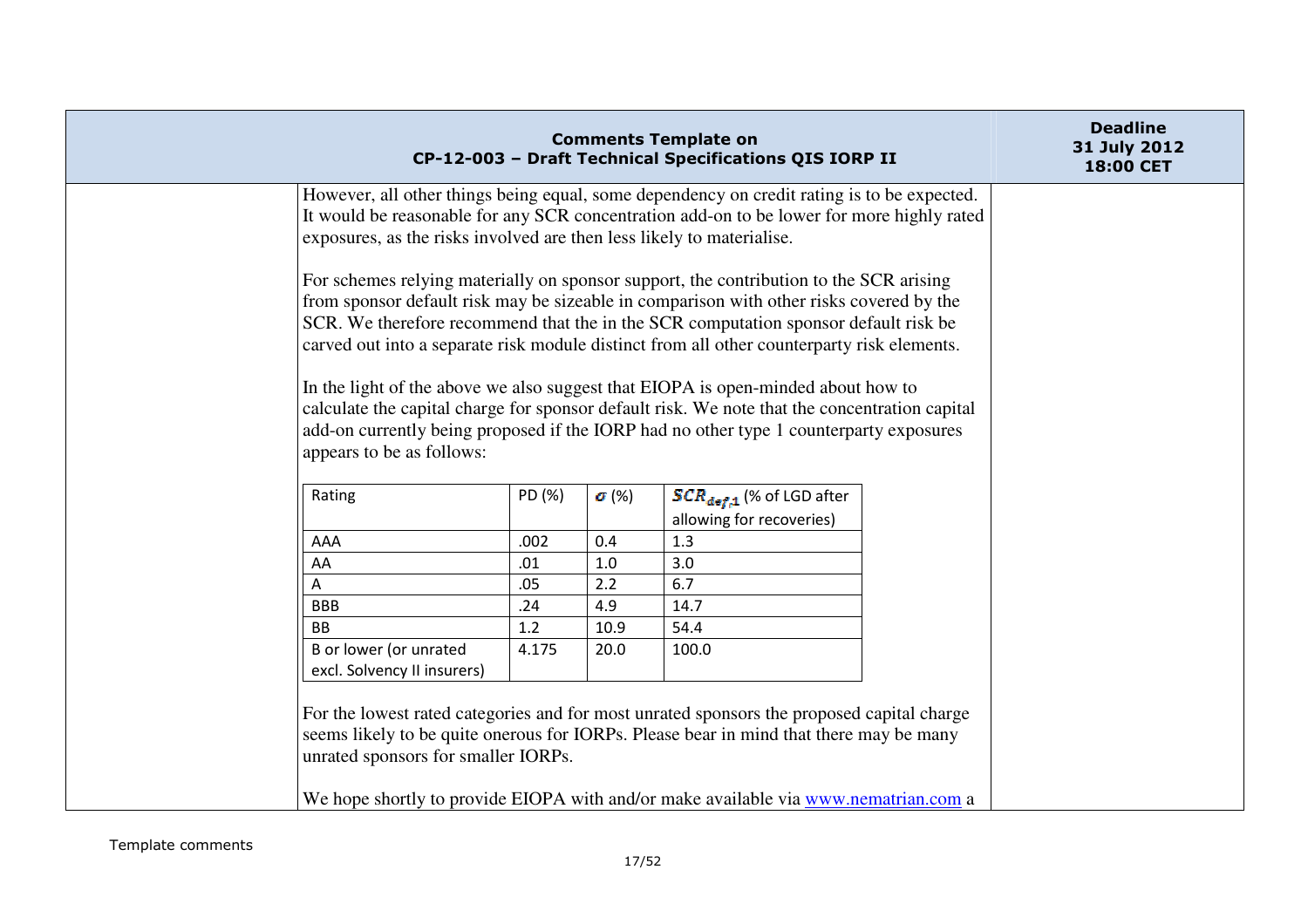| <b>Comments Template on</b><br>CP-12-003 - Draft Technical Specifications QIS IORP II                                                                                                                                                                                                                                                                                                                                                                                                                                                                                                                                                                                                      | <b>Deadline</b><br>31 July 2012<br>18:00 CET |
|--------------------------------------------------------------------------------------------------------------------------------------------------------------------------------------------------------------------------------------------------------------------------------------------------------------------------------------------------------------------------------------------------------------------------------------------------------------------------------------------------------------------------------------------------------------------------------------------------------------------------------------------------------------------------------------------|----------------------------------------------|
| spreadsheet illustrating how this component of the proposed SCR methodology would<br>interact with other elements of the HBS as described above. Our preliminary analysis<br>suggests that it would result in sponsor support being deemed largely useless as a security<br>mechanism for any IORP that was less than fully funded and had a sponsor rated BB or<br>below (or unrated and not a Solvency II insurer) for any of the LGD trajectories described<br>in section 3 (including the one currently proposed by EIOPA).                                                                                                                                                            |                                              |
| 7.<br><b>Other comments</b>                                                                                                                                                                                                                                                                                                                                                                                                                                                                                                                                                                                                                                                                |                                              |
| Part of the HBS computations proposed by EIOPA involves discounting using two<br>different discount yield curves, a level A computation that is designed to be 'risk-free' and<br>a level B computation that involves a higher return (and therefore lower liability) based on<br>an assumed equity risk premium and an assumed simplified strategic asset mix.                                                                                                                                                                                                                                                                                                                            |                                              |
| We understand that the level B computation is in effect designed to provide a signal that<br>would highlight if the IORP was underfunded by such an extent that it would not be 'self-<br>sufficient' even with some assumed level of equity risk premium.                                                                                                                                                                                                                                                                                                                                                                                                                                 |                                              |
| We question whether the additional complexity introduced by the level B computation or<br>rather by how it is currently set and justified in the proposed QIS is helpful. Relying on<br>some (risky) equity risk premium or other source of outperformance implicitly involves<br>higher risk of non-delivery except in relation to conditional benefits that depend on asset<br>returns. So reducing the value placed on the accrued liabilities by using a higher discount<br>rate implicitly involves placing a greater reliance on other security mechanisms, i.e.<br>reduces the value we should place on sponsor support in the HBS (and, if appropriate, on<br>any applicable PPS). |                                              |
| Indeed, in the deterministic simplifications suggested above the adjustments would be<br>exactly offsetting. This is because the LGD in the event of sponsor default is in effect                                                                                                                                                                                                                                                                                                                                                                                                                                                                                                          |                                              |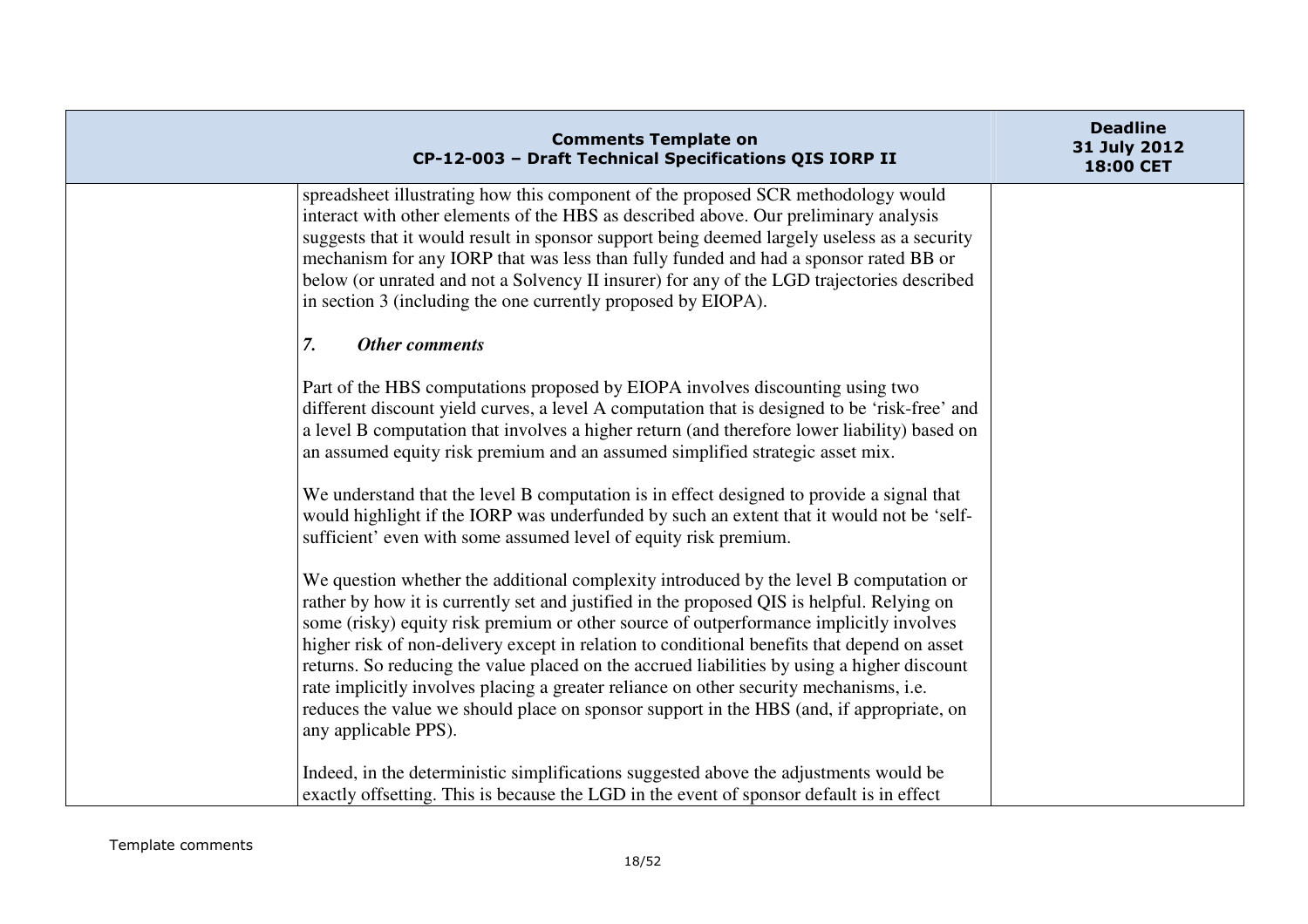| <b>Comments Template on</b><br>CP-12-003 - Draft Technical Specifications QIS IORP II                                                                                                                                                                                                                                                                                                                                                                                                                                                                                                                                                           | <b>Deadline</b><br>31 July 2012<br>18:00 CET |
|-------------------------------------------------------------------------------------------------------------------------------------------------------------------------------------------------------------------------------------------------------------------------------------------------------------------------------------------------------------------------------------------------------------------------------------------------------------------------------------------------------------------------------------------------------------------------------------------------------------------------------------------------|----------------------------------------------|
| assumed to decay through time in a manner that assumes that extra returns generated on<br>any assets present within the IORP accrue to the sponsor (by way of future adjustments to<br>its contributions) rather than to IORP members. So the extra returns assumed to arise in the<br>Level B do not over the longer term actually improve members' benefit security materially.                                                                                                                                                                                                                                                               |                                              |
| In a formal sense, including a level B computation alongside a level A computation seems<br>to be akin to the adjustment proposed in section 4 above. However, the justification for the<br>differential and hence its probable magnitude is different. Following the logic described in<br>section 4 it should ideally be set in a manner that corresponds to an 'adequate' level of<br>security (possibly time varying) for the pension promise according to some definition of<br>'adequate'. This does not necessarily have any direct link with the expected long-term<br>outperformance we might expect equities to exhibit versus bonds. |                                              |
| <b>Conclusions</b><br>8.                                                                                                                                                                                                                                                                                                                                                                                                                                                                                                                                                                                                                        |                                              |
| We recommend that:                                                                                                                                                                                                                                                                                                                                                                                                                                                                                                                                                                                                                              |                                              |
| The current best estimate plus risk margin approach to calculating the value of the<br>(a)<br>accrued liabilities should be replaced by the estimated cost of buying out the<br>accrued benefits with an insurer (subject to Solvency II), if such a costing is readily<br>available and can be reliably estimated.                                                                                                                                                                                                                                                                                                                             |                                              |
| The section on sponsor support should be reworded to focus on a computation that<br>(b)<br>derives the value of the sponsor covenant by reference to assumed future<br>probabilities of default (PDs) and losses given default (LGDs) subject to an upper<br>limit set by reference to some assumed maximum available sponsor support, rather<br>than vice versa.                                                                                                                                                                                                                                                                               |                                              |
| In the component of the sponsor support derived from PDs and LGDs:<br>(c)                                                                                                                                                                                                                                                                                                                                                                                                                                                                                                                                                                       |                                              |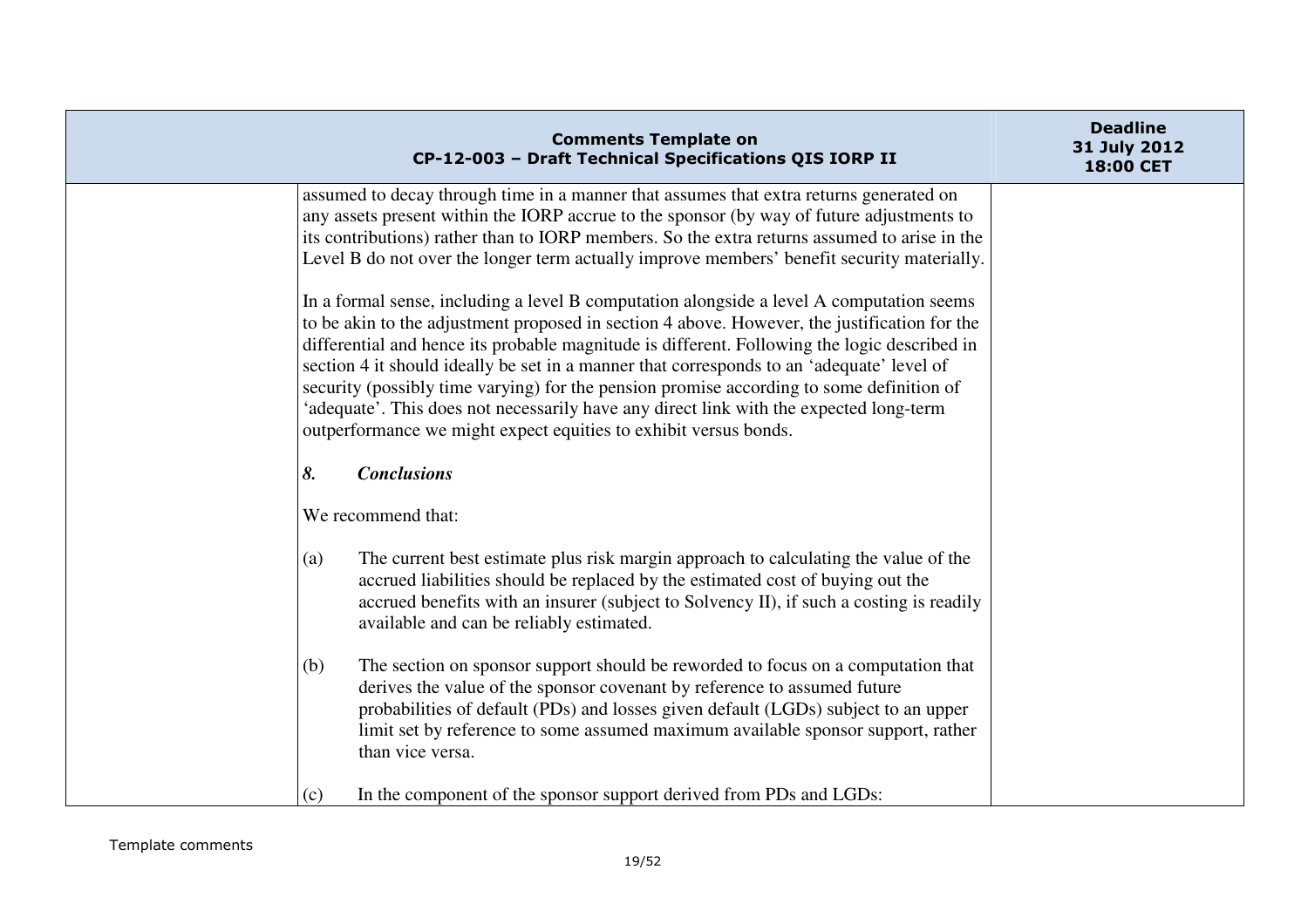| <b>Comments Template on</b><br>CP-12-003 - Draft Technical Specifications QIS IORP II                                                                                                                                                                                                                                                                                                                                                                                                                                                                                                                                                                                                                                                                                                                                                                                                                                                                                                                                                                                                                  | <b>Deadline</b><br>31 July 2012<br>18:00 CET |
|--------------------------------------------------------------------------------------------------------------------------------------------------------------------------------------------------------------------------------------------------------------------------------------------------------------------------------------------------------------------------------------------------------------------------------------------------------------------------------------------------------------------------------------------------------------------------------------------------------------------------------------------------------------------------------------------------------------------------------------------------------------------------------------------------------------------------------------------------------------------------------------------------------------------------------------------------------------------------------------------------------------------------------------------------------------------------------------------------------|----------------------------------------------|
| (1)<br>The PDs should reflect the possibility that the sponsor could move between<br>ratings categories via a transition matrix and ideally should be more market<br>consistent than presently proposed.<br>Given inherent uncertainties in longer-term trajectories of the LGDs and<br>(2)<br>given the purpose of this QIS, the derivation of the LGDs for this QIS<br>should focus largely on a deterministic approach, only reverting to a<br>stochastic approach if the deterministic approach seems manifestly<br>inappropriate. This topic could be reviewed if proposals for regulatory<br>change arise as a result of the QIS. The likely long lead times involved<br>would then give the IORP industry more time to develop the relevant<br>systems and expertise needed for greater use of stochastic simulations.<br>Some further simplifications can be introduced to the deterministic<br>approach currently being proposed without materially altering its<br>effectiveness for the purposes of this QIS. We recommend that these<br>simplifications are incorporated in the final QIS. |                                              |
| In the component of the sponsor support involving determination of an appropriate<br>(d)<br>assumed maximum available sponsor support EIOPA should be prepared to explore<br>alternative approaches depending on the numbers and types of sponsor most likely<br>to be affected by selected methodologies.                                                                                                                                                                                                                                                                                                                                                                                                                                                                                                                                                                                                                                                                                                                                                                                             |                                              |
| If EIOPA deem it appropriate to include PPS coverage within the HBS then further<br>(e)<br>simplifications similar to those suggested in $(c)(2)$ but applied to the PPS should be<br>considered. The mathematics is also simplified if the computations can assume that<br>on sponsor default the PPS buys out covered benefits with an insurance company or<br>an equivalently resourced entity. If this buy-out entity is the PPS itself then in<br>principle EIOPA should confirm that the relevant PPS has suitable capital resources<br>to support such buy-outs in cases where the PPS is not itself an insurance company.                                                                                                                                                                                                                                                                                                                                                                                                                                                                      |                                              |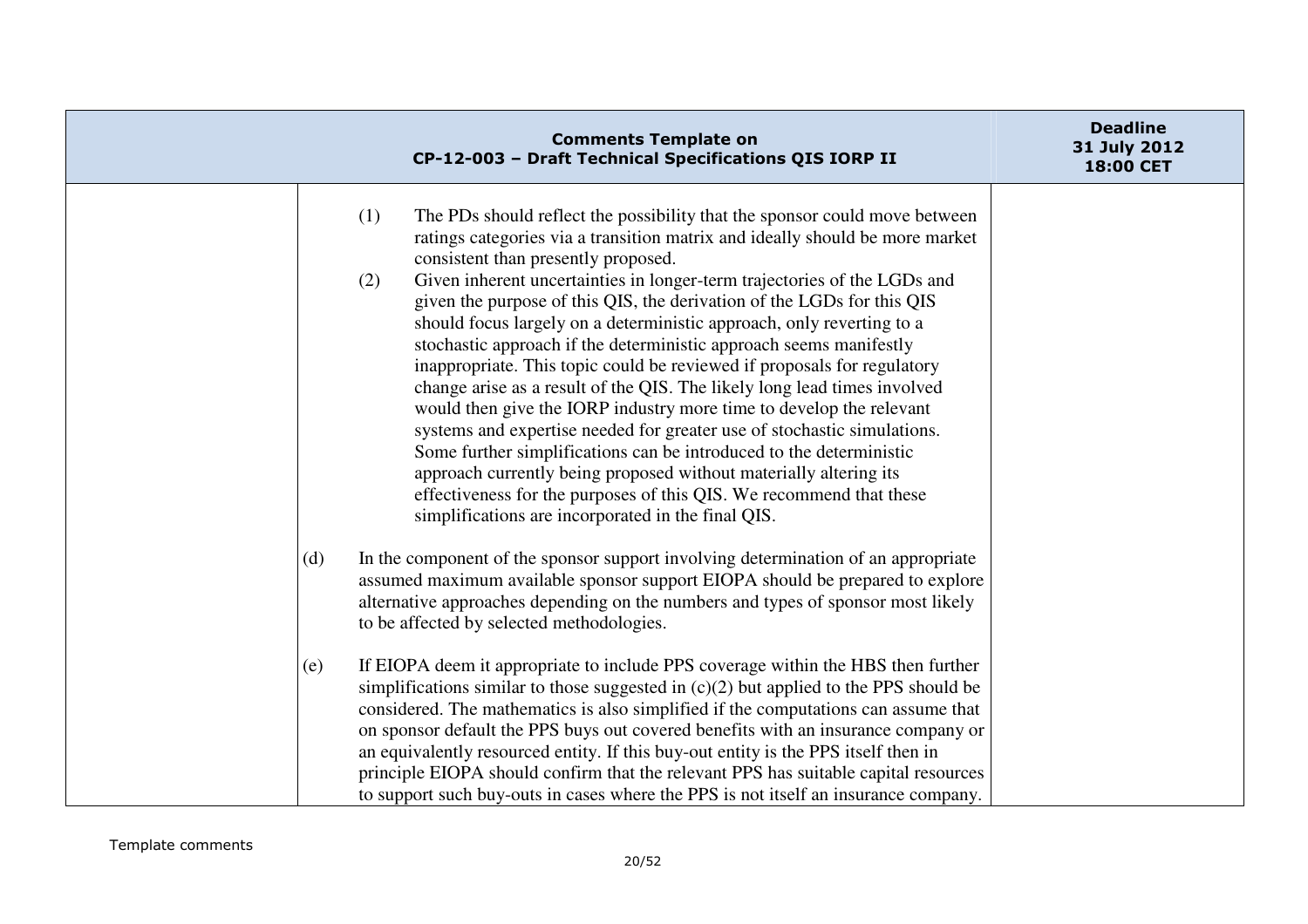| <b>Comments Template on</b><br>CP-12-003 - Draft Technical Specifications QIS IORP II                                                                                                                                                                                                                                                                                                                                                                                                                                                                                                                                                                                                                                                                                 | <b>Deadline</b><br>31 July 2012<br>18:00 CET |
|-----------------------------------------------------------------------------------------------------------------------------------------------------------------------------------------------------------------------------------------------------------------------------------------------------------------------------------------------------------------------------------------------------------------------------------------------------------------------------------------------------------------------------------------------------------------------------------------------------------------------------------------------------------------------------------------------------------------------------------------------------------------------|----------------------------------------------|
| (f)<br>It would be desirable to clarify what a contractual right to sponsor support (or to a<br>PPS if it is deemed appropriate) needs to exhibit to constitute a 'security<br>mechanism' in the context of the HBS. In particular, these mechanisms need to<br>have a long-term dynamic, e.g. they need to be guaranteed to apply for say the<br>lifetime of the liabilities (if the provider of the support mechanism does not default<br>in the meantime) rather than e.g. merely being potentially renegotiable on an<br>IORP/sponsor specific basis year-on-year with no guarantee of renewal.                                                                                                                                                                   |                                              |
| Where IORPS have a contractual right to sponsor support (or to a PPS if deemed<br>(g)<br>appropriate) then a notional credit should be included in the HBS so that the overall<br>result indicates whether the IORP is better or worse than adequately resourced<br>(taking into account all applicable benefit security mechanisms) according to some<br>agreed (but possibly time-varying) criterion for 'adequate'. The mathematics<br>involved is in a formal sense similar to the differential currently being proposed<br>between level A and level B discount rates. However the justification is different<br>and therefore the size of the differential is unlikely to be in line with the differential<br>implicitly included in EIOPA's current proposals. |                                              |
| For IORPs with a contractual right to sponsor support the calibration of the<br>(h)<br>contribution to the SCR from sponsor default risk may prove contentious. It would<br>be desirable to separate out sponsor default risk into a separate risk module and to<br>recalibrate its computation.                                                                                                                                                                                                                                                                                                                                                                                                                                                                      |                                              |
| The simplifications proposed above appear to allow the sponsor support component of the<br>HBS (and the PPS component if it is deemed appropriate to include such a component) to<br>be approximated using a relatively straightforward spreadsheet. This assumes that a<br>subdivision by year of payment of the accrued liability valuation is readily available (and<br>that suitable sponsor/PPS PD and recovery assumptions and maximum available sponsor                                                                                                                                                                                                                                                                                                        |                                              |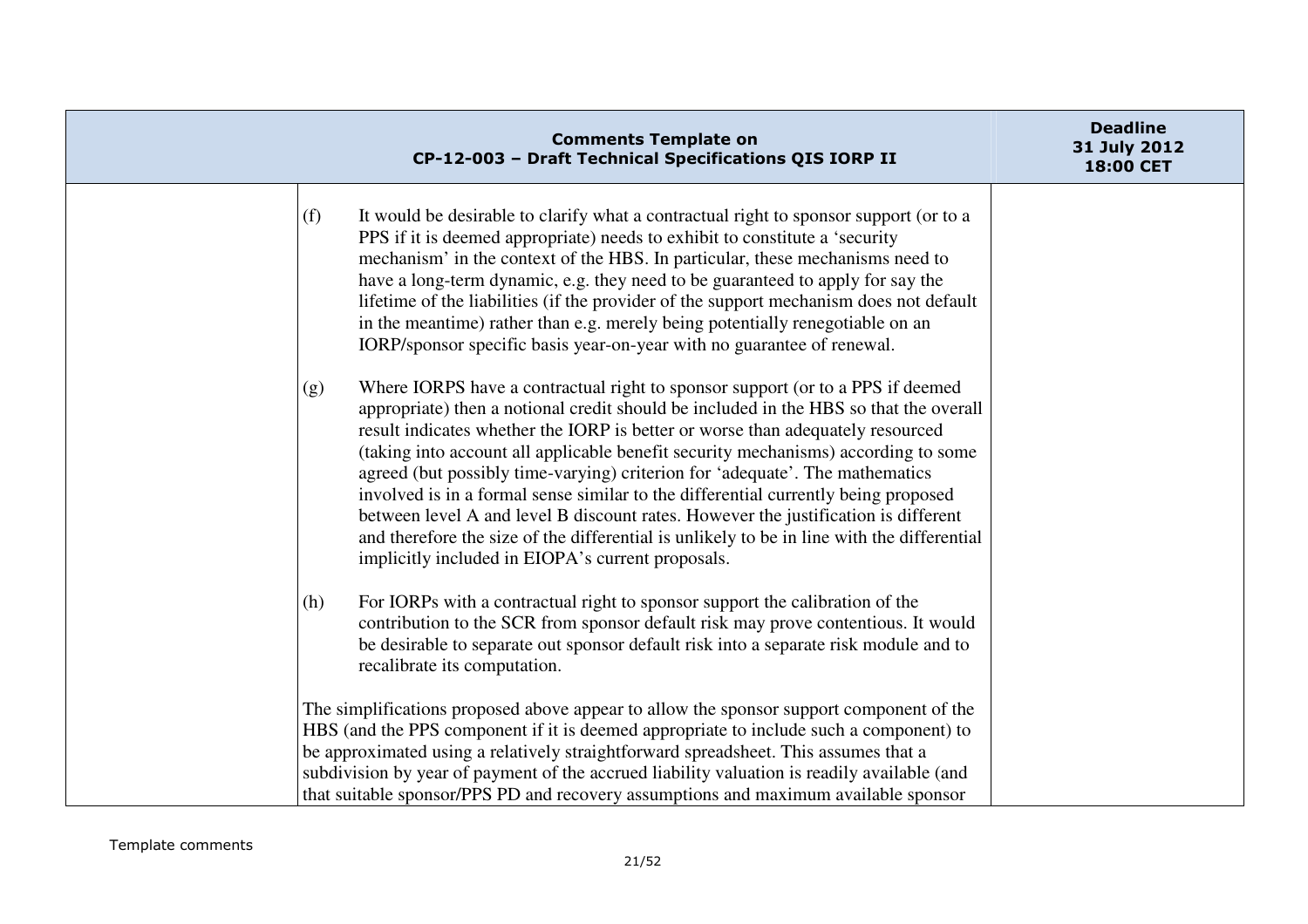|        | <b>Comments Template on</b><br>CP-12-003 - Draft Technical Specifications QIS IORP II | <b>Deadline</b><br>31 July 2012<br>18:00 CET |
|--------|---------------------------------------------------------------------------------------|----------------------------------------------|
|        | support computations are also readily available).                                     |                                              |
| Q6.    |                                                                                       |                                              |
| Q7.    |                                                                                       |                                              |
| Q8.    |                                                                                       |                                              |
| Q9.    |                                                                                       |                                              |
| Q10.   |                                                                                       |                                              |
| Q11.   |                                                                                       |                                              |
| Q12.   |                                                                                       |                                              |
| Q13.   |                                                                                       |                                              |
| Q14.   |                                                                                       |                                              |
| Q15.   |                                                                                       |                                              |
| Q16.   |                                                                                       |                                              |
| Q17.   |                                                                                       |                                              |
| Q18.   |                                                                                       |                                              |
| Q19.   |                                                                                       |                                              |
| Q20.   |                                                                                       |                                              |
| Q21.   |                                                                                       |                                              |
| Q22.   |                                                                                       |                                              |
| Q23.   |                                                                                       |                                              |
| I.1.1. |                                                                                       |                                              |
| I.1.2. |                                                                                       |                                              |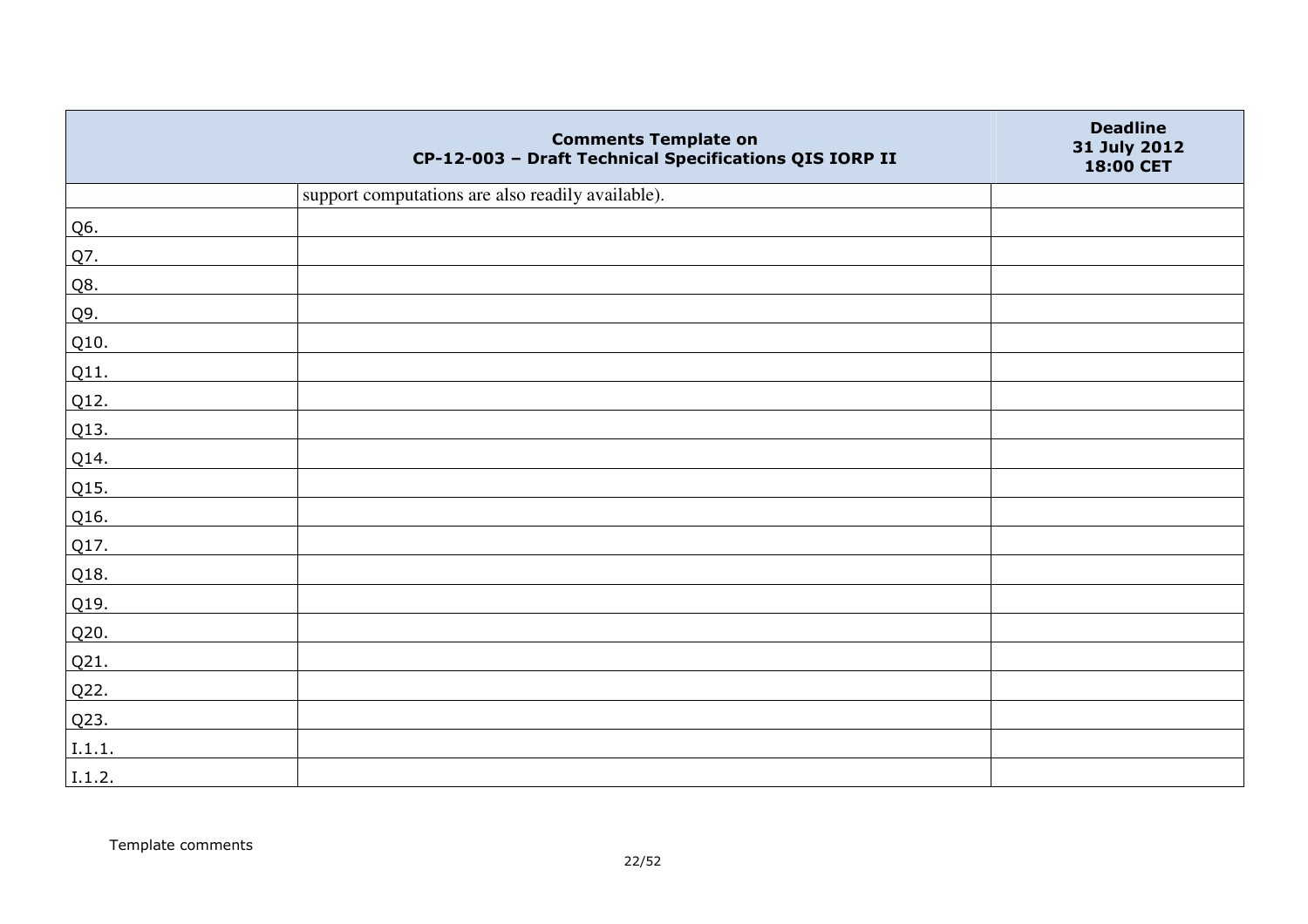|         | <b>Comments Template on</b><br>CP-12-003 - Draft Technical Specifications QIS IORP II | <b>Deadline</b><br>31 July 2012<br>18:00 CET |
|---------|---------------------------------------------------------------------------------------|----------------------------------------------|
| I.1.3.  |                                                                                       |                                              |
| I.1.4.  |                                                                                       |                                              |
| 1.1.5.  |                                                                                       |                                              |
| 1.2.1.  |                                                                                       |                                              |
| I.2.2.  |                                                                                       |                                              |
| I.2.3.  |                                                                                       |                                              |
| I.2.4.  |                                                                                       |                                              |
| I.2.5.  |                                                                                       |                                              |
| I.2.6.  |                                                                                       |                                              |
| 1.3.1.  |                                                                                       |                                              |
| I.3.2.  |                                                                                       |                                              |
| I.4.1.  |                                                                                       |                                              |
| I.4.2.  |                                                                                       |                                              |
| I.4.3.  |                                                                                       |                                              |
| I.4.4.  |                                                                                       |                                              |
| I.4.5.  |                                                                                       |                                              |
| I.4.6.  |                                                                                       |                                              |
| I.4.7.  |                                                                                       |                                              |
| I.4.8.  |                                                                                       |                                              |
| I.4.9.  |                                                                                       |                                              |
| I.4.10. |                                                                                       |                                              |
| I.4.11. |                                                                                       |                                              |
| I.4.12. |                                                                                       |                                              |

Template comments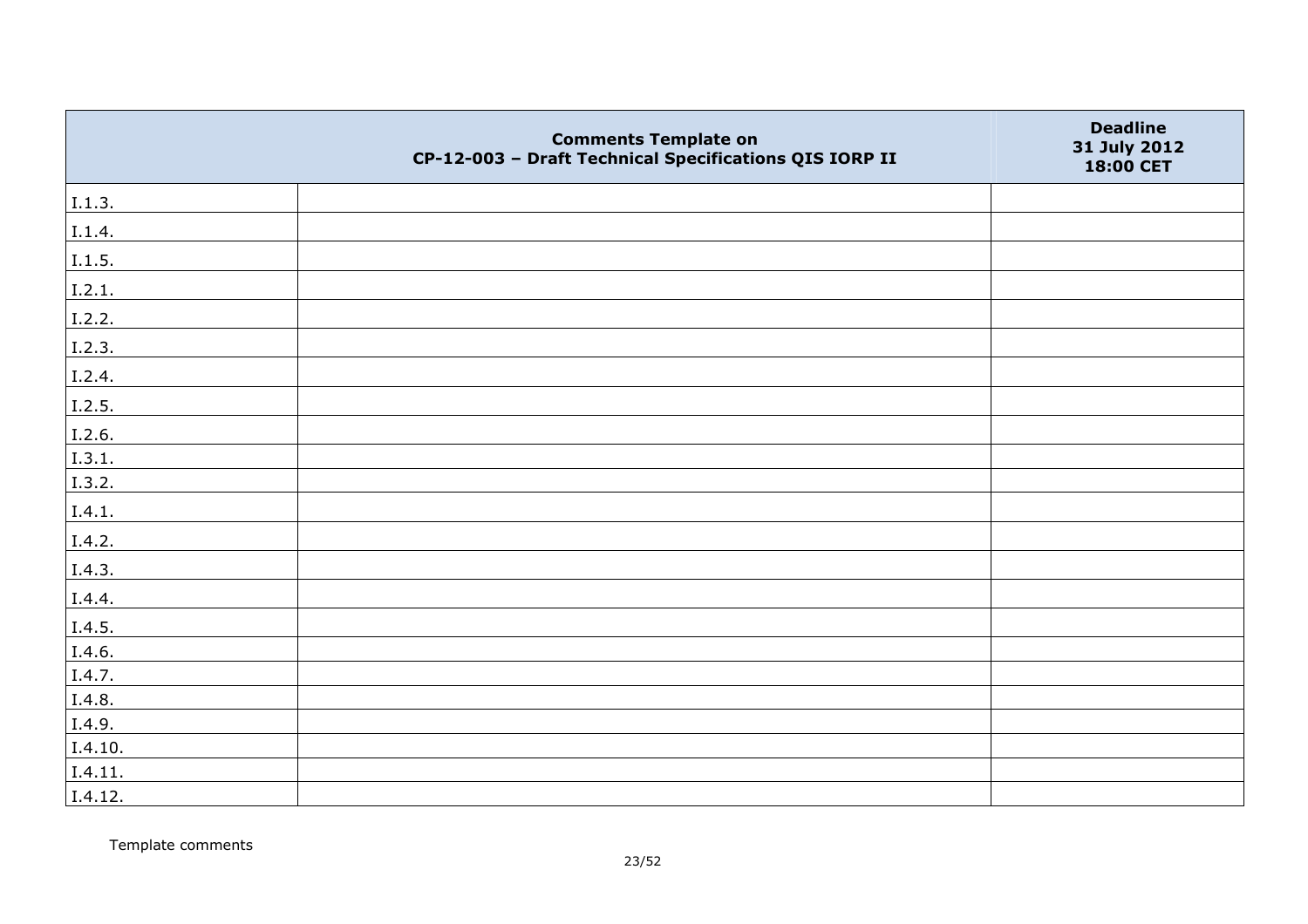|         | <b>Comments Template on</b><br>CP-12-003 - Draft Technical Specifications QIS IORP II | <b>Deadline</b><br>31 July 2012<br>18:00 CET |
|---------|---------------------------------------------------------------------------------------|----------------------------------------------|
| I.4.13. |                                                                                       |                                              |
| I.4.14. |                                                                                       |                                              |
| I.4.15. |                                                                                       |                                              |
| I.4.16. |                                                                                       |                                              |
| I.4.17. |                                                                                       |                                              |
| I.4.18. |                                                                                       |                                              |
| I.4.19. |                                                                                       |                                              |
| I.4.20. |                                                                                       |                                              |
| I.4.21. |                                                                                       |                                              |
| I.4.22. |                                                                                       |                                              |
| I.5.1.  |                                                                                       |                                              |
| I.5.2.  |                                                                                       |                                              |
| I.5.3.  |                                                                                       |                                              |
| I.5.4.  |                                                                                       |                                              |
| 1.5.5.  |                                                                                       |                                              |
| I.5.6.  |                                                                                       |                                              |
| I.5.7.  |                                                                                       |                                              |
| I.5.8.  |                                                                                       |                                              |
| I.6.1.  |                                                                                       |                                              |
| I.6.2.  |                                                                                       |                                              |
| I.6.3.  |                                                                                       |                                              |
| I.7.1.  |                                                                                       |                                              |
| I.7.2.  |                                                                                       |                                              |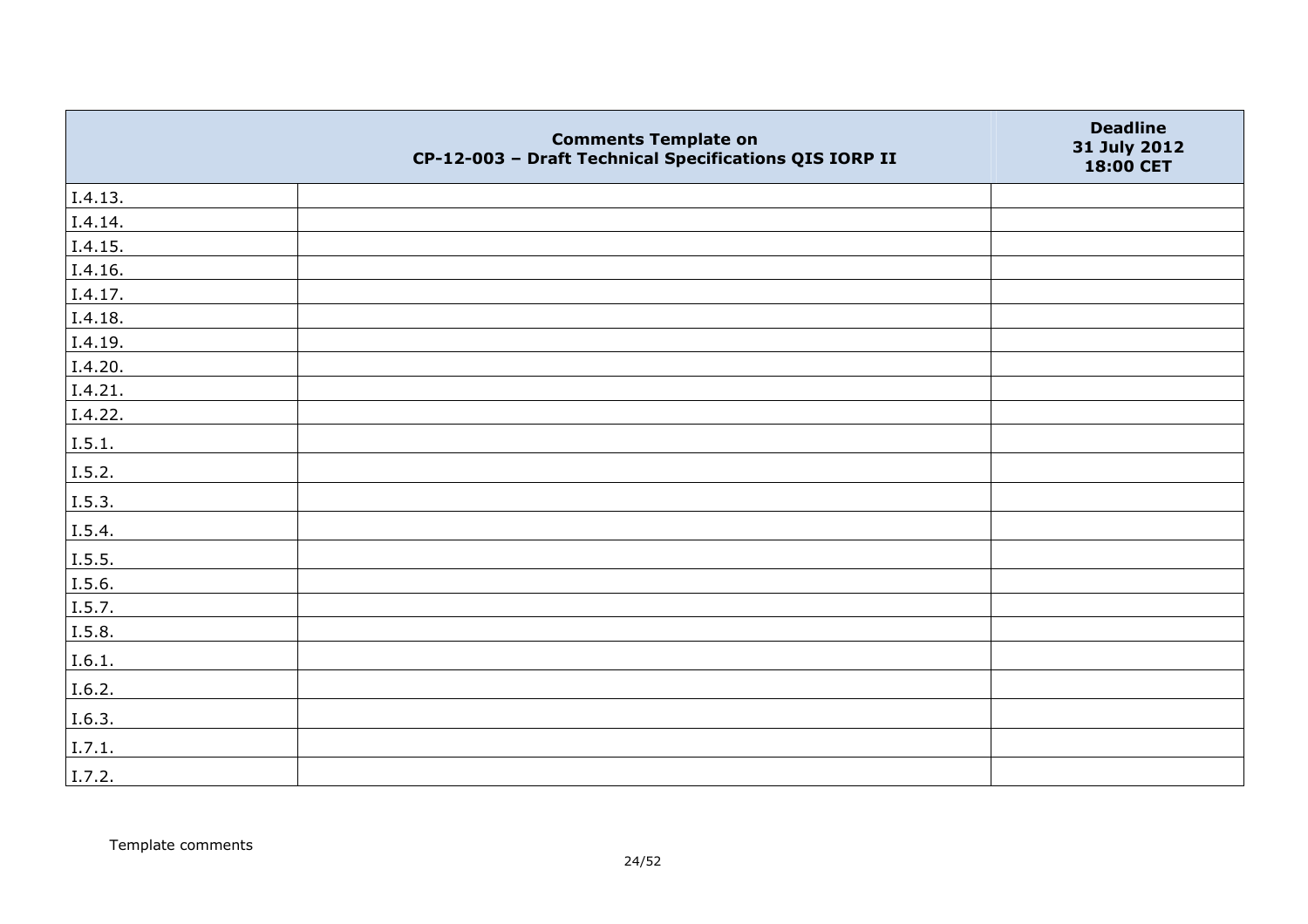|          | <b>Comments Template on</b><br>CP-12-003 - Draft Technical Specifications QIS IORP II | <b>Deadline</b><br>31 July 2012<br>18:00 CET |
|----------|---------------------------------------------------------------------------------------|----------------------------------------------|
| I.7.3.   |                                                                                       |                                              |
| I.7.4.   |                                                                                       |                                              |
| I.7.5.   |                                                                                       |                                              |
| I.8.1.   |                                                                                       |                                              |
| I.8.2.   |                                                                                       |                                              |
| I.8.3.   |                                                                                       |                                              |
| I.8.4.   |                                                                                       |                                              |
| I.8.5.   |                                                                                       |                                              |
| I.8.6.   |                                                                                       |                                              |
| I.9.1.   |                                                                                       |                                              |
| I.9.2.   |                                                                                       |                                              |
| I.9.3.   |                                                                                       |                                              |
| I.10.1.  |                                                                                       |                                              |
| I.10.2.  |                                                                                       |                                              |
| I.10.3.  |                                                                                       |                                              |
| I.10.4   |                                                                                       |                                              |
| I.11.1   |                                                                                       |                                              |
| HBS.1.1. |                                                                                       |                                              |
| HBS.2.1. |                                                                                       |                                              |
| HBS.2.2. |                                                                                       |                                              |
| HBS.2.3. |                                                                                       |                                              |
| HBS.2.4. |                                                                                       |                                              |
| HBS.2.5. |                                                                                       |                                              |

Template comments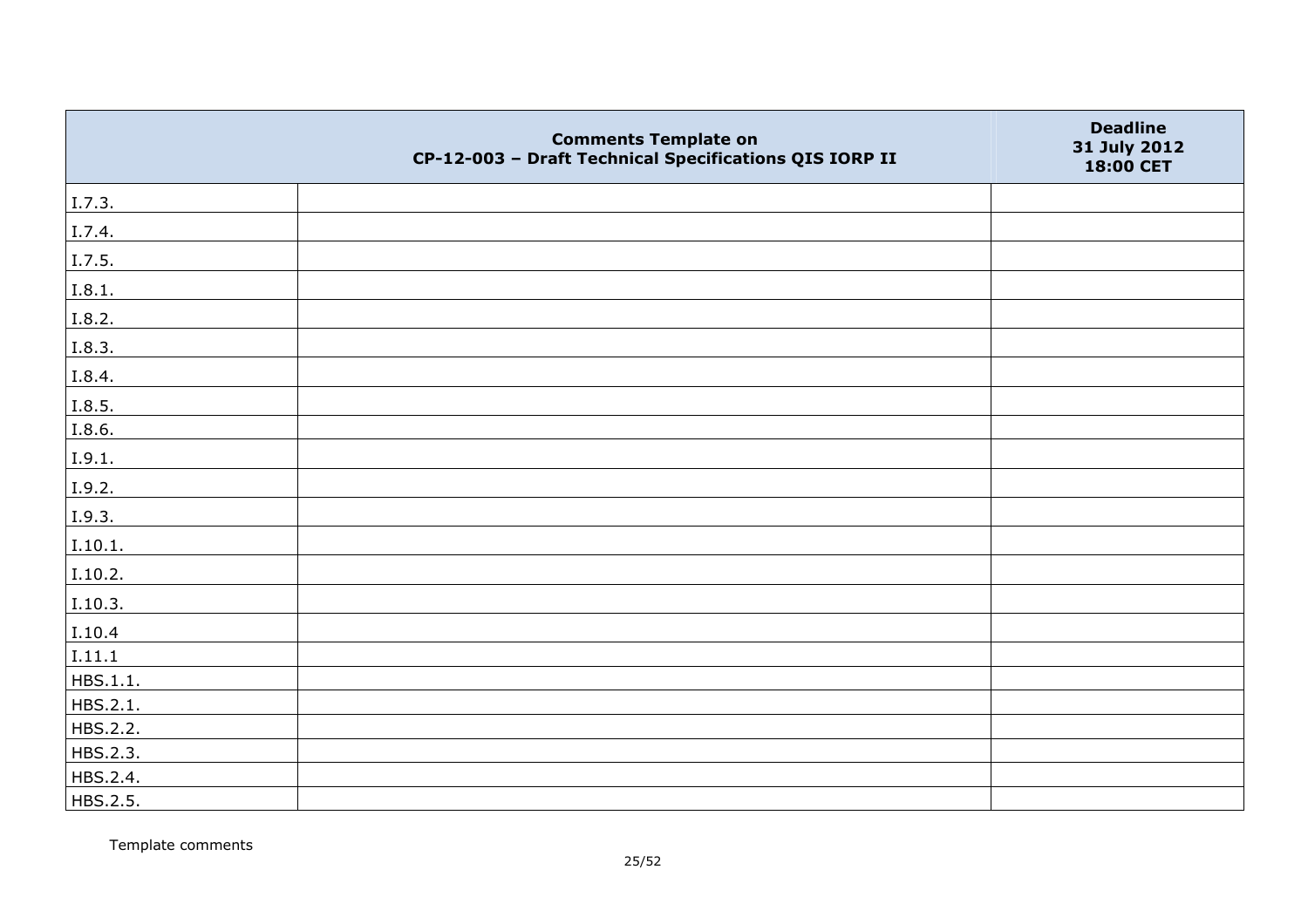|           | <b>Comments Template on</b><br>CP-12-003 - Draft Technical Specifications QIS IORP II | <b>Deadline</b><br>31 July 2012<br>18:00 CET |
|-----------|---------------------------------------------------------------------------------------|----------------------------------------------|
| HBS.2.6.  |                                                                                       |                                              |
| HBS.2.7.  |                                                                                       |                                              |
| HBS.2.8.  |                                                                                       |                                              |
| HBS.3.1.  |                                                                                       |                                              |
| HBS.3.2.  |                                                                                       |                                              |
| HBS.3.3.  |                                                                                       |                                              |
| HBS.3.4.  |                                                                                       |                                              |
| HBS.3.5.  |                                                                                       |                                              |
| HBS.3.6.  |                                                                                       |                                              |
| HBS.3.7.  |                                                                                       |                                              |
| HBS.3.8.  |                                                                                       |                                              |
| HBS.3.9.  |                                                                                       |                                              |
| HBS.3.10. |                                                                                       |                                              |
| HBS.3.11. |                                                                                       |                                              |
| HBS.3.12. |                                                                                       |                                              |
| HBS.3.13. |                                                                                       |                                              |
| HBS.3.14. |                                                                                       |                                              |
| HBS.3.15. |                                                                                       |                                              |
| HBS.3.16. |                                                                                       |                                              |
| HBS.3.17. |                                                                                       |                                              |
| HBS.3.18. |                                                                                       |                                              |
| HBS.3.19. |                                                                                       |                                              |
| HBS.3.20. |                                                                                       |                                              |
| HBS.3.21. |                                                                                       |                                              |
| HBS.3.22. |                                                                                       |                                              |
| HBS.3.23. |                                                                                       |                                              |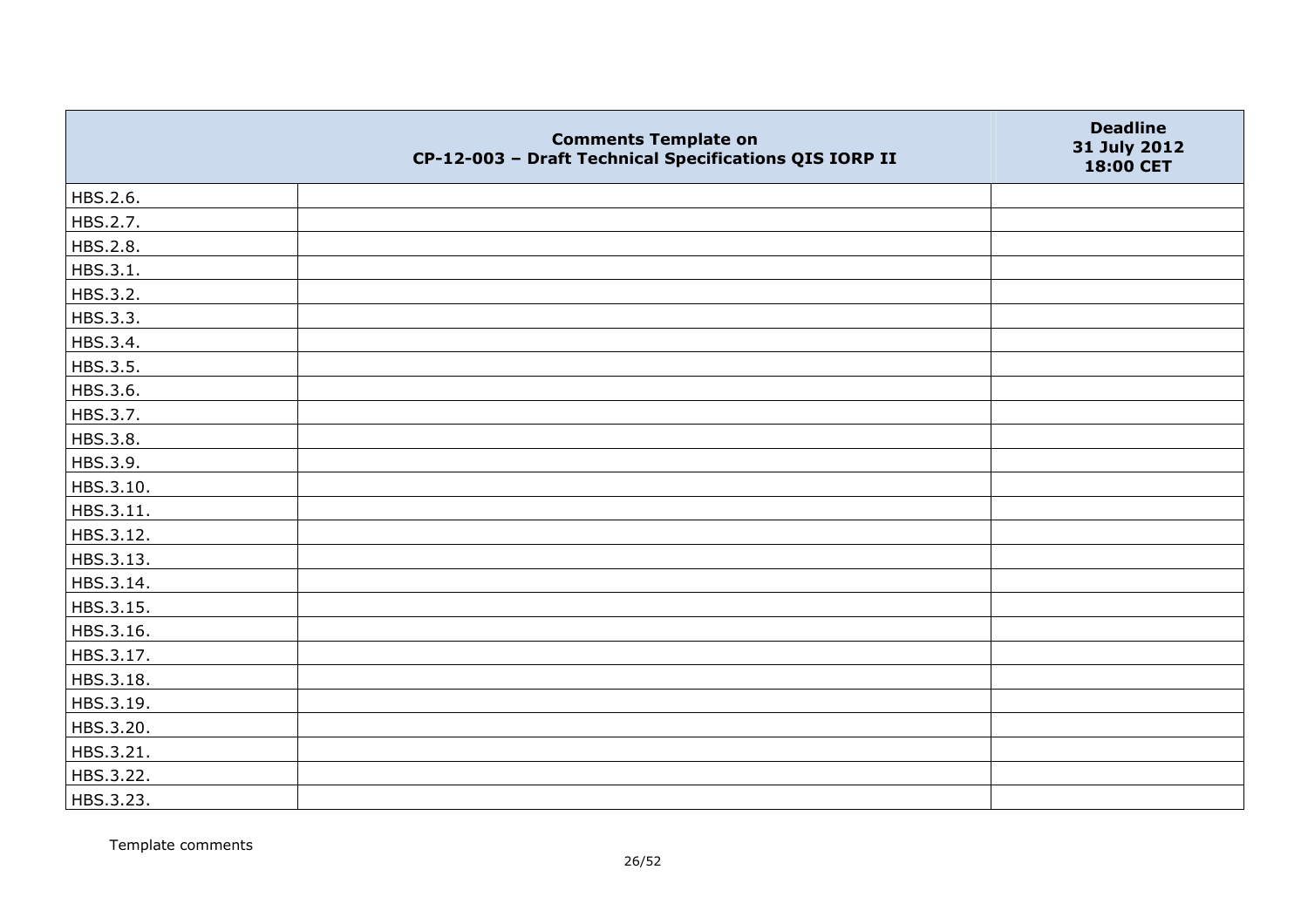|           | <b>Comments Template on</b><br>CP-12-003 - Draft Technical Specifications QIS IORP II | <b>Deadline</b><br>31 July 2012<br>18:00 CET |
|-----------|---------------------------------------------------------------------------------------|----------------------------------------------|
| HBS.3.24. |                                                                                       |                                              |
| HBS.3.25. |                                                                                       |                                              |
| HBS.3.26. |                                                                                       |                                              |
| HBS.3.27. |                                                                                       |                                              |
| HBS.3.28. |                                                                                       |                                              |
| HBS.3.29. |                                                                                       |                                              |
| HBS.4.1.  |                                                                                       |                                              |
| HBS.4.2.  |                                                                                       |                                              |
| HBS.4.3.  |                                                                                       |                                              |
| HBS.4.4.  |                                                                                       |                                              |
| HBS.4.5.  |                                                                                       |                                              |
| HBS.4.6.  |                                                                                       |                                              |
| HBS.4.7.  |                                                                                       |                                              |
| HBS.4.8.  |                                                                                       |                                              |
| HBS.4.9.  |                                                                                       |                                              |
| HBS.4.10. |                                                                                       |                                              |
| HBS.4.11. |                                                                                       |                                              |
| HBS.4.12. |                                                                                       |                                              |
| HBS.4.13. |                                                                                       |                                              |
| HBS.4.14. |                                                                                       |                                              |
| HBS.4.15. |                                                                                       |                                              |
| HBS.4.16. |                                                                                       |                                              |
| HBS.4.17. |                                                                                       |                                              |
| HBS.4.18. |                                                                                       |                                              |
| HBS.4.19. |                                                                                       |                                              |
| HBS.4.20. |                                                                                       |                                              |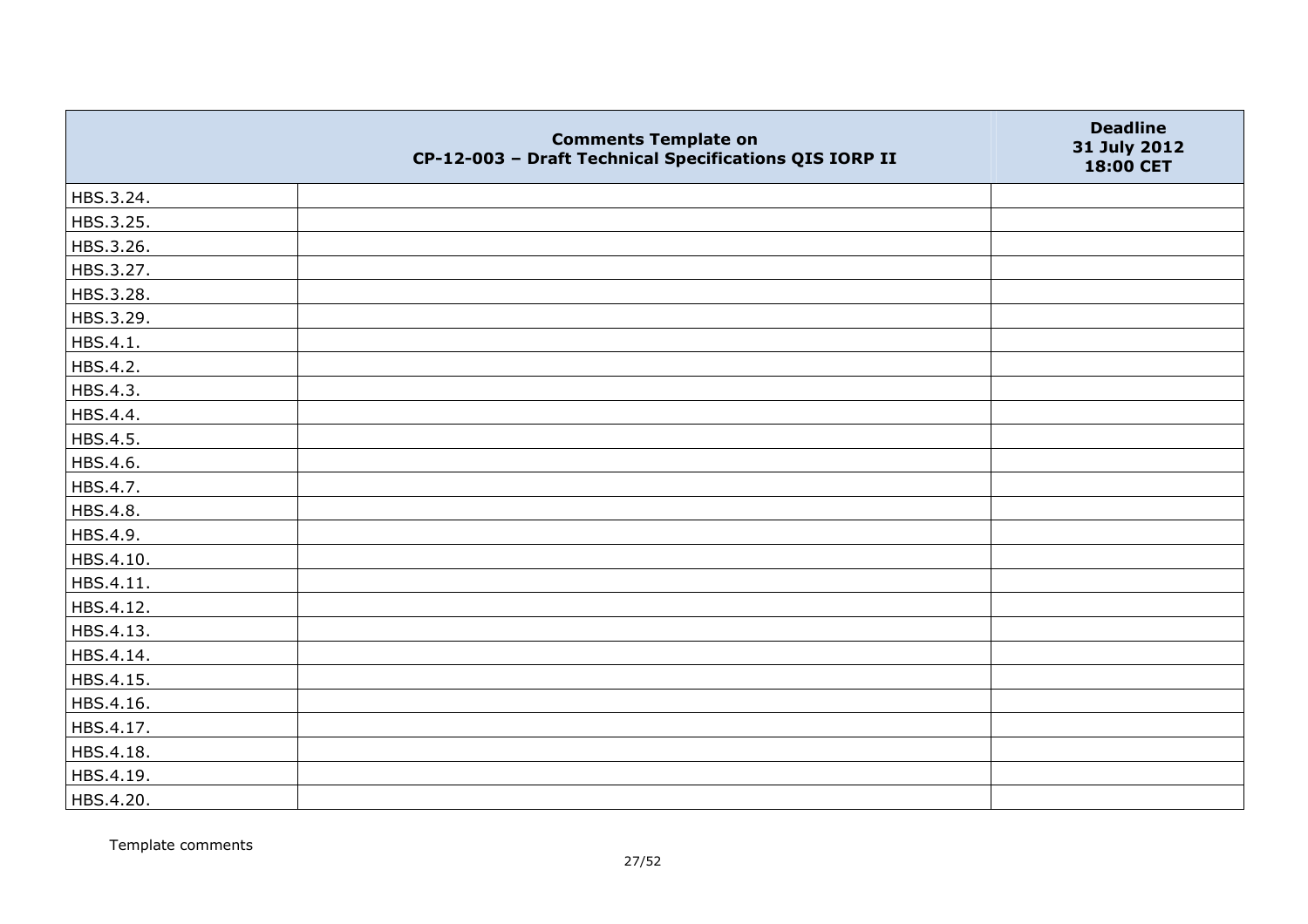|           | <b>Comments Template on</b><br>CP-12-003 - Draft Technical Specifications QIS IORP II | <b>Deadline</b><br>31 July 2012<br>18:00 CET |
|-----------|---------------------------------------------------------------------------------------|----------------------------------------------|
| HBS.4.21. |                                                                                       |                                              |
| HBS.4.22. |                                                                                       |                                              |
| HBS.4.23. |                                                                                       |                                              |
| HBS.4.24. |                                                                                       |                                              |
| HBS.4.25. |                                                                                       |                                              |
| HBS.4.26. |                                                                                       |                                              |
| HBS.4.27. |                                                                                       |                                              |
| HBS.4.28. |                                                                                       |                                              |
| HBS.4.29. |                                                                                       |                                              |
| HBS.4.30. |                                                                                       |                                              |
| HBS.4.31. |                                                                                       |                                              |
| HBS.4.32. |                                                                                       |                                              |
| HBS.4.33. |                                                                                       |                                              |
| HBS.4.34. |                                                                                       |                                              |
| HBS.4.35. |                                                                                       |                                              |
| HBS.4.36. |                                                                                       |                                              |
| HBS.4.37. |                                                                                       |                                              |
| HBS.4.38. |                                                                                       |                                              |
| HBS.4.39. |                                                                                       |                                              |
| HBS.4.40. |                                                                                       |                                              |
| HBS.4.41. |                                                                                       |                                              |
| HBS.4.42. |                                                                                       |                                              |
| HBS.4.43. |                                                                                       |                                              |
| HBS.4.44. |                                                                                       |                                              |
| HBS.4.45. |                                                                                       |                                              |
| HBS.4.46. |                                                                                       |                                              |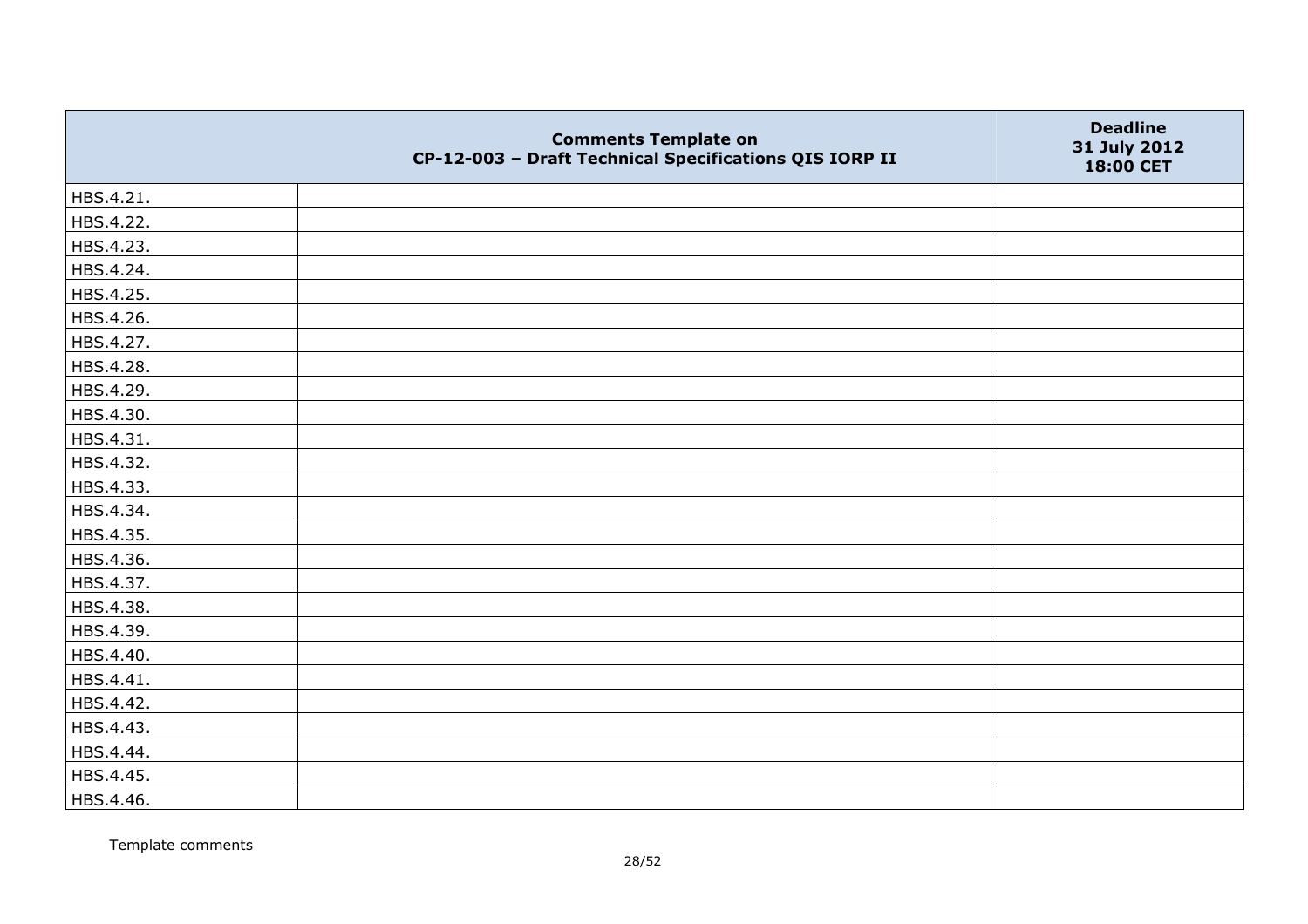|           | <b>Comments Template on</b><br>CP-12-003 - Draft Technical Specifications QIS IORP II | <b>Deadline</b><br>31 July 2012<br>18:00 CET |
|-----------|---------------------------------------------------------------------------------------|----------------------------------------------|
| HBS.4.47. |                                                                                       |                                              |
| HBS.4.48. |                                                                                       |                                              |
| HBS.4.49. |                                                                                       |                                              |
| HBS.4.50. |                                                                                       |                                              |
| HBS.4.51. |                                                                                       |                                              |
| HBS.4.52. |                                                                                       |                                              |
| HBS.4.53. |                                                                                       |                                              |
| HBS.4.54. |                                                                                       |                                              |
| HBS.4.55. |                                                                                       |                                              |
| HBS.4.56. |                                                                                       |                                              |
| HBS.4.57. |                                                                                       |                                              |
| HBS.4.58. |                                                                                       |                                              |
| HBS.4.59. |                                                                                       |                                              |
| HBS.4.60. |                                                                                       |                                              |
| HBS.4.61. |                                                                                       |                                              |
| HBS.5.1.  |                                                                                       |                                              |
| HBS.5.2.  |                                                                                       |                                              |
| HBS.5.3.  |                                                                                       |                                              |
| HBS.5.4.  |                                                                                       |                                              |
| HBS.5.5.  |                                                                                       |                                              |
| HBS.6.1.  |                                                                                       |                                              |
| HBS.6.2.  |                                                                                       |                                              |
| HBS.6.3.  |                                                                                       |                                              |
| HBS.6.4.  |                                                                                       |                                              |
| HBS.6.5.  |                                                                                       |                                              |
| HBS.6.6.  |                                                                                       |                                              |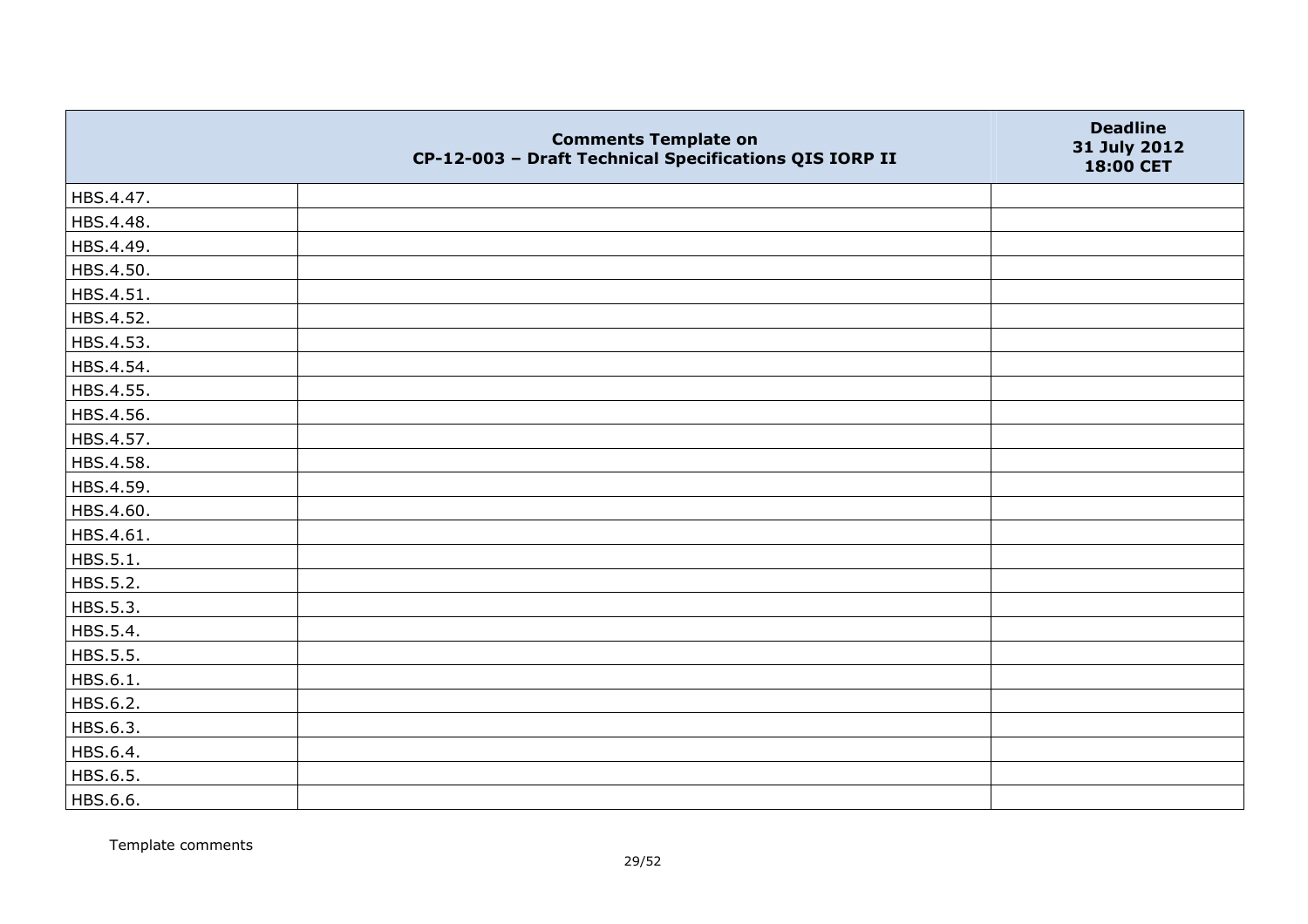|           | <b>Comments Template on</b><br>CP-12-003 - Draft Technical Specifications QIS IORP II | <b>Deadline</b><br>31 July 2012<br>18:00 CET |
|-----------|---------------------------------------------------------------------------------------|----------------------------------------------|
| HBS.6.7.  |                                                                                       |                                              |
| HBS.6.8.  |                                                                                       |                                              |
| HBS.6.9.  |                                                                                       |                                              |
| HBS.6.10. |                                                                                       |                                              |
| HBS.6.11. |                                                                                       |                                              |
| HBS.6.12. |                                                                                       |                                              |
| HBS.6.13. |                                                                                       |                                              |
| HBS.6.14. |                                                                                       |                                              |
| HBS.6.15. |                                                                                       |                                              |
| HBS.6.16. |                                                                                       |                                              |
| HBS.6.17. |                                                                                       |                                              |
| HBS.6.18. |                                                                                       |                                              |
| HBS.6.19. |                                                                                       |                                              |
| HBS.6.20. |                                                                                       |                                              |
| HBS.6.21. |                                                                                       |                                              |
| HBS.6.22. |                                                                                       |                                              |
| HBS.6.23. |                                                                                       |                                              |
| HBS.6.24. |                                                                                       |                                              |
| HBS.6.25. |                                                                                       |                                              |
| HBS.6.26. |                                                                                       |                                              |
| HBS.6.27. |                                                                                       |                                              |
| HBS.6.28. |                                                                                       |                                              |
| HBS.6.29. |                                                                                       |                                              |
| HBS.6.30. |                                                                                       |                                              |
| HBS.6.31. |                                                                                       |                                              |
| HBS.6.32. |                                                                                       |                                              |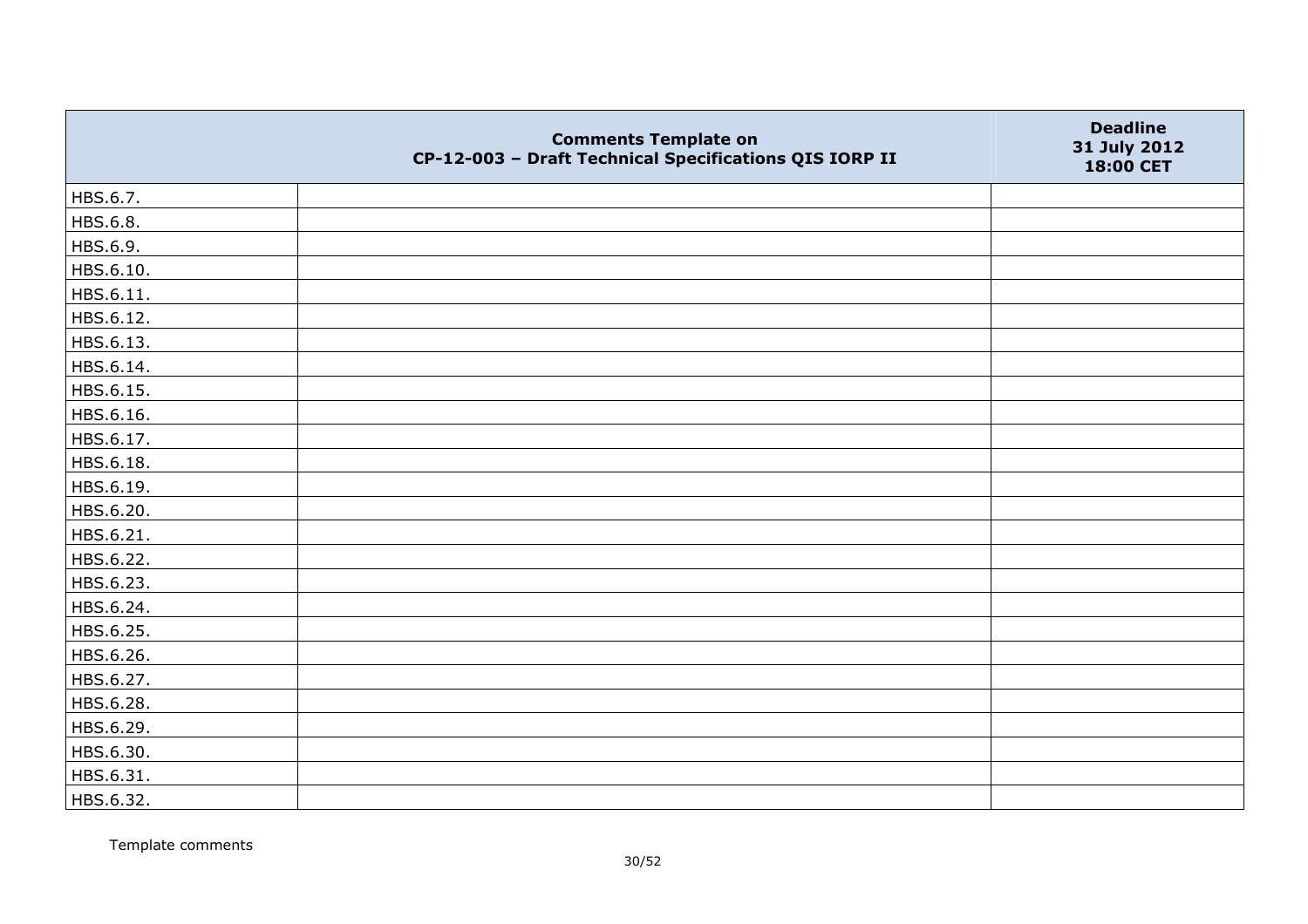|           | <b>Comments Template on</b><br>CP-12-003 - Draft Technical Specifications QIS IORP II | <b>Deadline</b><br>31 July 2012<br>18:00 CET |
|-----------|---------------------------------------------------------------------------------------|----------------------------------------------|
| HBS.6.33. |                                                                                       |                                              |
| HBS.6.34. |                                                                                       |                                              |
| HBS.6.35. |                                                                                       |                                              |
| HBS.6.36. |                                                                                       |                                              |
| HBS.6.37. |                                                                                       |                                              |
| HBS.6.38. |                                                                                       |                                              |
| HBS.6.39. |                                                                                       |                                              |
| HBS.6.40. |                                                                                       |                                              |
| HBS.6.41. |                                                                                       |                                              |
| HBS.6.42. |                                                                                       |                                              |
| HBS.6.43. |                                                                                       |                                              |
| HBS.6.44. |                                                                                       |                                              |
| HBS.6.45. |                                                                                       |                                              |
| HBS.6.46. |                                                                                       |                                              |
| HBS.6.47. |                                                                                       |                                              |
| HBS.6.48. |                                                                                       |                                              |
| HBS.6.49. |                                                                                       |                                              |
| HBS.6.50. |                                                                                       |                                              |
| HBS.6.51. |                                                                                       |                                              |
| HBS.6.52. |                                                                                       |                                              |
| HBS.6.53. |                                                                                       |                                              |
| HBS.6.54. |                                                                                       |                                              |
| HBS.6.55. |                                                                                       |                                              |
| HBS.6.56. |                                                                                       |                                              |
| HBS.6.57. |                                                                                       |                                              |
| HBS.6.58. |                                                                                       |                                              |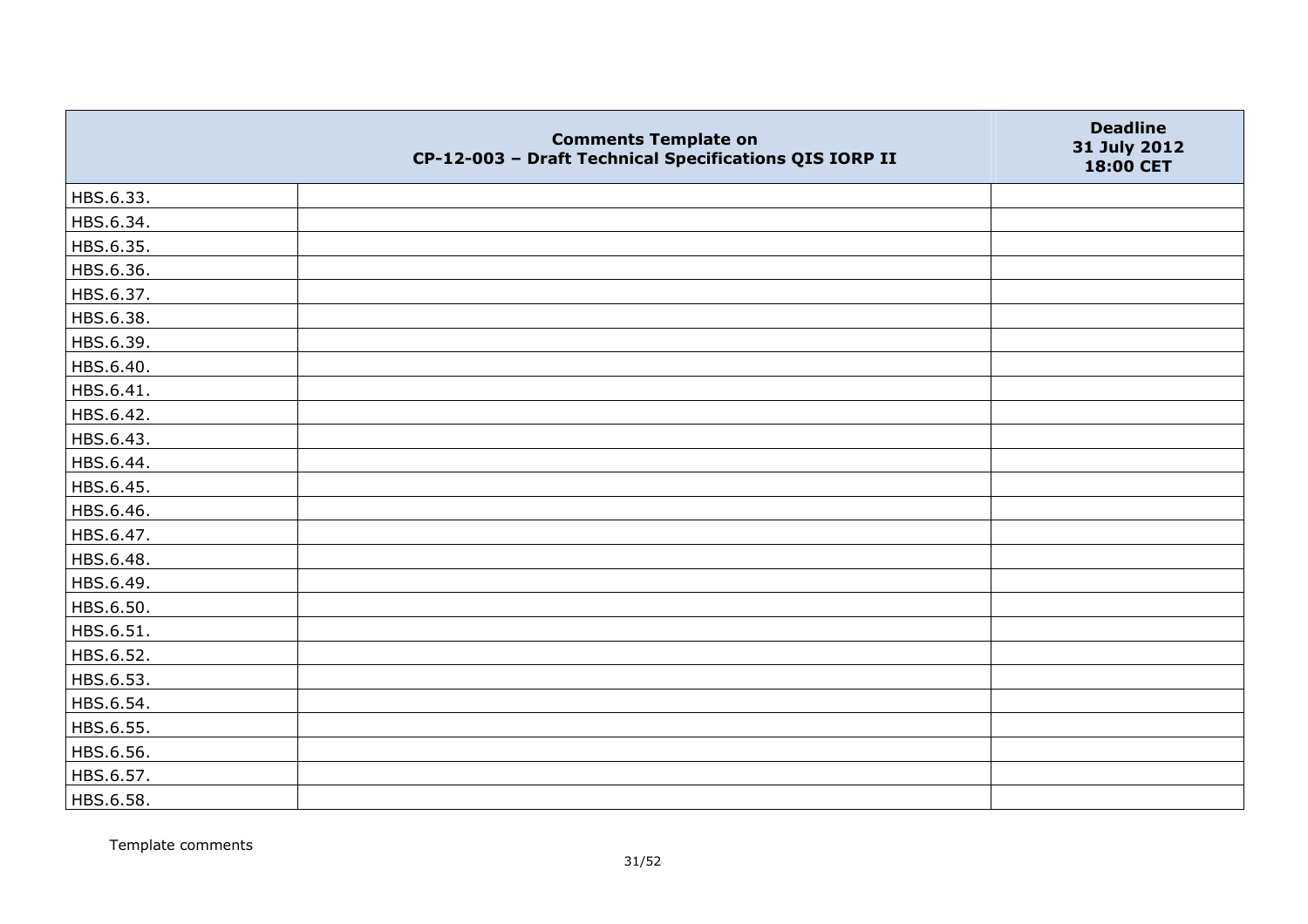|           | <b>Comments Template on</b><br>CP-12-003 - Draft Technical Specifications QIS IORP II | <b>Deadline</b><br>31 July 2012<br>18:00 CET |
|-----------|---------------------------------------------------------------------------------------|----------------------------------------------|
| HBS.6.59. |                                                                                       |                                              |
| HBS.6.60. |                                                                                       |                                              |
| HBS.6.61. |                                                                                       |                                              |
| HBS.6.62. |                                                                                       |                                              |
| HBS.6.63. |                                                                                       |                                              |
| HBS.6.64. |                                                                                       |                                              |
| HBS.6.65. |                                                                                       |                                              |
| HBS.6.66. |                                                                                       |                                              |
| HBS.6.67. |                                                                                       |                                              |
| HBS.6.68. |                                                                                       |                                              |
| HBS.6.69. |                                                                                       |                                              |
| HBS.6.70. |                                                                                       |                                              |
| HBS.6.71. |                                                                                       |                                              |
| HBS.6.72. |                                                                                       |                                              |
| HBS.6.73. |                                                                                       |                                              |
| HBS.6.74. |                                                                                       |                                              |
| HBS.6.75. |                                                                                       |                                              |
| HBS.6.76. |                                                                                       |                                              |
| HBS.6.77. |                                                                                       |                                              |
| HBS.6.78. |                                                                                       |                                              |
| HBS.6.79. |                                                                                       |                                              |
| HBS.6.80. |                                                                                       |                                              |
| HBS.6.81. |                                                                                       |                                              |
| HBS.6.82. |                                                                                       |                                              |
| HBS.6.83. |                                                                                       |                                              |
| HBS.6.84. |                                                                                       |                                              |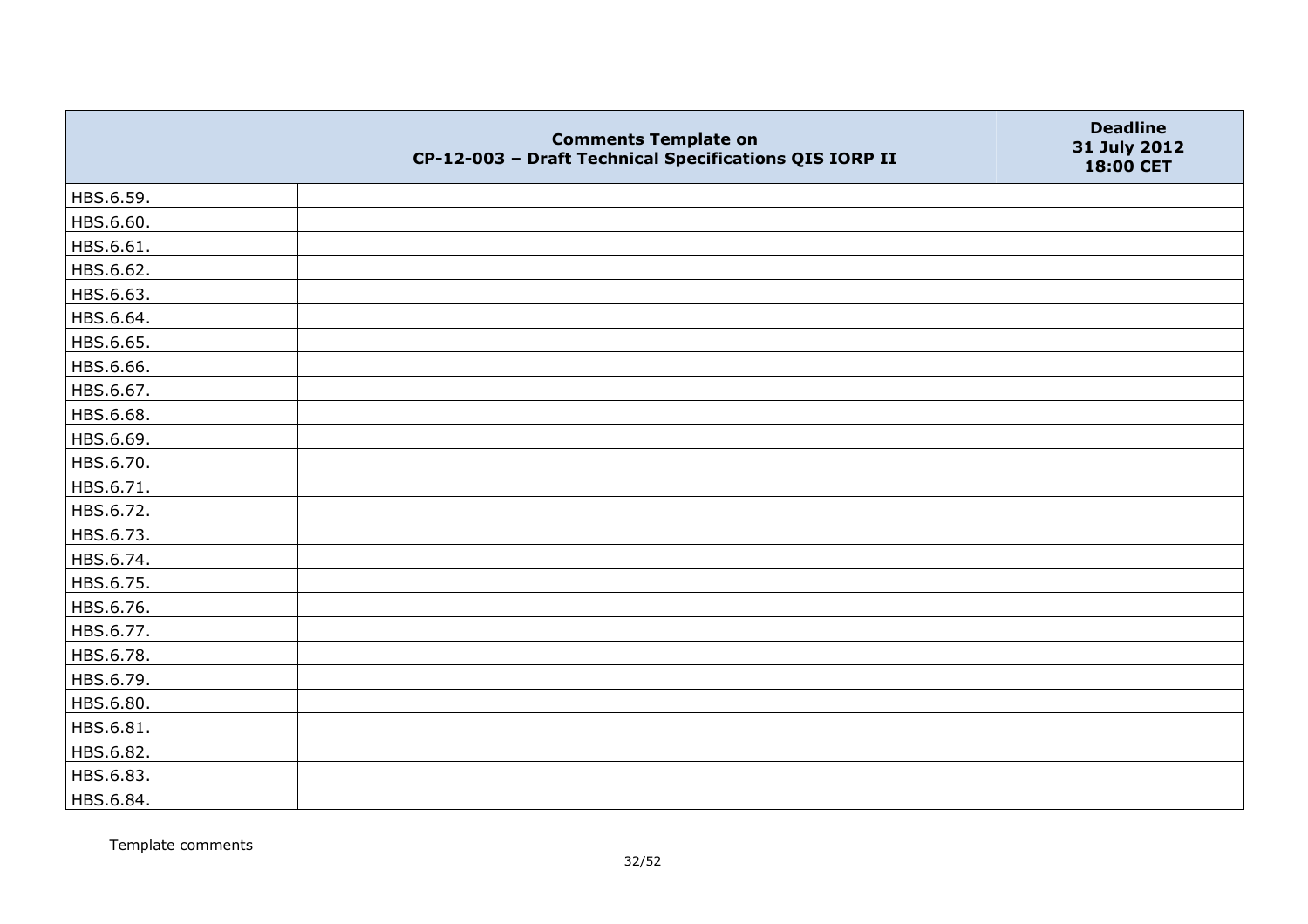|           | <b>Comments Template on</b><br>CP-12-003 - Draft Technical Specifications QIS IORP II | <b>Deadline</b><br>31 July 2012<br>18:00 CET |
|-----------|---------------------------------------------------------------------------------------|----------------------------------------------|
| HBS.6.85. |                                                                                       |                                              |
| HBS.6.86. |                                                                                       |                                              |
| HBS.6.87. |                                                                                       |                                              |
| HBS.6.88. |                                                                                       |                                              |
| HBS.6.89. |                                                                                       |                                              |
| HBS.6.90. |                                                                                       |                                              |
| HBS.7.1.  |                                                                                       |                                              |
| HBS.7.2.  |                                                                                       |                                              |
| HBS.7.3.  |                                                                                       |                                              |
| HBS.7.4.  |                                                                                       |                                              |
| HBS.7.5.  |                                                                                       |                                              |
| HBS.7.6.  |                                                                                       |                                              |
| HBS.7.7.  |                                                                                       |                                              |
| HBS.7.8.  |                                                                                       |                                              |
| HBS.7.9.  |                                                                                       |                                              |
| HBS.7.10. |                                                                                       |                                              |
| HBS.7.11. |                                                                                       |                                              |
| HBS.7.12. |                                                                                       |                                              |
| HBS.7.13. |                                                                                       |                                              |
| HBS.7.14. |                                                                                       |                                              |
| HBS.7.15. |                                                                                       |                                              |
| HBS.7.16. |                                                                                       |                                              |
| HBS.7.17. |                                                                                       |                                              |
| HBS.7.18. |                                                                                       |                                              |
| HBS.7.19. |                                                                                       |                                              |
| HBS.7.20. |                                                                                       |                                              |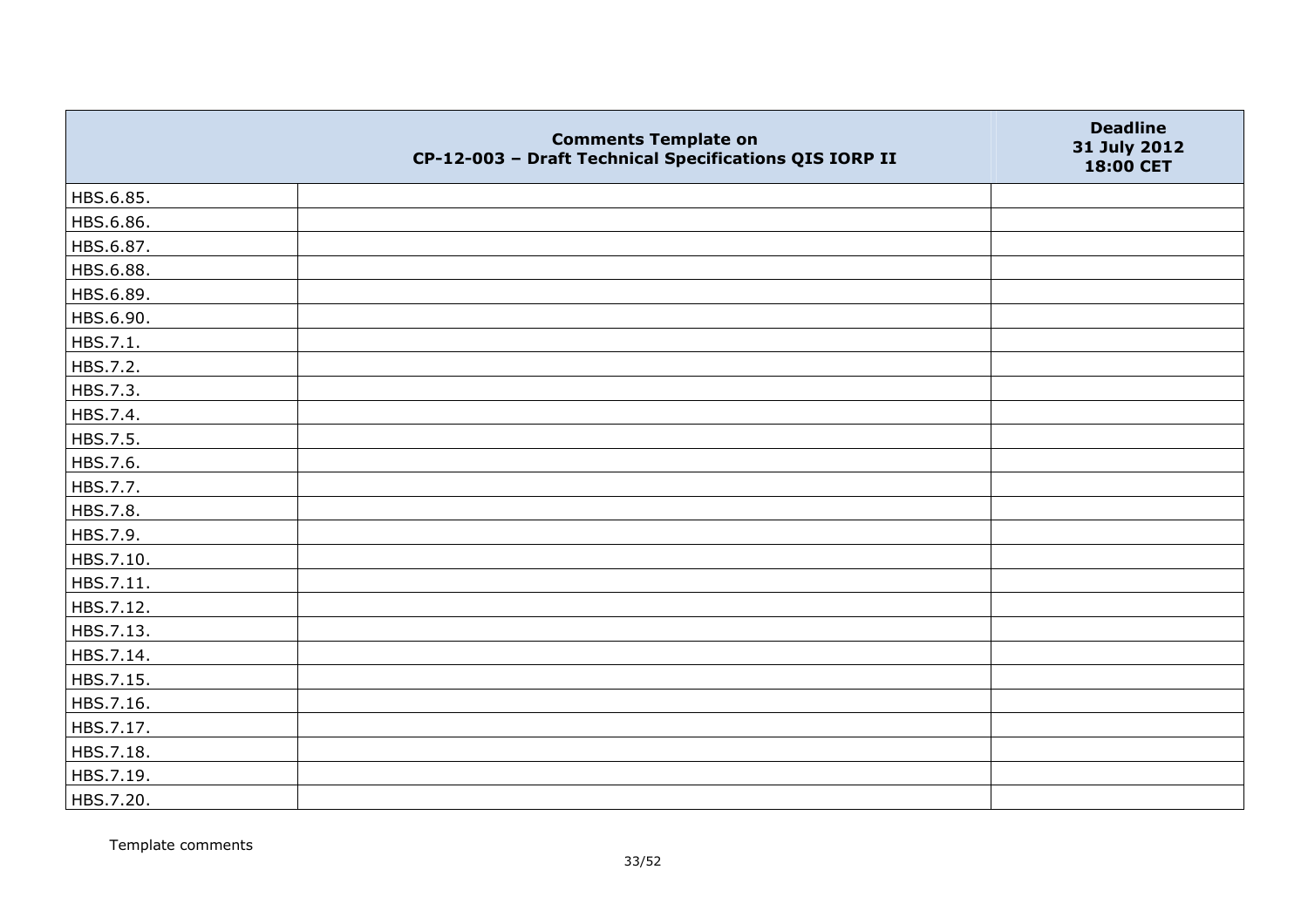|           | <b>Comments Template on</b><br>CP-12-003 - Draft Technical Specifications QIS IORP II | <b>Deadline</b><br>31 July 2012<br>18:00 CET |
|-----------|---------------------------------------------------------------------------------------|----------------------------------------------|
| HBS.7.21. |                                                                                       |                                              |
| HBS.7.22. |                                                                                       |                                              |
| HBS.7.23. |                                                                                       |                                              |
| HBS.7.24. |                                                                                       |                                              |
| HBS.7.25. |                                                                                       |                                              |
| HBS.7.26. |                                                                                       |                                              |
| HBS.7.27. |                                                                                       |                                              |
| HBS.7.28. |                                                                                       |                                              |
| HBS.7.29. |                                                                                       |                                              |
| HBS.7.30. |                                                                                       |                                              |
| HBS.7.31. |                                                                                       |                                              |
| HBS.7.32. |                                                                                       |                                              |
| HBS.7.33. |                                                                                       |                                              |
| HBS.7.34. |                                                                                       |                                              |
| HBS.7.35. |                                                                                       |                                              |
| HBS.7.36. |                                                                                       |                                              |
| HBS.7.37. |                                                                                       |                                              |
| HBS.7.38. |                                                                                       |                                              |
| HBS.7.39. |                                                                                       |                                              |
| HBS.7.40. |                                                                                       |                                              |
| HBS.7.41. |                                                                                       |                                              |
| HBS.7.42. |                                                                                       |                                              |
| HBS.8.1.  |                                                                                       |                                              |
| HBS.8.2.  |                                                                                       |                                              |
| HBS.8.3.  |                                                                                       |                                              |
| HBS.8.4.  |                                                                                       |                                              |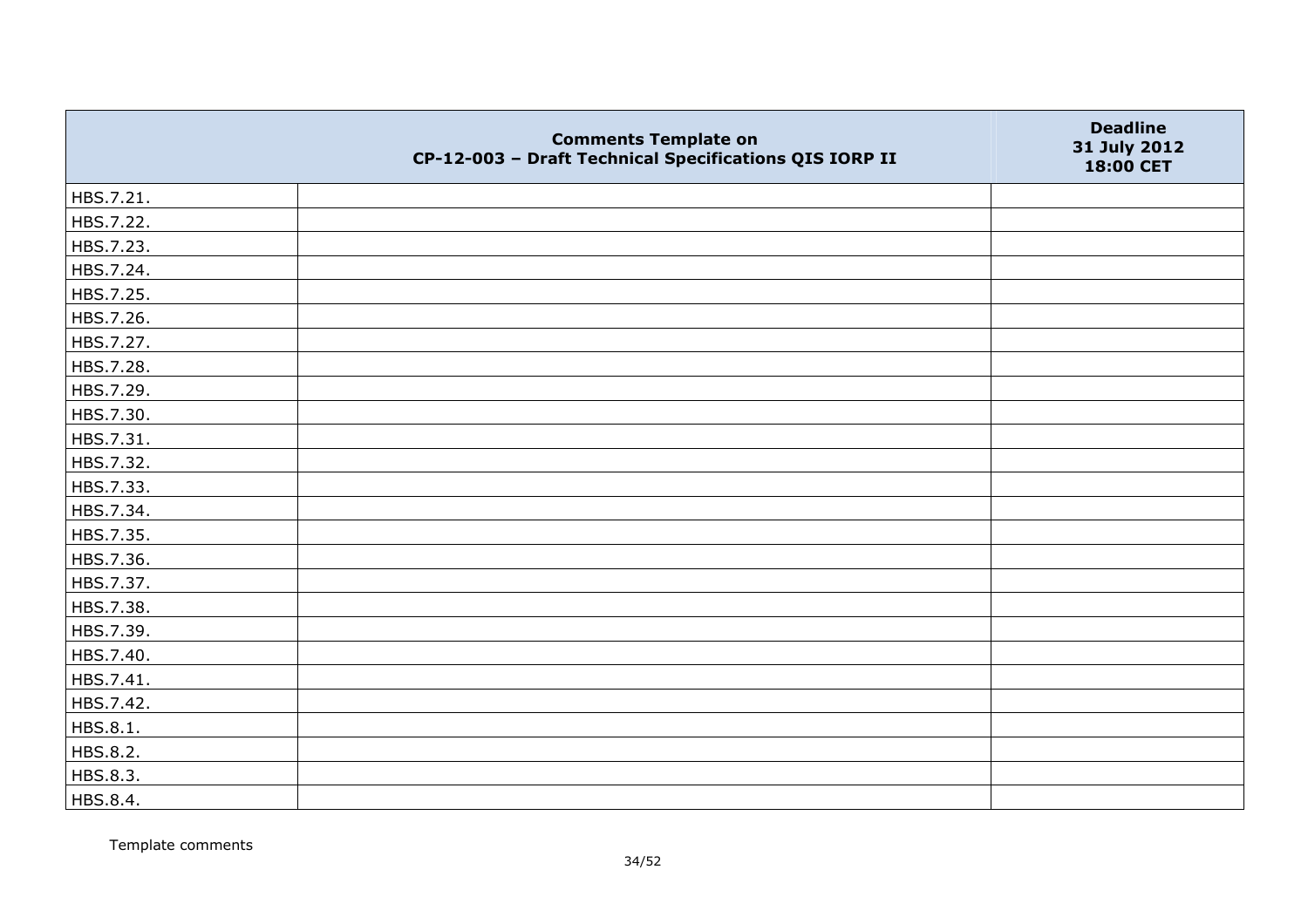|           | <b>Comments Template on</b><br>CP-12-003 - Draft Technical Specifications QIS IORP II | <b>Deadline</b><br>31 July 2012<br>18:00 CET |
|-----------|---------------------------------------------------------------------------------------|----------------------------------------------|
| HBS.8.5.  |                                                                                       |                                              |
| HBS.8.6.  |                                                                                       |                                              |
| HBS.8.7.  |                                                                                       |                                              |
| HBS.8.8.  |                                                                                       |                                              |
| HBS.8.9.  |                                                                                       |                                              |
| HBS.8.10. |                                                                                       |                                              |
| HBS.8.11. |                                                                                       |                                              |
| HBS.8.12. |                                                                                       |                                              |
| HBS.8.13. |                                                                                       |                                              |
| HBS.8.14. |                                                                                       |                                              |
| HBS.8.15. |                                                                                       |                                              |
| HBS.8.16. |                                                                                       |                                              |
| HBS.8.17. |                                                                                       |                                              |
| HBS.8.18. |                                                                                       |                                              |
| HBS.8.19. |                                                                                       |                                              |
| HBS.8.20. |                                                                                       |                                              |
| HBS.8.21. |                                                                                       |                                              |
| HBS.8.22. |                                                                                       |                                              |
| HBS.8.23. |                                                                                       |                                              |
| HBS.8.24. |                                                                                       |                                              |
| HBS.9.1.  |                                                                                       |                                              |
| HBS.9.2.  |                                                                                       |                                              |
| HBS.9.3.  |                                                                                       |                                              |
| HBS.9.4.  |                                                                                       |                                              |
| HBS.9.5.  |                                                                                       |                                              |
| HBS.9.6.  |                                                                                       |                                              |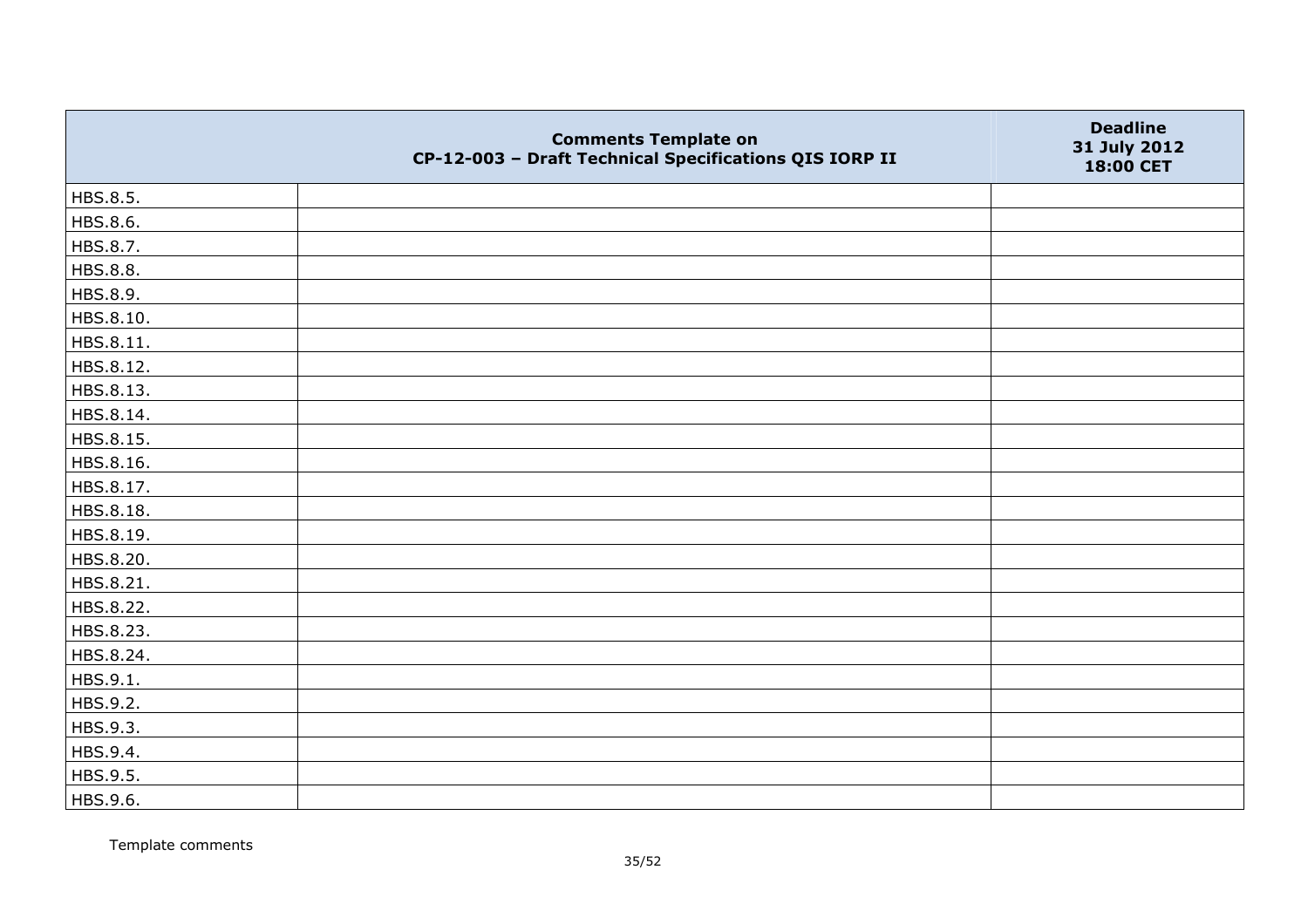|                   | <b>Comments Template on</b><br>CP-12-003 - Draft Technical Specifications QIS IORP II | <b>Deadline</b><br>31 July 2012<br>18:00 CET |
|-------------------|---------------------------------------------------------------------------------------|----------------------------------------------|
| HBS.9.7.          |                                                                                       |                                              |
| HBS.9.8.          |                                                                                       |                                              |
| HBS.9.9.          |                                                                                       |                                              |
| SCR.1.1.          |                                                                                       |                                              |
| SCR.1.2.          |                                                                                       |                                              |
| SCR.1.3.          |                                                                                       |                                              |
| SCR.1.4.          |                                                                                       |                                              |
| SCR.1.5.          |                                                                                       |                                              |
| SCR.1.6.          |                                                                                       |                                              |
| SCR.1.7.          |                                                                                       |                                              |
| <b>SCR.1.8.</b>   |                                                                                       |                                              |
| SCR.1.9.          |                                                                                       |                                              |
| SCR.1.10.         |                                                                                       |                                              |
| SCR.1.11.         |                                                                                       |                                              |
| SCR.1.12.         |                                                                                       |                                              |
| SCR.1.13.         |                                                                                       |                                              |
| SCR.1.14.         |                                                                                       |                                              |
| $\vert$ SCR.1.15. |                                                                                       |                                              |
| SCR.1.16.         |                                                                                       |                                              |
| SCR.1.17.         |                                                                                       |                                              |
| $ $ SCR.1.18.     |                                                                                       |                                              |
| SCR.1.19.         |                                                                                       |                                              |
| SCR.1.20.         |                                                                                       |                                              |
| SCR.1.21.         |                                                                                       |                                              |
| SCR.1.22.         |                                                                                       |                                              |
| SCR.1.23.         |                                                                                       |                                              |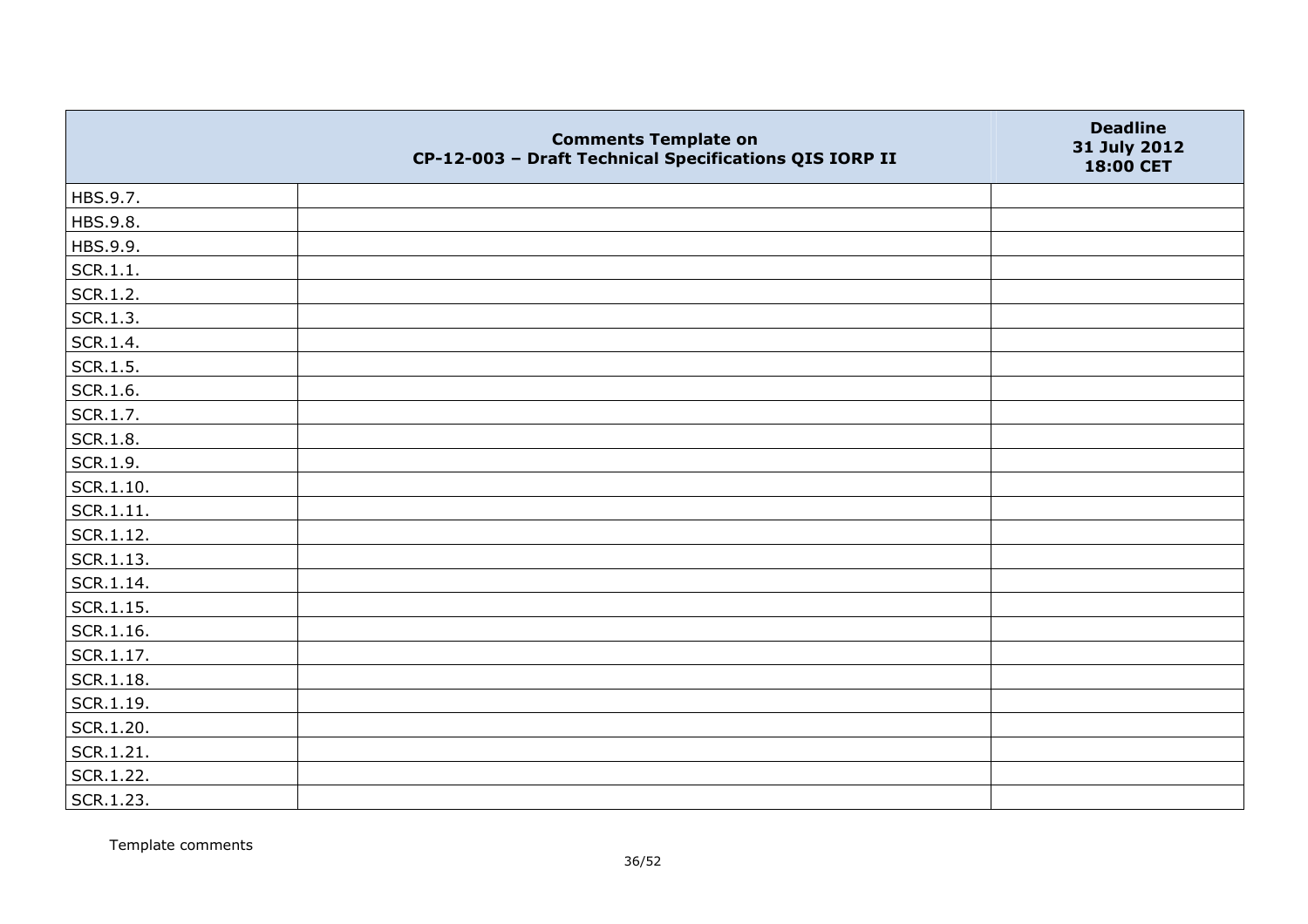|           | <b>Comments Template on</b><br>CP-12-003 - Draft Technical Specifications QIS IORP II | <b>Deadline</b><br>31 July 2012<br>18:00 CET |
|-----------|---------------------------------------------------------------------------------------|----------------------------------------------|
| SCR.1.24. |                                                                                       |                                              |
| SCR.1.25. |                                                                                       |                                              |
| SCR.2.1.  |                                                                                       |                                              |
| SCR.2.2.  |                                                                                       |                                              |
| SCR.2.3.  |                                                                                       |                                              |
| SCR.2.4.  |                                                                                       |                                              |
| SCR.2.5.  |                                                                                       |                                              |
| SCR.2.6.  |                                                                                       |                                              |
| SCR.2.7.  |                                                                                       |                                              |
| SCR.2.8.  |                                                                                       |                                              |
| SCR.2.9.  |                                                                                       |                                              |
| SCR.2.10. |                                                                                       |                                              |
| SCR.2.11. |                                                                                       |                                              |
| SCR.2.12. |                                                                                       |                                              |
| SCR.2.13. |                                                                                       |                                              |
| SCR.2.14. |                                                                                       |                                              |
| SCR.2.15. |                                                                                       |                                              |
| SCR.2.16. |                                                                                       |                                              |
| SCR.2.17. |                                                                                       |                                              |
| SCR.2.18. |                                                                                       |                                              |
| SCR.2.19. |                                                                                       |                                              |
| SCR.2.20. |                                                                                       |                                              |
| SCR.2.21. |                                                                                       |                                              |
| SCR.2.22. |                                                                                       |                                              |
| SCR.2.23. |                                                                                       |                                              |
| SCR.2.24. |                                                                                       |                                              |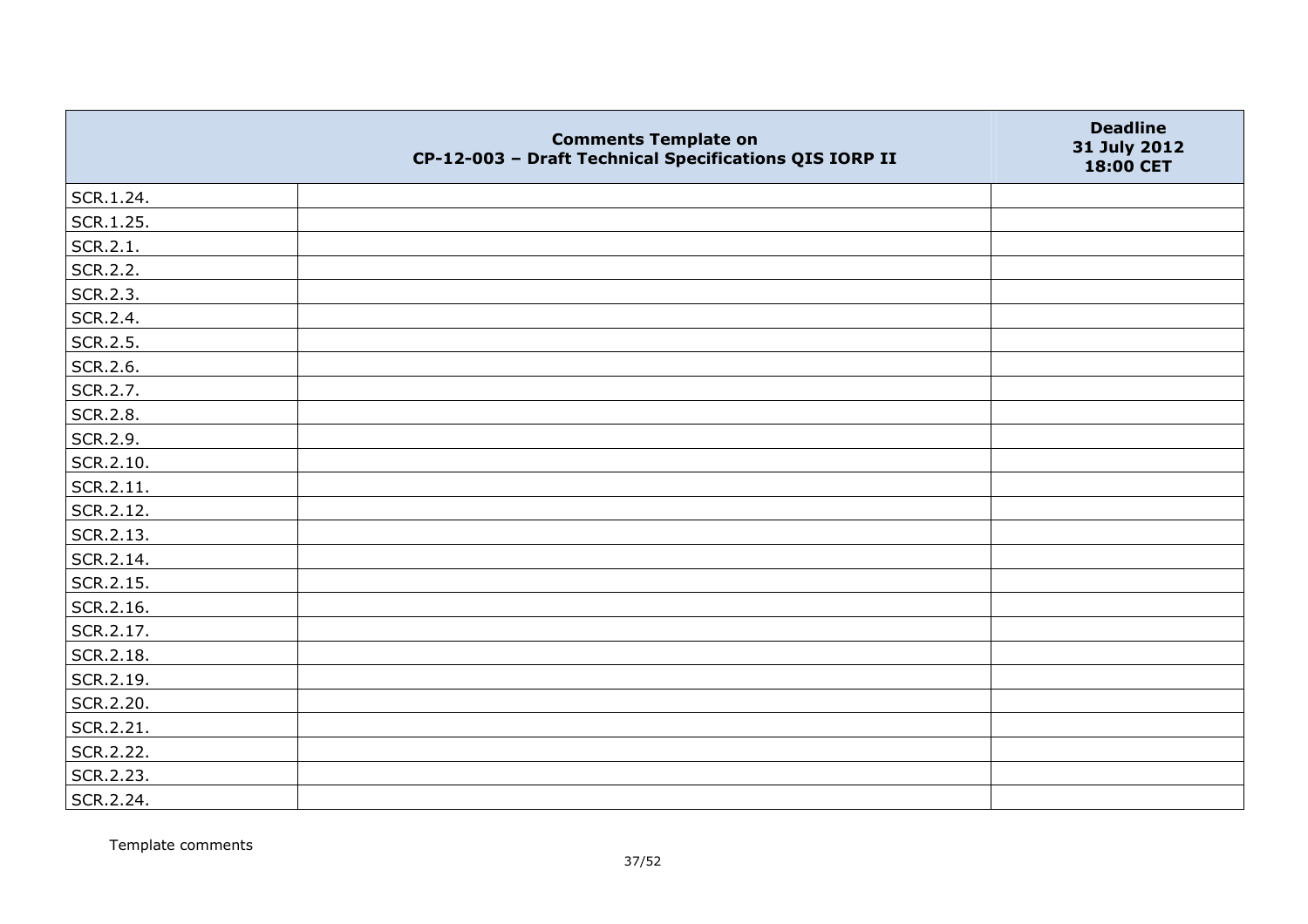|           | <b>Comments Template on</b><br>CP-12-003 - Draft Technical Specifications QIS IORP II | <b>Deadline</b><br>31 July 2012<br>18:00 CET |
|-----------|---------------------------------------------------------------------------------------|----------------------------------------------|
| SCR.2.25. |                                                                                       |                                              |
| SCR.2.26. |                                                                                       |                                              |
| SCR.2.27. |                                                                                       |                                              |
| SCR.2.28. |                                                                                       |                                              |
| SCR.2.29. |                                                                                       |                                              |
| SCR.2.30. |                                                                                       |                                              |
| SCR.2.31. |                                                                                       |                                              |
| SCR.2.32. |                                                                                       |                                              |
| SCR.2.33. |                                                                                       |                                              |
| SCR.2.34. |                                                                                       |                                              |
| SCR.2.35. |                                                                                       |                                              |
| SCR.3.1.  |                                                                                       |                                              |
| SCR.3.2.  |                                                                                       |                                              |
| SCR.3.3.  |                                                                                       |                                              |
| SCR.3.4.  |                                                                                       |                                              |
| SCR.3.5.  |                                                                                       |                                              |
| SCR.3.6.  |                                                                                       |                                              |
| SCR.4.1.  |                                                                                       |                                              |
| SCR.4.2.  |                                                                                       |                                              |
| SCR.4.3.  |                                                                                       |                                              |
| SCR.4.4.  |                                                                                       |                                              |
| SCR.5.1.  |                                                                                       |                                              |
| SCR.5.2.  |                                                                                       |                                              |
| SCR.5.3.  |                                                                                       |                                              |
| SCR.5.4.  |                                                                                       |                                              |
| SCR.5.5.  |                                                                                       |                                              |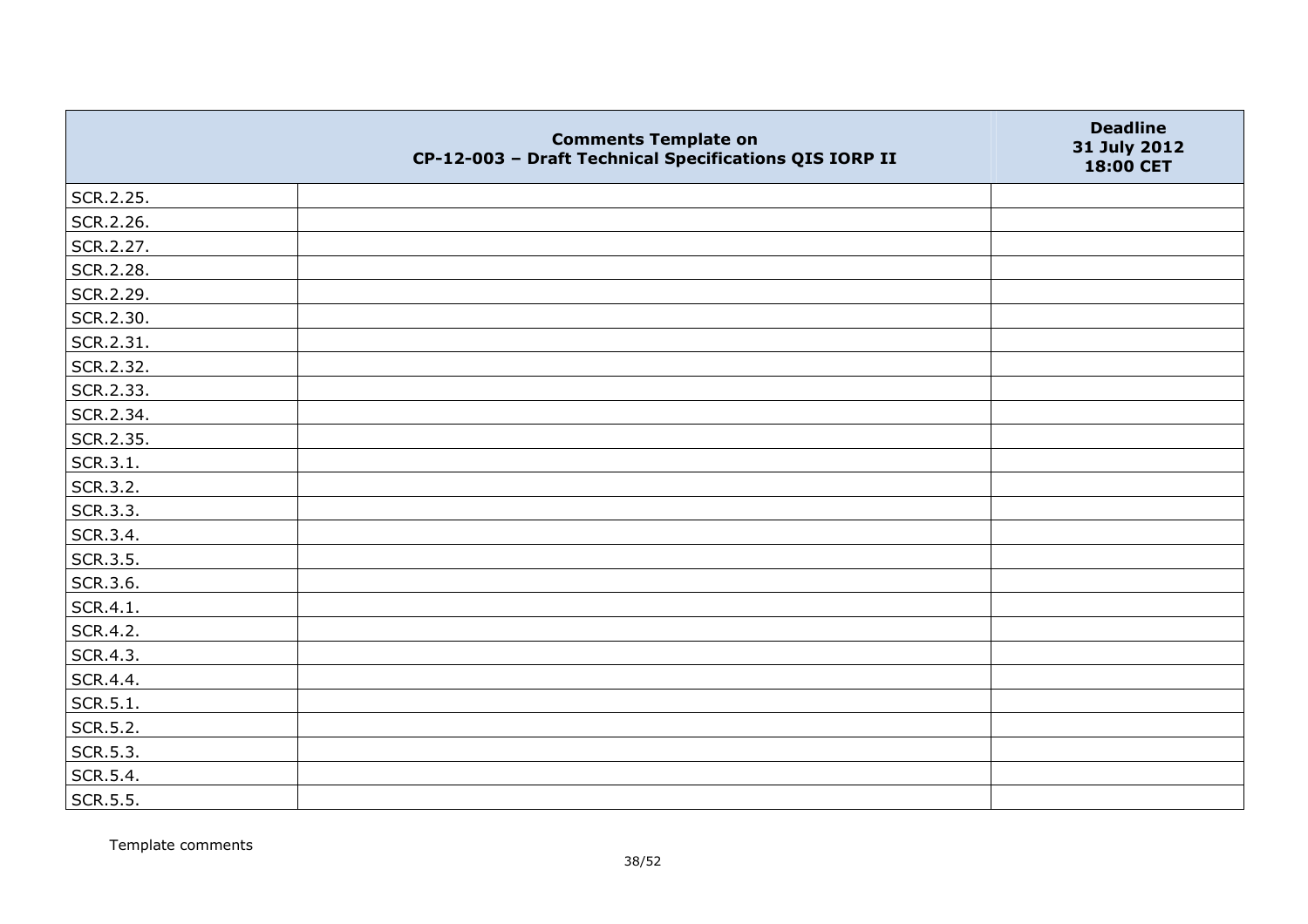|                   | <b>Comments Template on</b><br>CP-12-003 - Draft Technical Specifications QIS IORP II | <b>Deadline</b><br>31 July 2012<br>18:00 CET |
|-------------------|---------------------------------------------------------------------------------------|----------------------------------------------|
| SCR.5.6.          |                                                                                       |                                              |
| SCR.5.7.          |                                                                                       |                                              |
| SCR.5.8.          |                                                                                       |                                              |
| SCR.5.9.          |                                                                                       |                                              |
| SCR.5.10.         |                                                                                       |                                              |
| $\vert$ SCR.5.11. |                                                                                       |                                              |
| SCR.5.12.         |                                                                                       |                                              |
| SCR.5.13.         |                                                                                       |                                              |
| SCR.5.14.         |                                                                                       |                                              |
| SCR.5.15.         |                                                                                       |                                              |
| SCR.5.16.         |                                                                                       |                                              |
| SCR.5.17.         |                                                                                       |                                              |
| SCR.5.18.         |                                                                                       |                                              |
| SCR.5.19.         |                                                                                       |                                              |
| SCR.5.20.         |                                                                                       |                                              |
| SCR.5.21.         |                                                                                       |                                              |
| SCR.5.22.         |                                                                                       |                                              |
| SCR.5.23.         |                                                                                       |                                              |
| SCR.5.24.         |                                                                                       |                                              |
| SCR.5.25.         |                                                                                       |                                              |
| SCR.5.26.         |                                                                                       |                                              |
| SCR.5.27.         |                                                                                       |                                              |
| SCR.5.28.         |                                                                                       |                                              |
| SCR.5.29.         |                                                                                       |                                              |
| SCR.5.30.         |                                                                                       |                                              |
| SCR.5.31.         |                                                                                       |                                              |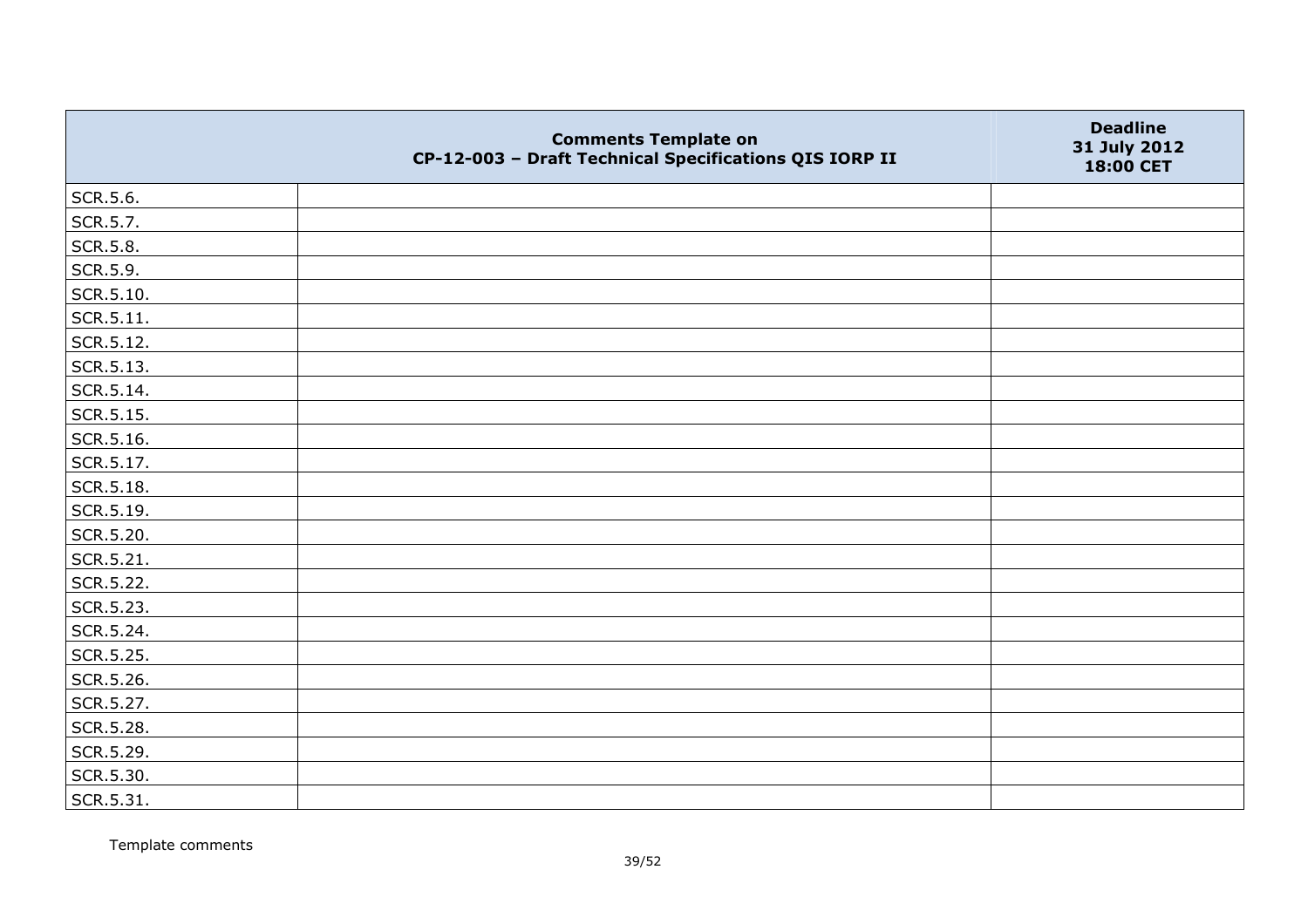|           | <b>Comments Template on</b><br>CP-12-003 - Draft Technical Specifications QIS IORP II | <b>Deadline</b><br>31 July 2012<br>18:00 CET |
|-----------|---------------------------------------------------------------------------------------|----------------------------------------------|
| SCR.5.32. |                                                                                       |                                              |
| SCR.5.33. |                                                                                       |                                              |
| SCR.5.34. |                                                                                       |                                              |
| SCR.5.35. |                                                                                       |                                              |
| SCR.5.36. |                                                                                       |                                              |
| SCR.5.37. |                                                                                       |                                              |
| SCR.5.38. |                                                                                       |                                              |
| SCR.5.39. |                                                                                       |                                              |
| SCR.5.40. |                                                                                       |                                              |
| SCR.5.41. |                                                                                       |                                              |
| SCR.5.42. |                                                                                       |                                              |
| SCR.5.43. |                                                                                       |                                              |
| SCR.5.44. |                                                                                       |                                              |
| SCR.5.45. |                                                                                       |                                              |
| SCR.5.46. |                                                                                       |                                              |
| SCR.5.47. |                                                                                       |                                              |
| SCR.5.48. |                                                                                       |                                              |
| SCR.5.49. |                                                                                       |                                              |
| SCR.5.50. |                                                                                       |                                              |
| SCR.5.51. |                                                                                       |                                              |
| SCR.5.52. |                                                                                       |                                              |
| SCR.5.53. |                                                                                       |                                              |
| SCR.5.54. |                                                                                       |                                              |
| SCR.5.55. |                                                                                       |                                              |
| SCR.5.56. |                                                                                       |                                              |
| SCR.5.57. |                                                                                       |                                              |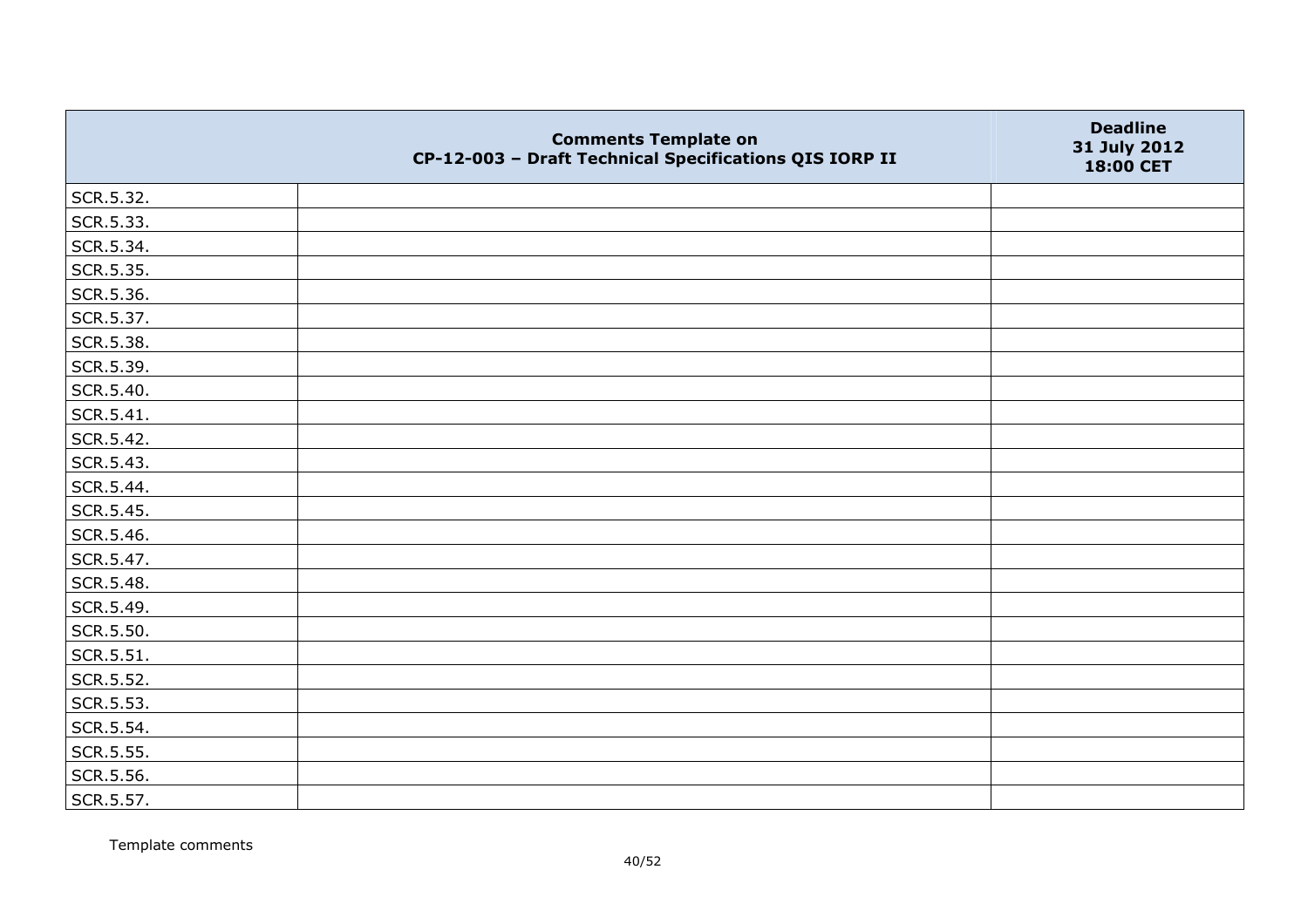|                   | <b>Comments Template on</b><br>CP-12-003 - Draft Technical Specifications QIS IORP II | <b>Deadline</b><br>31 July 2012<br>18:00 CET |
|-------------------|---------------------------------------------------------------------------------------|----------------------------------------------|
| SCR.5.58.         |                                                                                       |                                              |
| SCR.5.59.         |                                                                                       |                                              |
| SCR.5.60.         |                                                                                       |                                              |
| $ $ SCR.5.61.     |                                                                                       |                                              |
| SCR.5.62.         |                                                                                       |                                              |
| SCR.5.63.         |                                                                                       |                                              |
| SCR.5.64.         |                                                                                       |                                              |
| SCR.5.65.         |                                                                                       |                                              |
| SCR.5.66.         |                                                                                       |                                              |
| SCR.5.67.         |                                                                                       |                                              |
| SCR.5.68.         |                                                                                       |                                              |
| SCR.5.69.         |                                                                                       |                                              |
| SCR.5.70.         |                                                                                       |                                              |
| SCR.5.71.         |                                                                                       |                                              |
| SCR.5.72.         |                                                                                       |                                              |
| SCR.5.73.         |                                                                                       |                                              |
| SCR.5.74.         |                                                                                       |                                              |
| SCR.5.75.         |                                                                                       |                                              |
| SCR.5.76.         |                                                                                       |                                              |
| SCR.5.77.         |                                                                                       |                                              |
| SCR.5.78.         |                                                                                       |                                              |
| SCR.5.79.         |                                                                                       |                                              |
| SCR.5.80.         |                                                                                       |                                              |
| $\vert$ SCR.5.81. |                                                                                       |                                              |
| SCR.5.82.         |                                                                                       |                                              |
| SCR.5.83.         |                                                                                       |                                              |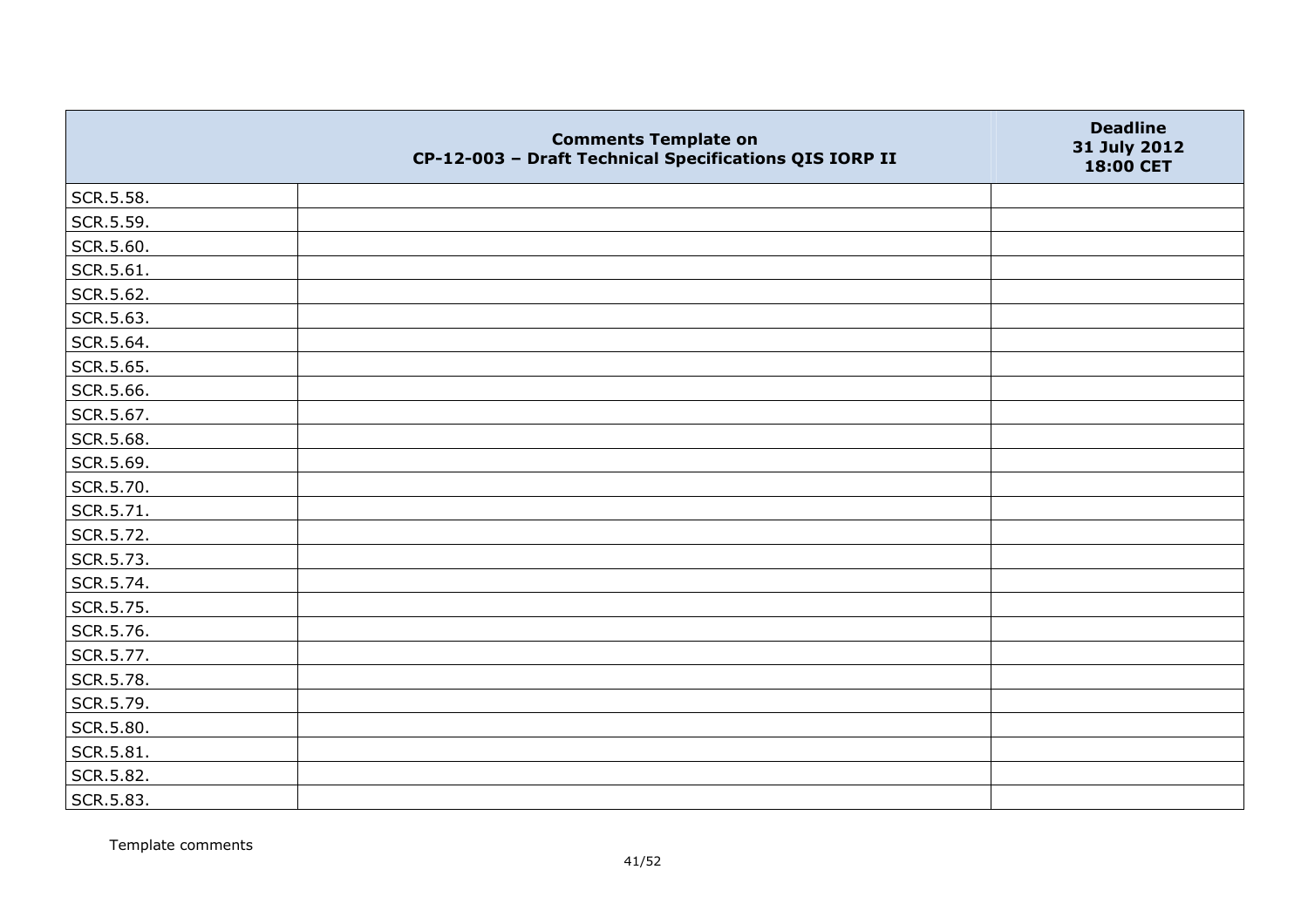|            | <b>Comments Template on</b><br>CP-12-003 - Draft Technical Specifications QIS IORP II | <b>Deadline</b><br>31 July 2012<br>18:00 CET |
|------------|---------------------------------------------------------------------------------------|----------------------------------------------|
| SCR.5.84.  |                                                                                       |                                              |
| SCR.5.85.  |                                                                                       |                                              |
| SCR.5.86.  |                                                                                       |                                              |
| SCR.5.87.  |                                                                                       |                                              |
| SCR.5.88.  |                                                                                       |                                              |
| SCR.5.89.  |                                                                                       |                                              |
| SCR.5.90.  |                                                                                       |                                              |
| SCR.5.91.  |                                                                                       |                                              |
| SCR.5.92.  |                                                                                       |                                              |
| SCR.5.93.  |                                                                                       |                                              |
| SCR.5.94.  |                                                                                       |                                              |
| SCR.5.95.  |                                                                                       |                                              |
| SCR.5.96.  |                                                                                       |                                              |
| SCR.5.97.  |                                                                                       |                                              |
| SCR.5.98.  |                                                                                       |                                              |
| SCR.5.99.  |                                                                                       |                                              |
| SCR.5.100. |                                                                                       |                                              |
| SCR.5.101. |                                                                                       |                                              |
| SCR.5.102. |                                                                                       |                                              |
| SCR.5.103. |                                                                                       |                                              |
| SCR.5.104. |                                                                                       |                                              |
| SCR.5.105. |                                                                                       |                                              |
| SCR.5.106. |                                                                                       |                                              |
| SCR.5.107. |                                                                                       |                                              |
| SCR.5.108. |                                                                                       |                                              |
| SCR.5.109. |                                                                                       |                                              |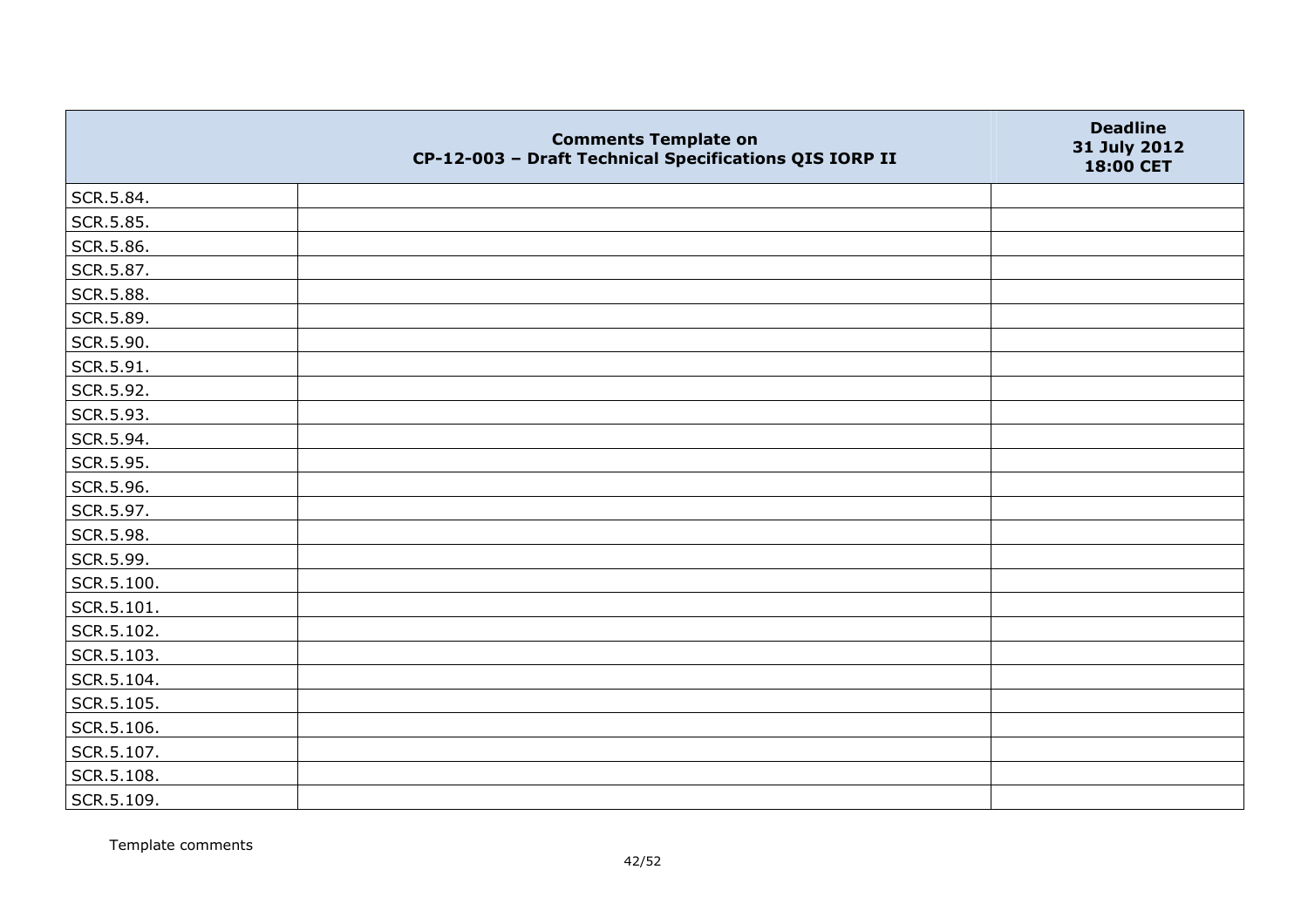|            | <b>Comments Template on</b><br>CP-12-003 - Draft Technical Specifications QIS IORP II | <b>Deadline</b><br>31 July 2012<br>18:00 CET |
|------------|---------------------------------------------------------------------------------------|----------------------------------------------|
| SCR.5.110. |                                                                                       |                                              |
| SCR.5.111. |                                                                                       |                                              |
| SCR.5.112. |                                                                                       |                                              |
| SCR.5.113. |                                                                                       |                                              |
| SCR.5.114. |                                                                                       |                                              |
| SCR.5.115. |                                                                                       |                                              |
| SCR.5.116. |                                                                                       |                                              |
| SCR.5.117. |                                                                                       |                                              |
| SCR.5.118. |                                                                                       |                                              |
| SCR.5.119. |                                                                                       |                                              |
| SCR.5.120. |                                                                                       |                                              |
| SCR.5.121. |                                                                                       |                                              |
| SCR.5.122. |                                                                                       |                                              |
| SCR.5.123. |                                                                                       |                                              |
| SCR.5.124. |                                                                                       |                                              |
| SCR.5.125. |                                                                                       |                                              |
| SCR.5.126. |                                                                                       |                                              |
| SCR.5.127. |                                                                                       |                                              |
| SCR.5.128. |                                                                                       |                                              |
| SCR.5.129. |                                                                                       |                                              |
| SCR.5.130. |                                                                                       |                                              |
| SCR.5.131. |                                                                                       |                                              |
| SCR.6.1.   |                                                                                       |                                              |
| SCR.6.2.   |                                                                                       |                                              |
| SCR.6.3.   |                                                                                       |                                              |
| SCR.6.4.   |                                                                                       |                                              |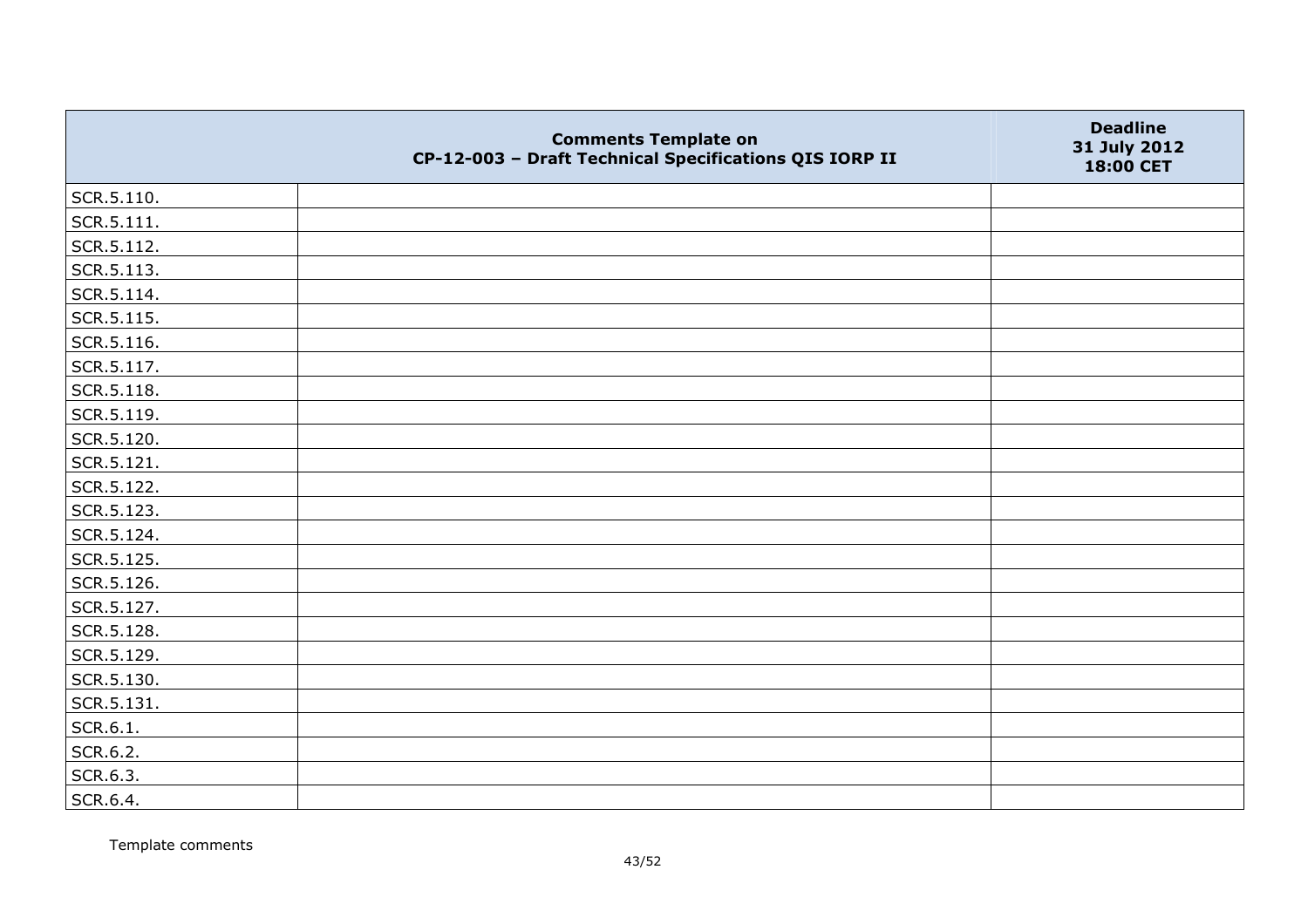|                 | <b>Comments Template on</b><br>CP-12-003 - Draft Technical Specifications QIS IORP II | <b>Deadline</b><br>31 July 2012<br>18:00 CET |
|-----------------|---------------------------------------------------------------------------------------|----------------------------------------------|
| SCR.6.5.        |                                                                                       |                                              |
| SCR.6.6.        |                                                                                       |                                              |
| SCR.6.7.        |                                                                                       |                                              |
| <b>SCR.6.8.</b> |                                                                                       |                                              |
| SCR.6.9.        |                                                                                       |                                              |
| SCR.6.10.       |                                                                                       |                                              |
| SCR.6.11.       |                                                                                       |                                              |
| SCR.6.12.       |                                                                                       |                                              |
| SCR.6.13.       |                                                                                       |                                              |
| SCR.6.14.       |                                                                                       |                                              |
| SCR.6.15.       |                                                                                       |                                              |
| SCR.6.16.       |                                                                                       |                                              |
| SCR.6.17.       |                                                                                       |                                              |
| SCR.6.18.       |                                                                                       |                                              |
| SCR.6.19.       |                                                                                       |                                              |
| SCR.6.20.       |                                                                                       |                                              |
| SCR.6.21.       |                                                                                       |                                              |
| SCR.6.22.       |                                                                                       |                                              |
| SCR.6.23.       |                                                                                       |                                              |
| SCR.6.24.       |                                                                                       |                                              |
| SCR.6.25.       |                                                                                       |                                              |
| SCR.6.26.       |                                                                                       |                                              |
| SCR.6.27.       |                                                                                       |                                              |
| SCR.6.28.       |                                                                                       |                                              |
| SCR.6.29.       |                                                                                       |                                              |
| SCR.6.30.       |                                                                                       |                                              |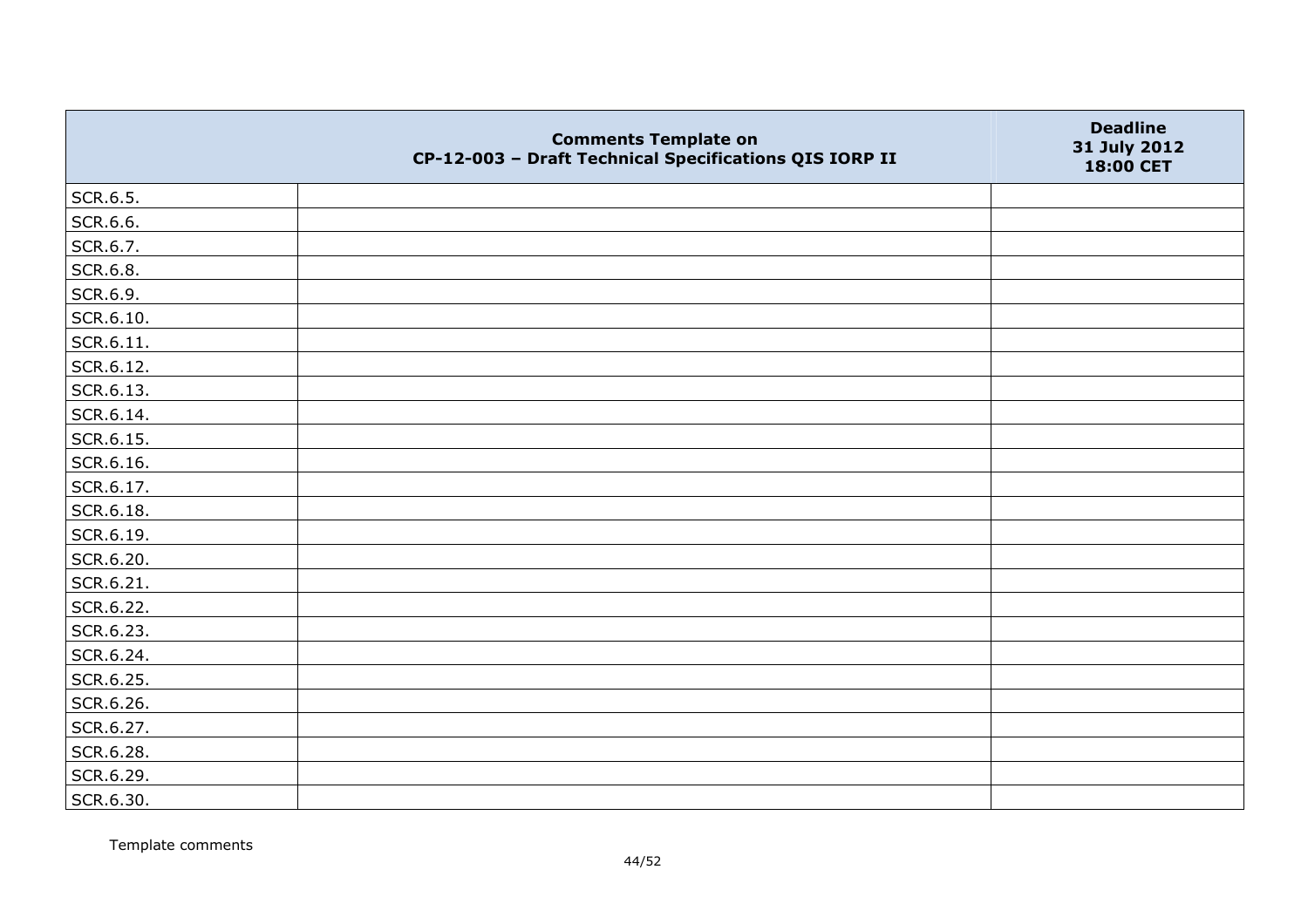|           | <b>Comments Template on</b><br>CP-12-003 - Draft Technical Specifications QIS IORP II | <b>Deadline</b><br>31 July 2012<br>18:00 CET |
|-----------|---------------------------------------------------------------------------------------|----------------------------------------------|
| SCR.6.31. |                                                                                       |                                              |
| SCR.6.32. |                                                                                       |                                              |
| SCR.7.1.  |                                                                                       |                                              |
| SCR.7.2.  |                                                                                       |                                              |
| SCR.7.3.  |                                                                                       |                                              |
| SCR.7.4.  |                                                                                       |                                              |
| SCR.7.5.  |                                                                                       |                                              |
| SCR.7.6.  |                                                                                       |                                              |
| SCR.7.7.  |                                                                                       |                                              |
| SCR.7.8.  |                                                                                       |                                              |
| SCR.7.9.  |                                                                                       |                                              |
| SCR.7.10. |                                                                                       |                                              |
| SCR.7.11. |                                                                                       |                                              |
| SCR.7.12. |                                                                                       |                                              |
| SCR.7.13. |                                                                                       |                                              |
| SCR.7.14. |                                                                                       |                                              |
| SCR.7.15. |                                                                                       |                                              |
| SCR.7.16. |                                                                                       |                                              |
| SCR.7.17. |                                                                                       |                                              |
| SCR.7.18. |                                                                                       |                                              |
| SCR.7.19. |                                                                                       |                                              |
| SCR.7.20. |                                                                                       |                                              |
| SCR.7.21. |                                                                                       |                                              |
| SCR.7.22. |                                                                                       |                                              |
| SCR.7.23. |                                                                                       |                                              |
| SCR.7.24. |                                                                                       |                                              |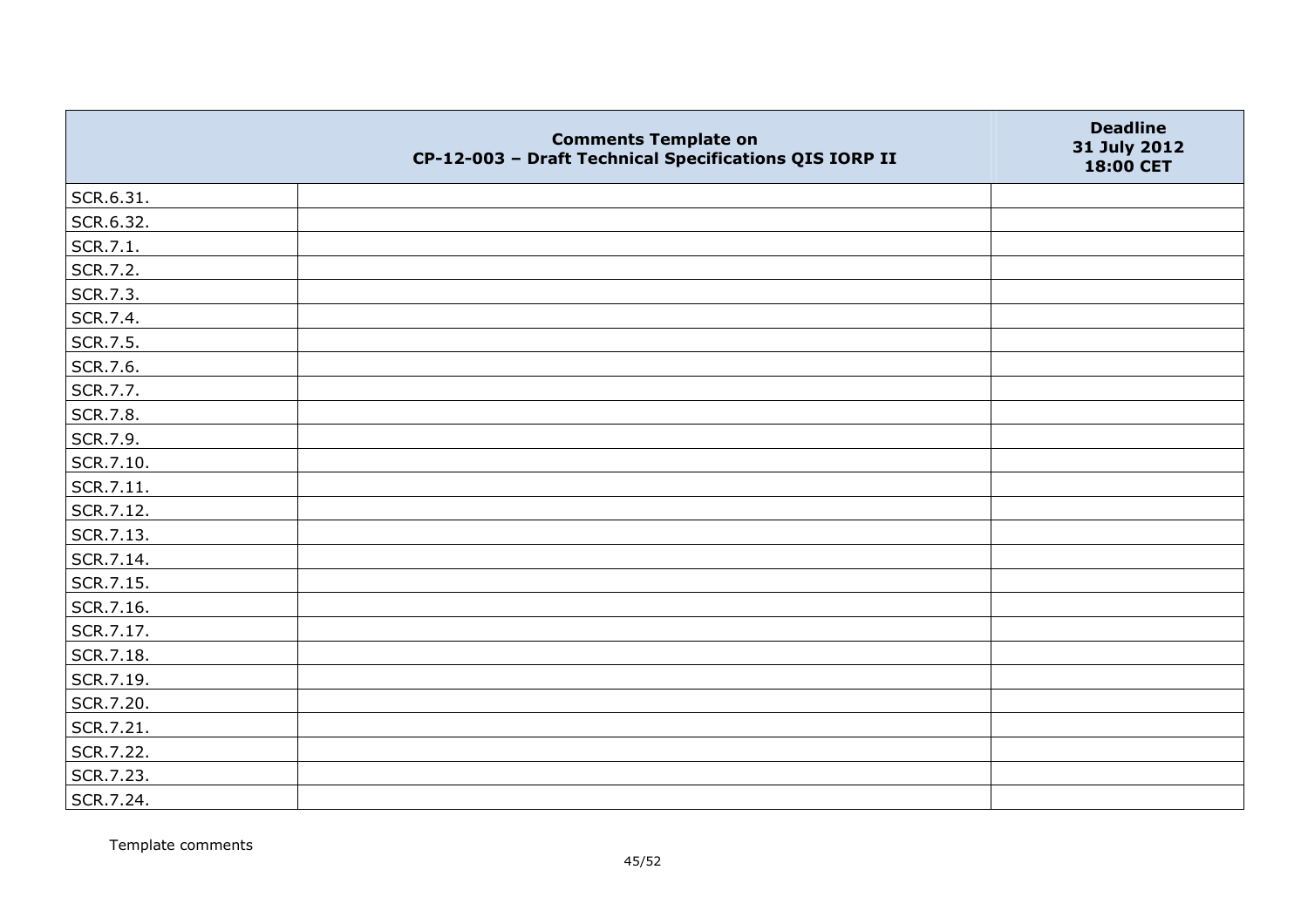|           | <b>Comments Template on</b><br>CP-12-003 - Draft Technical Specifications QIS IORP II | <b>Deadline</b><br>31 July 2012<br>18:00 CET |
|-----------|---------------------------------------------------------------------------------------|----------------------------------------------|
| SCR.7.25. |                                                                                       |                                              |
| SCR.7.26. |                                                                                       |                                              |
| SCR.7.27. |                                                                                       |                                              |
| SCR.7.28. |                                                                                       |                                              |
| SCR.7.29. |                                                                                       |                                              |
| SCR.7.30. |                                                                                       |                                              |
| SCR.7.31. |                                                                                       |                                              |
| SCR.7.32. |                                                                                       |                                              |
| SCR.7.33. |                                                                                       |                                              |
| SCR.7.34. |                                                                                       |                                              |
| SCR.7.35. |                                                                                       |                                              |
| SCR.7.36. |                                                                                       |                                              |
| SCR.7.37. |                                                                                       |                                              |
| SCR.7.38. |                                                                                       |                                              |
| SCR.7.39. |                                                                                       |                                              |
| SCR.7.40. |                                                                                       |                                              |
| SCR.7.41. |                                                                                       |                                              |
| SCR.7.42. |                                                                                       |                                              |
| SCR.7.43. |                                                                                       |                                              |
| SCR.7.44. |                                                                                       |                                              |
| SCR.7.45. |                                                                                       |                                              |
| SCR.7.46. |                                                                                       |                                              |
| SCR.7.47. |                                                                                       |                                              |
| SCR.7.48. |                                                                                       |                                              |
| SCR.7.49. |                                                                                       |                                              |
| SCR.7.50. |                                                                                       |                                              |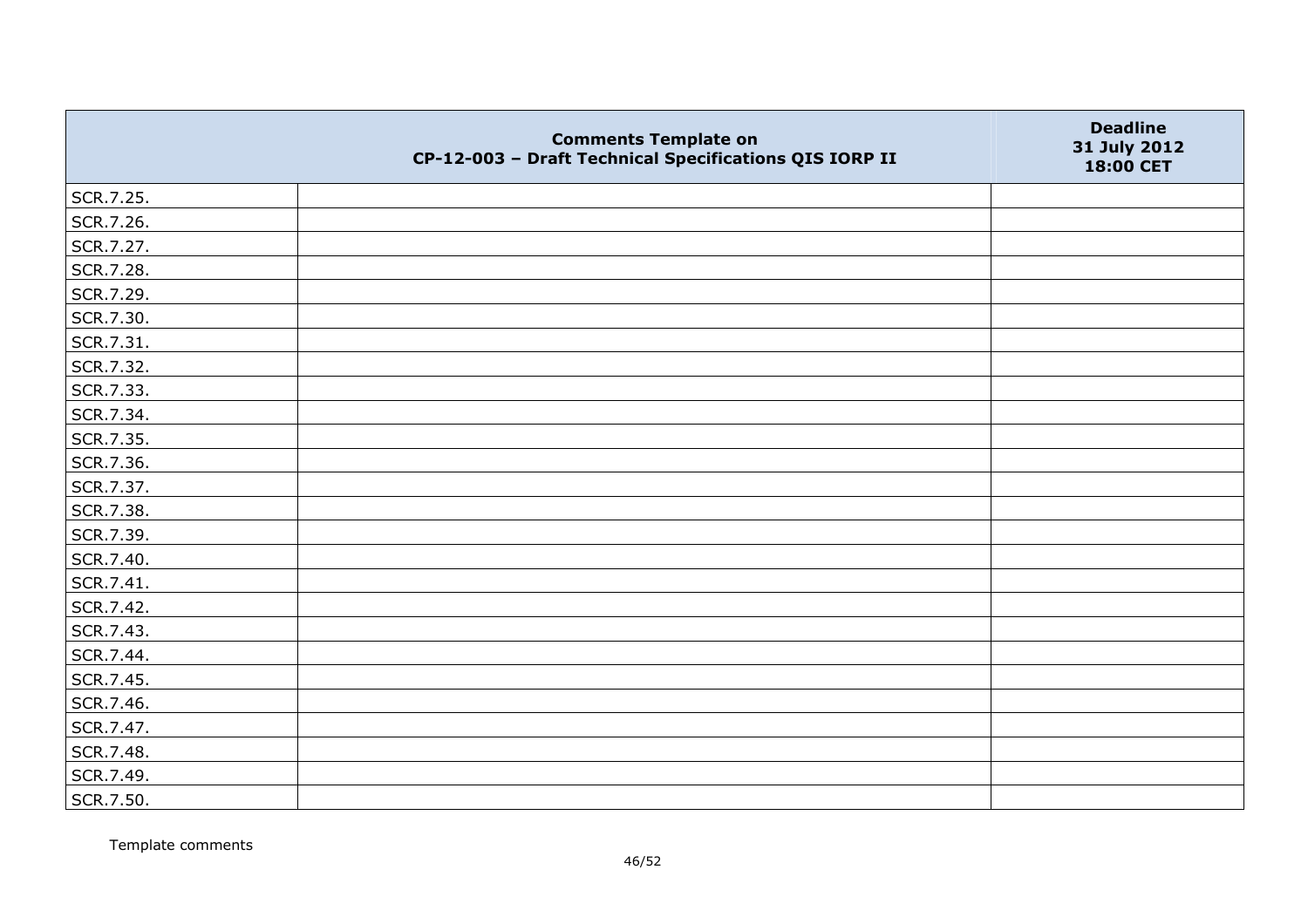|           | <b>Comments Template on</b><br>CP-12-003 - Draft Technical Specifications QIS IORP II | <b>Deadline</b><br>31 July 2012<br>18:00 CET |
|-----------|---------------------------------------------------------------------------------------|----------------------------------------------|
| SCR.7.51. |                                                                                       |                                              |
| SCR.7.52. |                                                                                       |                                              |
| SCR.7.53. |                                                                                       |                                              |
| SCR.7.54. |                                                                                       |                                              |
| SCR.7.55. |                                                                                       |                                              |
| SCR.7.56. |                                                                                       |                                              |
| SCR.7.57. |                                                                                       |                                              |
| SCR.7.58. |                                                                                       |                                              |
| SCR.7.59. |                                                                                       |                                              |
| SCR.7.60. |                                                                                       |                                              |
| SCR.7.61. |                                                                                       |                                              |
| SCR.7.62. |                                                                                       |                                              |
| SCR.7.63. |                                                                                       |                                              |
| SCR.7.64. |                                                                                       |                                              |
| SCR.7.65. |                                                                                       |                                              |
| SCR.7.66. |                                                                                       |                                              |
| SCR.7.67. |                                                                                       |                                              |
| SCR.7.68. |                                                                                       |                                              |
| SCR.7.69. |                                                                                       |                                              |
| SCR.7.70. |                                                                                       |                                              |
| SCR.7.71. |                                                                                       |                                              |
| SCR.7.72. |                                                                                       |                                              |
| SCR.7.73. |                                                                                       |                                              |
| SCR.7.74. |                                                                                       |                                              |
| SCR.7.75. |                                                                                       |                                              |
| SCR.7.76. |                                                                                       |                                              |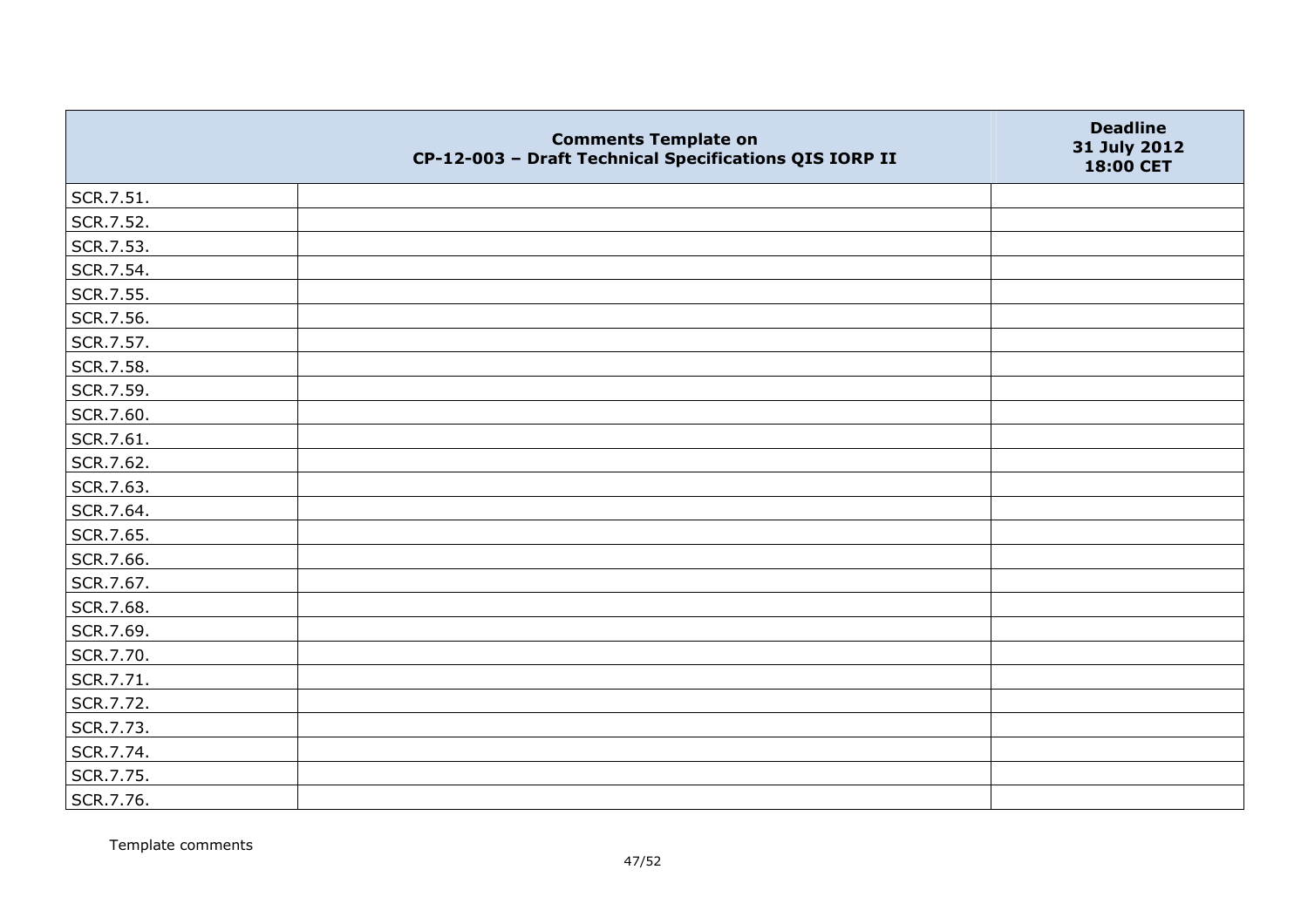|           | <b>Comments Template on</b><br>CP-12-003 - Draft Technical Specifications QIS IORP II | <b>Deadline</b><br>31 July 2012<br>18:00 CET |
|-----------|---------------------------------------------------------------------------------------|----------------------------------------------|
| SCR.7.77. |                                                                                       |                                              |
| SCR.7.78. |                                                                                       |                                              |
| SCR.7.79. |                                                                                       |                                              |
| SCR.7.80. |                                                                                       |                                              |
| SCR.7.81. |                                                                                       |                                              |
| SCR.7.82. |                                                                                       |                                              |
| SCR.7.83. |                                                                                       |                                              |
| SCR.7.84. |                                                                                       |                                              |
| SCR.7.85. |                                                                                       |                                              |
| SCR.7.86. |                                                                                       |                                              |
| SCR.7.87. |                                                                                       |                                              |
| SCR.8.1.  |                                                                                       |                                              |
| SCR.8.2.  |                                                                                       |                                              |
| SCR.8.3.  |                                                                                       |                                              |
| SCR.8.4.  |                                                                                       |                                              |
| SCR.8.5.  |                                                                                       |                                              |
| SCR.8.6.  |                                                                                       |                                              |
| SCR.8.7.  |                                                                                       |                                              |
| SCR.9.1.  |                                                                                       |                                              |
| SCR.9.2.  |                                                                                       |                                              |
| SCR.9.3.  |                                                                                       |                                              |
| SCR.9.4.  |                                                                                       |                                              |
| SCR.9.5.  |                                                                                       |                                              |
| SCR.9.6.  |                                                                                       |                                              |
| SCR.9.7.  |                                                                                       |                                              |
| SCR.9.8.  |                                                                                       |                                              |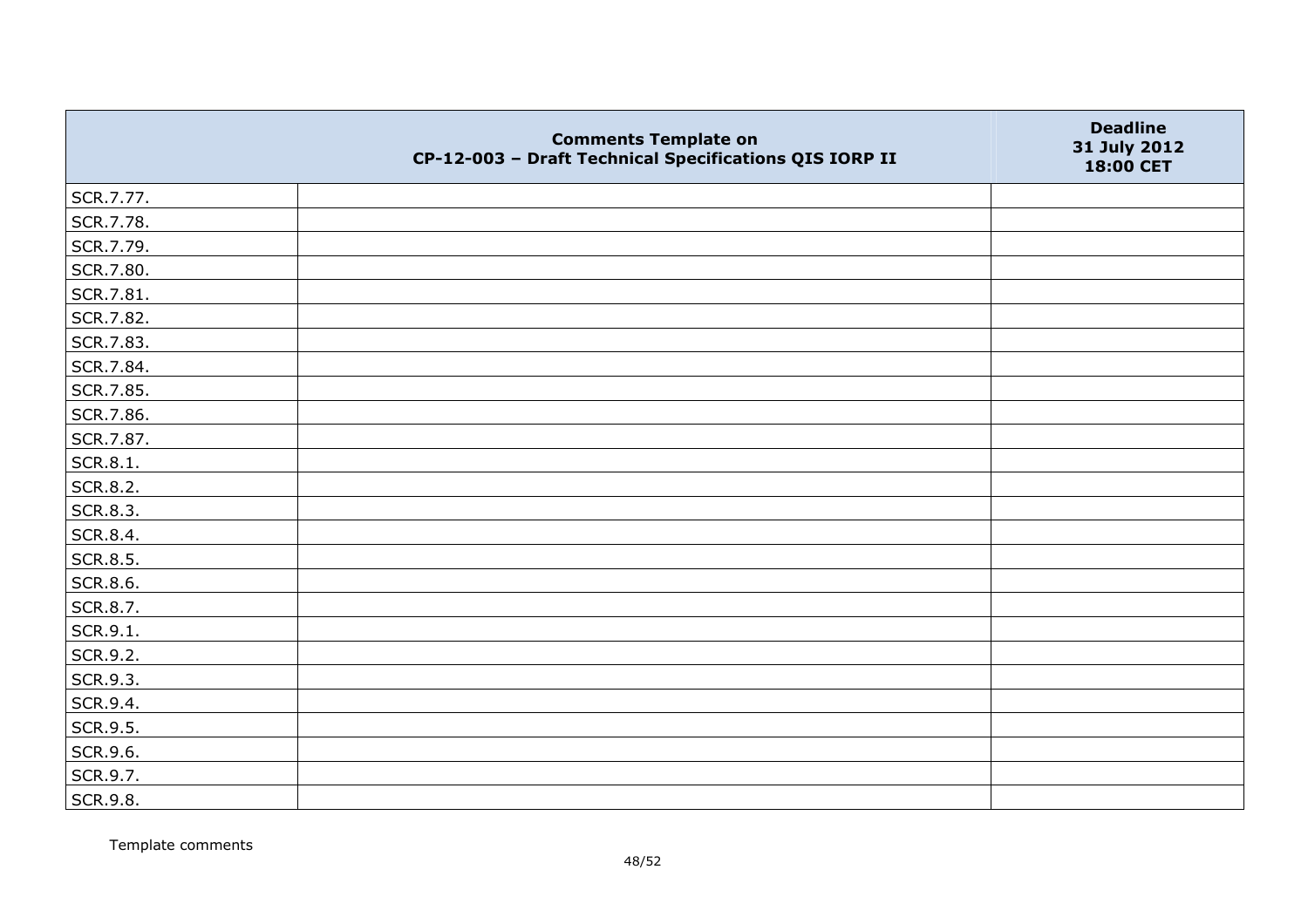|           | <b>Comments Template on</b><br>CP-12-003 - Draft Technical Specifications QIS IORP II | <b>Deadline</b><br>31 July 2012<br>18:00 CET |
|-----------|---------------------------------------------------------------------------------------|----------------------------------------------|
| SCR.9.9.  |                                                                                       |                                              |
| SCR.9.10. |                                                                                       |                                              |
| SCR.9.11. |                                                                                       |                                              |
| SCR.9.12. |                                                                                       |                                              |
| SCR.9.13. |                                                                                       |                                              |
| SCR.9.14. |                                                                                       |                                              |
| SCR.9.15. |                                                                                       |                                              |
| SCR.9.16. |                                                                                       |                                              |
| SCR.9.17. |                                                                                       |                                              |
| SCR.9.18. |                                                                                       |                                              |
| SCR.9.19. |                                                                                       |                                              |
| SCR.9.20. |                                                                                       |                                              |
| SCR.9.21. |                                                                                       |                                              |
| SCR.9.22. |                                                                                       |                                              |
| SCR.9.23. |                                                                                       |                                              |
| SCR.9.24. |                                                                                       |                                              |
| SCR.9.25. |                                                                                       |                                              |
| SCR.9.26. |                                                                                       |                                              |
| SCR.9.27. |                                                                                       |                                              |
| SCR.9.28. |                                                                                       |                                              |
| SCR.9.29. |                                                                                       |                                              |
| SCR.9.30. |                                                                                       |                                              |
| SCR.9.31. |                                                                                       |                                              |
| SCR.9.32. |                                                                                       |                                              |
| SCR.9.33. |                                                                                       |                                              |
| SCR.9.34. |                                                                                       |                                              |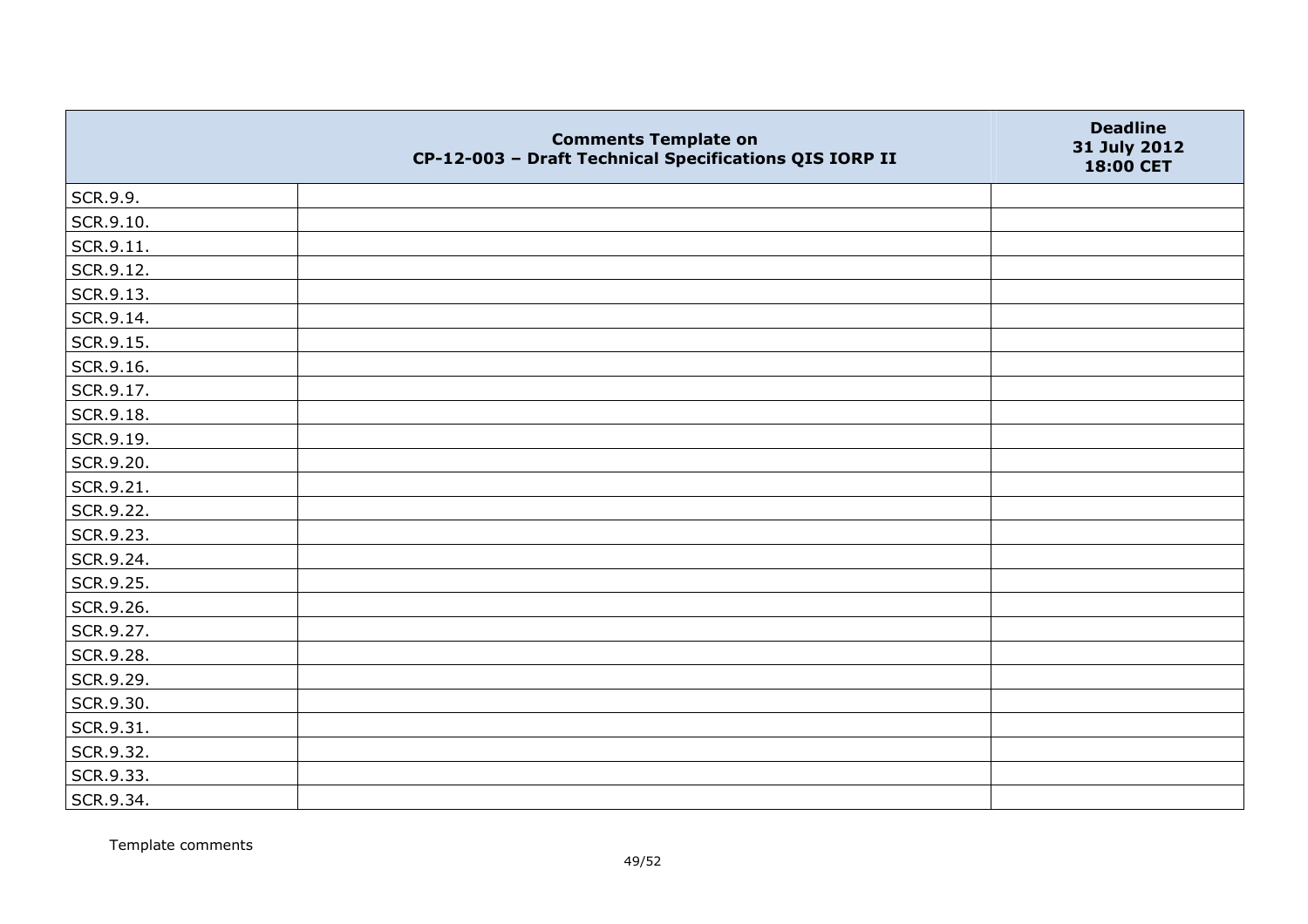|            | <b>Comments Template on</b><br>CP-12-003 - Draft Technical Specifications QIS IORP II | <b>Deadline</b><br>31 July 2012<br>18:00 CET |
|------------|---------------------------------------------------------------------------------------|----------------------------------------------|
| SCR.10.1.  |                                                                                       |                                              |
| SCR.10.2.  |                                                                                       |                                              |
| SCR.10.3.  |                                                                                       |                                              |
| SCR.10.4.  |                                                                                       |                                              |
| SCR.10.5.  |                                                                                       |                                              |
| SCR.10.6.  |                                                                                       |                                              |
| SCR.10.7.  |                                                                                       |                                              |
| SCR.10.8.  |                                                                                       |                                              |
| SCR.10.9.  |                                                                                       |                                              |
| SCR.10.10. |                                                                                       |                                              |
| SCR.10.11. |                                                                                       |                                              |
| MCR.1.1.   |                                                                                       |                                              |
| MCR.2.1.   |                                                                                       |                                              |
| MCR.2.2.   |                                                                                       |                                              |
| MCR.2.3.   |                                                                                       |                                              |
| MCR.2.4.   |                                                                                       |                                              |
| MCR.2.5.   |                                                                                       |                                              |
| MCR.2.6.   |                                                                                       |                                              |
| MCR.2.7.   |                                                                                       |                                              |
| MCR.2.8.   |                                                                                       |                                              |
| MCR.2.9.   |                                                                                       |                                              |
| PRO.1.1.   |                                                                                       |                                              |
| PRO.2.1.   |                                                                                       |                                              |
| PRO.2.2.   |                                                                                       |                                              |
| PRO.2.3.   |                                                                                       |                                              |
| PRO.2.4.   |                                                                                       |                                              |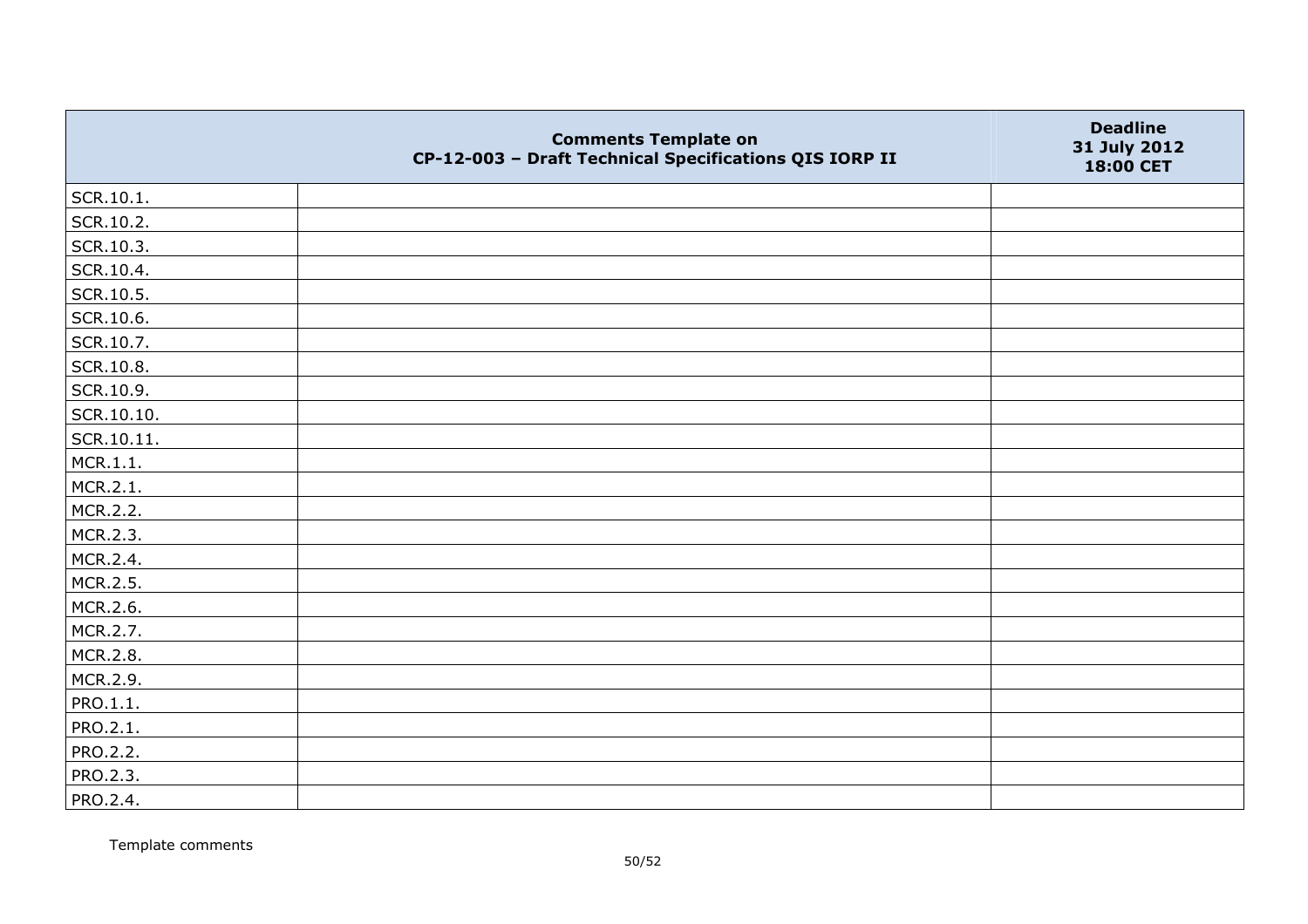|           | <b>Comments Template on</b><br>CP-12-003 - Draft Technical Specifications QIS IORP II | <b>Deadline</b><br>31 July 2012<br>18:00 CET |
|-----------|---------------------------------------------------------------------------------------|----------------------------------------------|
| PRO.2.5.  |                                                                                       |                                              |
| PRO.2.6.  |                                                                                       |                                              |
| PRO.3.1.  |                                                                                       |                                              |
| PRO.3.2.  |                                                                                       |                                              |
| PRO.3.3.  |                                                                                       |                                              |
| PRO.3.4.  |                                                                                       |                                              |
| PRO.3.5.  |                                                                                       |                                              |
| PRO.3.6.  |                                                                                       |                                              |
| PRO.3.7.  |                                                                                       |                                              |
| PRO.3.8.  |                                                                                       |                                              |
| PRO.3.9.  |                                                                                       |                                              |
| PRO.3.10. |                                                                                       |                                              |
| PRO.3.11. |                                                                                       |                                              |
| PRO.3.12. |                                                                                       |                                              |
| PRO.3.13. |                                                                                       |                                              |
| PRO.3.14. |                                                                                       |                                              |
| PRO.3.15. |                                                                                       |                                              |
| PRO.3.16. |                                                                                       |                                              |
| PRO.3.17. |                                                                                       |                                              |
| PRO.3.18. |                                                                                       |                                              |
| PRO.3.19. |                                                                                       |                                              |
| PRO.3.20. |                                                                                       |                                              |
| PRO.3.21. |                                                                                       |                                              |
| PRO.3.22. |                                                                                       |                                              |
| PRO.3.23. |                                                                                       |                                              |
| PRO.3.24. |                                                                                       |                                              |